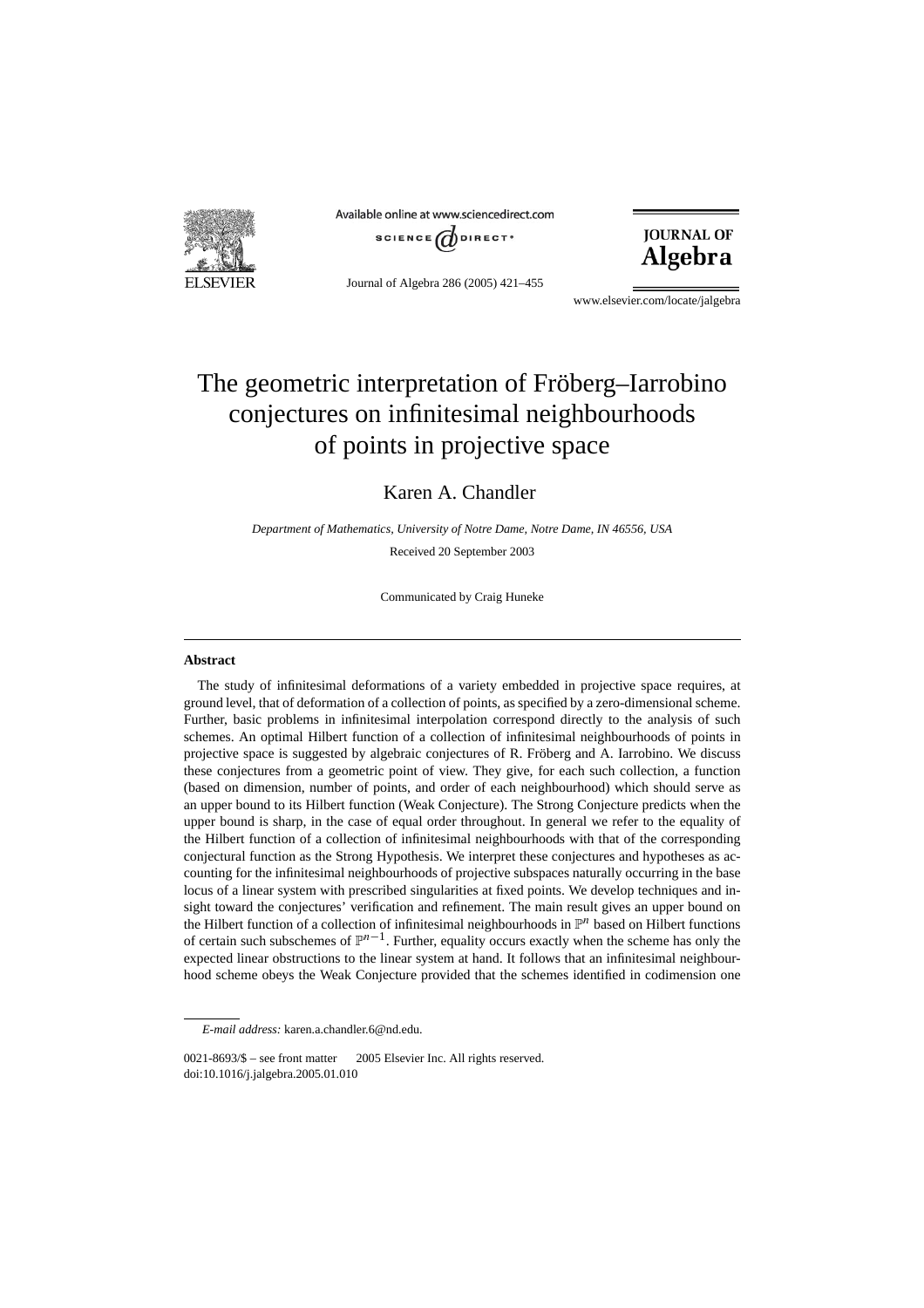satisfy the Strong Hypothesis. This observation is then applied to show that the Weak Conjecture does hold valid in  $\mathbb{P}^n$  for  $n \leq 3$ . The main feature here is that the result is obtained although the Strong Hypothesis is not known to hold generally in  $\mathbb{P}^2$  and, further,  $\mathbb{P}^2$  presents special exceptional cases. Consequences of the main result in higher dimension are then examined. We note, then, that the full weight of the Strong Conjecture (and validity of the Strong Hypothesis) are not necessary toward using the main theorem in the next dimension. We end with the observation of how our viewpoint on the Strong Hypothesis pertains to extra algebraic information: namely, on the structure of the minimal free resolution of an ideal generated by linear forms.

2005 Elsevier Inc. All rights reserved.

#### **1. Introduction.**

Let K be an infinite field, and  $\mathbb{P}^n = \mathbb{P}^n_{\mathcal{K}}$ .<br>The Hilbert function of a sekome  $Z$  as

The Hilbert function of a scheme  $\mathcal{Z}$  embedded in projective space evaluates in each degree the codimension of the graded piece of the ideal of  $Z$  with respect to the relevant homogeneous coordinate ring. One seeks in general to establish how the information provided by the Hilbert function describes the geometry of the scheme and its embedding.

An *infinitesimal neighbourhood* of a variety *X* with respect to an embedding in  $\mathbb{P}^n$  is a scheme defined by a power  $\mathcal{I}_X^k$  of its ideal sheaf. We shall also refer to such a scheme as a (full) multiple subvariety of  $\mathbb{P}^n$  of (overall) multiplicity *k*, and as a "fat subvariety" of  $\mathbb{P}^n$ . Each infinitesimal neighbourhood of a variety then refers to the extent of singularity of a hypersurface through the variety itself. We study here the Hilbert function of a collection of infinitesimal neighbourhoods of points in projective space.

An immediate motivation for this investigation is given by *infinitesimal interpolation*. The Hilbert function of a collection of infinitesimal neighbourhoods of points measures the number of linear conditions imposed on the linear system of hypersurfaces of each degree given by the requirement to vanish to specified order at each point. These data tell (in appropriate characteristic, say) the extent to which it is possible to interpolate the values of a polynomial of given degree, together with its partial derivatives up to specified orders, to a collection of points in affine space. (See [Ci,GS], for example. For "inappropriate characteristic" the same principle applies, subject to a modification of the notion of derivative; see  $[IK]$ .)

Moreover, the study of such Hilbert functions is a basic starting point in that of an *infinitesimal deformation* of a (higher-dimensional!) variety *X* embedded in a projective space (see, e.g. [C1]). For example, to estimate (or evaluate) cohomologies of twists of the  $(k-1)$ th symmetric power of the conormal bundle of *X* in the projective space one may examine those of the scheme defined by  $\mathcal{I}_X^k$ . The standard method of hyperplane slicing gives cohomological data on this scheme from those of a lower-dimensional one. However, in low degree of twisting (the most interesting!) the standard approach is far too crude. We shall focus here on this phenomenon and work toward refining the technique (see also [C1, C2,C3,C4,C5,C8]), and thereby advance the theory of infinitesimal deformation.

Special attention is paid here to the situation of a generic collection of multiple points (i.e., the support is a generic subset of projective space). Some motivation for this restriction is evident: we do have the conjectures defined below as guidance. Surely the problem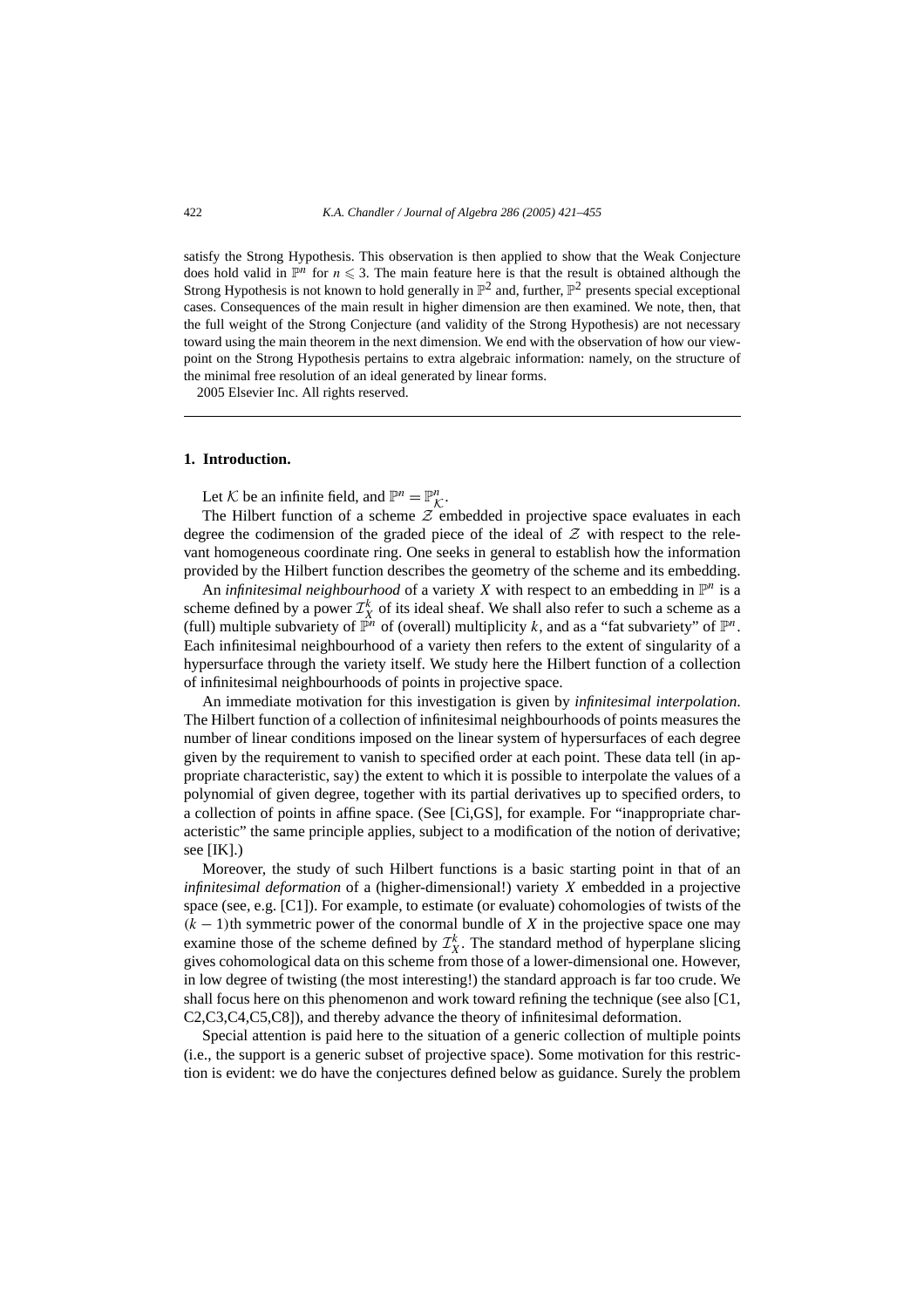of finding the Hilbert function is made easier by having the freedom to choose generic points, and any upper bound obtained on the function for generic points gives automatically a bound for an arbitrary collection of points. But we also proceed here with an eye toward developing tools applicable to the Hilbert function of any collection of multiple points (or multiple varieties); such as identifying which such schemes have the maximal possible Hilbert function. For example, we find in [C8] that a variation of the technique introduced here applies well to a collection of multiple points lying on a rational normal curve (which ought, according to conjectures of Catalisano and Gimigliano [CEG], to give the "worst" Hilbert function amongst sets of points in linearly general position).

A zero-dimensional subscheme  $\mathcal{Z} \subset \mathbb{P}^n$  is said to have the *maximal rank property* if its Hilbert function is as simple as possible: for each degree  $m$ , either  $Z$  does not lie on an *m*-ic hypersurface or  $Z$  imposes deg  $Z$  (i.e. *independent*) conditions on the linear system of *m*-ics. One is led to consider, then, which Z *do not* enjoy this property? One expects, at least conjecturally, that for a generic such scheme  $Z$  the failure of maximal rank in a given degree should occur when the base locus of the linear system of  $m$ -ics through  $Z$  is forced to contain a positive dimensional scheme whose intersection with  $Z$  itself cannot impose the "expected number" of conditions on the system.

For a generic collection  $Z$  of multiple points in projective space, the inductive procedure (méthode d'Horace différentielle) of J. Alexander and A. Hirschowitz allows one to deduce maximal rank in a given degree from maximal rank conditions in lower degree and in lower dimension. This idea is used in [AH4] to obtain asymptotic results on maximal rank.

But in low degree *m* (compared to order of vanishing) such a scheme  $Z$  cannot impose independent conditions on *m*-ics, due to visible linear obstructions. Specifically, suppose that Z contains two points, of multiplicities *j*, *k*, and take  $m \leq j + k - 2$ . The line *L* between the two points meets  $\mathcal Z$  in a subscheme of degree  $j + k > m + 1$  which then cannot impose independent conditions on *m*-ics (i.e., *L* itself imposes only *m* + 1 conditions) and hence neither does Z.

Therefore, a key issue on obtaining information on the Hilbert function of such a scheme, such as finding explicit (better yet, sharp) conditions for maximal rank, is to study cases in which maximal rank is obstructed by linear subspaces spanned by subsets of the set of points in the scheme.

Conjectures of R. Fröberg and A. Iarrobino give a proposed value (Strong Conjecture) or upper bound (Weak Conjecture) for such a Hilbert function. These conjectures arise indirectly from an algebraic conjecture of Fröberg [F]. He studies an ideal generated by a generic collection of forms, and asserts that its behaviour may be quantified (or at least estimated) by a natural generalisation of the formula for complete intersection ideals. Iarrobino further asserts [I] that, up to an identifiable region of cases, the conjecture of Fröberg should apply to an ideal generated by a generic collection of powers of linear forms of equal degree. (Of course, one must certainly exclude situations such as *p*th powers in characteristic  $p$ , by virtue of the "Freshman's Dream Theorem"!) An application of Macaulay duality, given by Emsalem and Iarrobino, to the case of generic powers of linear forms yields the conjectures on multiple points [EI].

We present here a direct geometric interpretation of these conjectures. Namely, the conjectural Hilbert function of multiple points reflects circumstances under which (multiple) planes spanned by subsets must appear in the base locus at issue, according to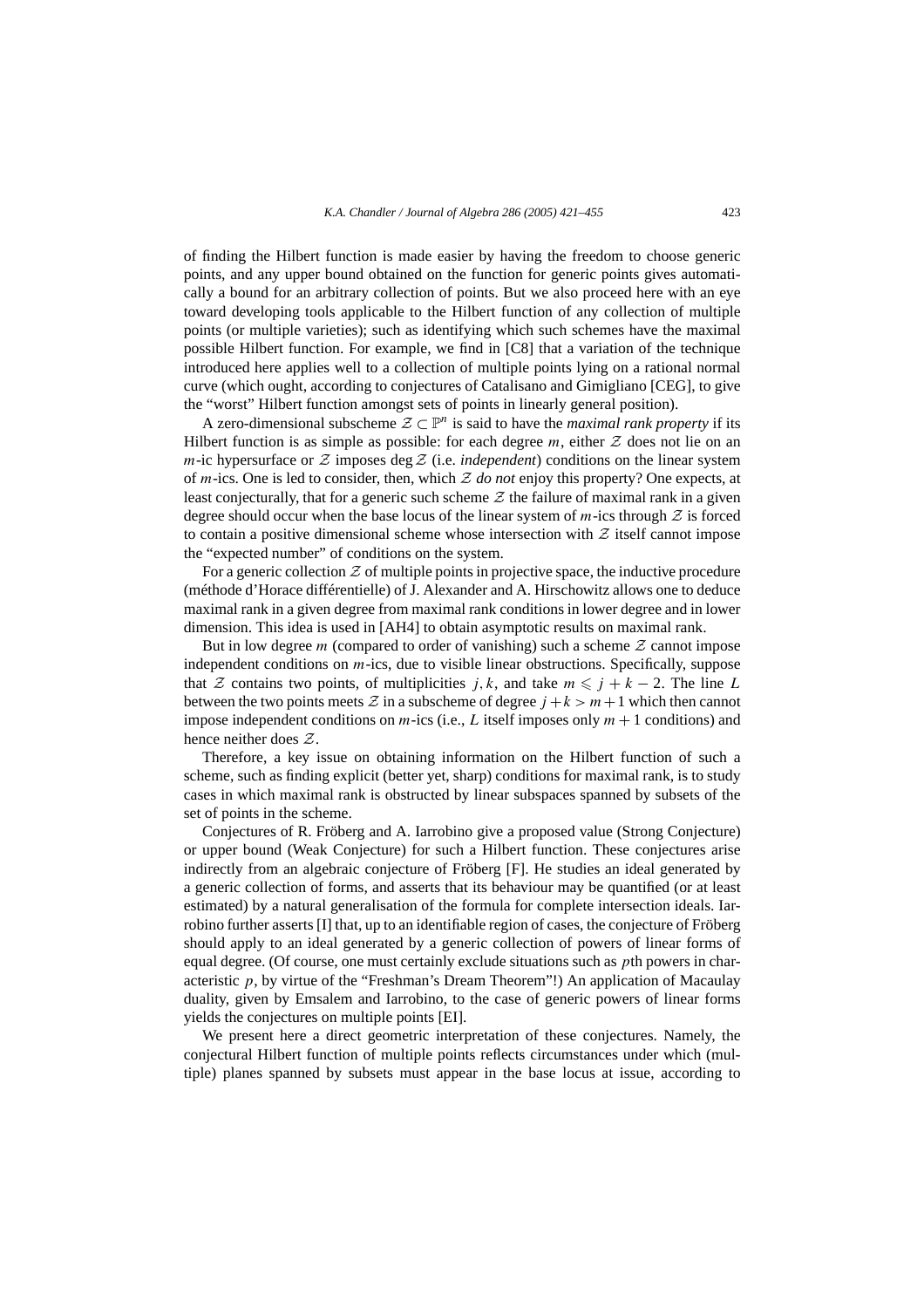Lagrange–Hermite, say. In particular, we argue that the Strong Conjecture for multiple points corresponds to situations in which the *only* obstructions to the scheme's imposing independent conditions are the "obvious linear ones", and that the Weak Conjecture amounts to *counting* such linear obstructions.

Let us recall the following definitions.

**Definition 1.** For a subscheme  $\mathcal{Z} \subset \mathbb{P}^n$  with ideal sheaf  $\mathcal{I}_{\mathcal{Z}}$  the *Hilbert function* of  $\mathcal{Z}$  (as a function of *m*) is given by

$$
h_{{\mathbb P}^n}({\mathcal Z},m):=\dim H^0\big({\mathbb P}^n,{\mathcal O}_{{\mathbb P}^n}(m)\big)-\dim H^0\big({\mathbb P}^n,{\mathcal I}_{{\mathcal Z}}(m)\big).
$$

**Definition 2.** Take a variety *X* ⊂  $\mathbb{P}^n$  and *k* ∈ N. The  $(k-1)$ *th infinitesimal neighbourhood* of *X* (with respect to  $\mathbb{P}^n$ ) is the scheme given by  $\mathcal{I}^k$ , where *I* is the ideal sheaf of *X*. We shall denote this scheme by  $X^k \subset \mathbb{P}^n$ .

So, for example,  $X^0 = \emptyset$ , and  $X^1 = X$ .

Note that for  $p \in \mathbb{P}^n$  the degree of  $\{p\}^k$  is  $\binom{n+k-1}{n}$ . Hence, for an *r*-dimensional vari- $\text{ety } X \subset \mathbb{P}^n$ ,  $\text{deg } X^k = \binom{n+k-r-1}{n-r} \text{deg } X$ .

For brevity, when the ambient projective space of embedding is clear, we shall refer to  $X^k$  ⊂  $\mathbb{P}^n$  as  $X^k$ , a *k*-uple subscheme (or a "fat variety" of multiplicity *k*).

**Definition 3.** Given  $A = (k_1, ..., k_d) \in \mathbb{N}^d$  define an *A*-*subscheme of*  $\mathbb{P}^n$  as a union of  $\{p_1\}^{k_1} \cup \cdots \cup \{p_d\}^{k_d}$  where  $\{p_1, \ldots, p_d\}$  is a set of *d* points in  $\mathbb{P}^n$ . We shall say that an *A*-scheme is *homogeneous* (respectively, *quasihomogeneous*) if  $k_1 = \cdots = k_d$  (respectively, after perhaps reordering,  $k_2 = \cdots = k_d$ ). (For emphasis, we may refer to a scheme as having *mixed multiplicities* if it is not necessarily homogeneous.)

The Fröberg–Iarrobino Conjectures (see Section 4) refer to a function  $G(d, A, n + 1)<sub>m</sub>$ and its correspondence with the Hilbert function of an  $A$ -subscheme of  $\mathbb{P}^n$  (supported on *d* points). The Weak Conjecture (Conjecture 4.7) asserts that for each *d*-uple  $A \in \mathbb{N}^d$  and each *A*-subscheme  $\mathcal{Z} \subset \mathbb{P}^n$  we have

$$
h_{\mathbb{P}^n}(\mathcal{Z},m)\leqslant G(d,A,n+1)_m
$$

for each degree *m*; while the Strong Conjecture (Conjecture 4.8) gives numerical conditions under which equality is predicted to hold between the two functions in the case of homogeneous schemes with generic support. Here we provide techniques for analysing the Hilbert function of a collection of multiple points and compare with the properties of the proposed function *G*.

The Strong Fröberg–Iarrobino Conjecture deals only with homogeneous schemes. We aim, further, to find the Hilbert function of a scheme of mixed multiplicities. Moreover, we shall exhibit (infinitely many) counterexamples to the Strong Conjecture [C6]; that is, classes of generic homogeneous subschemes of  $\mathbb{P}^n$  whose Hilbert functions do not agree with the conjectured values. One seeks to: refine the Strong Fröberg–Iarrobino Conjecture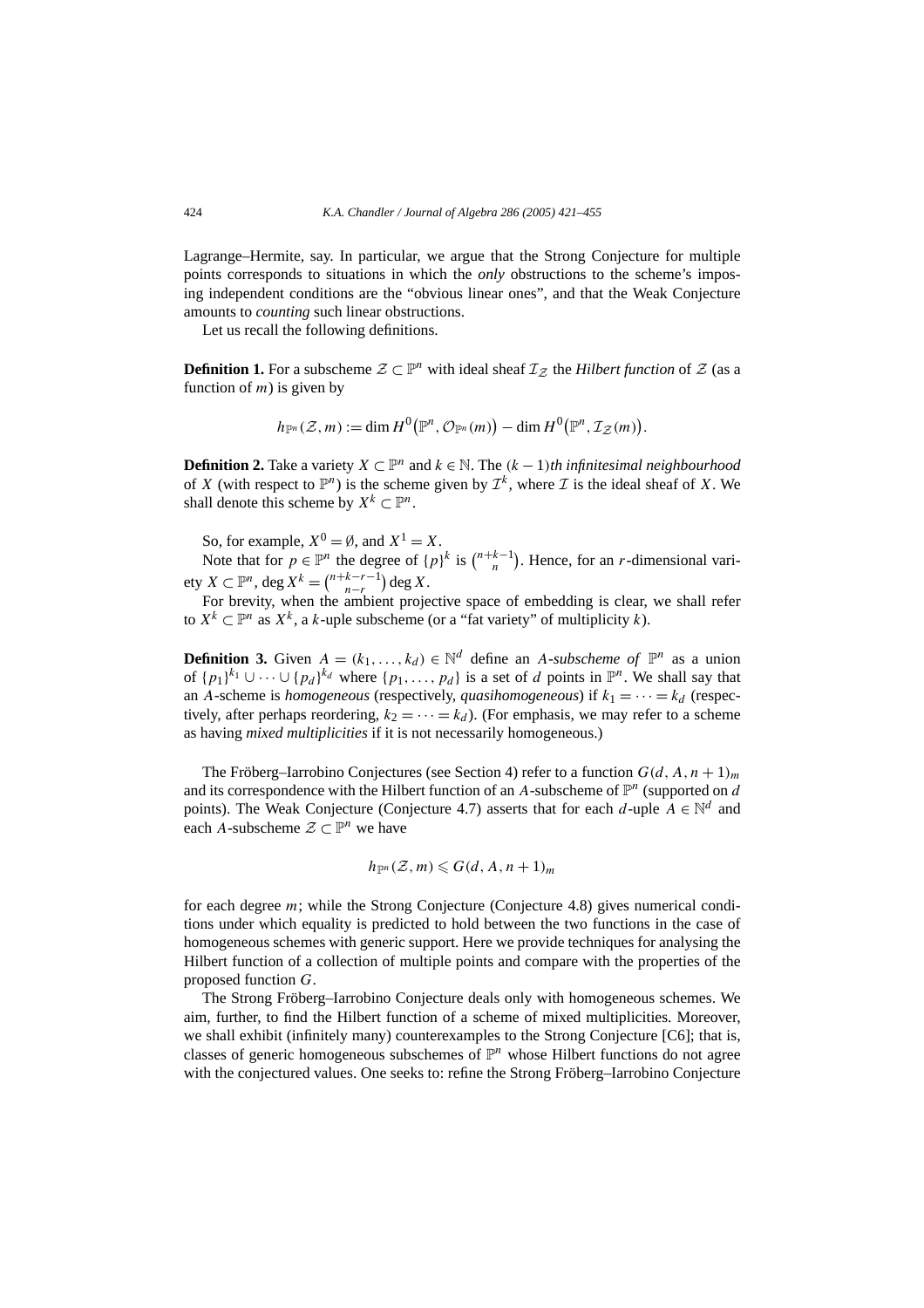on homogeneous schemes, and then to extend to those of mixed multiplicities. According to the evidence presented here, this requires the identification of nonlinear positive dimensional varieties lying in the base locus of a linear system of hypersurfaces through a multiple point scheme. In general, we refer to the *Strong Fröberg–Iarrobino Hypothesis* (on a given case) as the supposition that a generic A-subscheme of  $\mathbb{P}^n$  has Hilbert function that agrees with the corresponding Fröberg–Iarrobino function (in a given degree). We shall also say that the Strong Hypothesis *applies* to a given *A*-scheme provided that its Hilbert function is equal to the conjectured value.

We obtain the following result (see Section 6).

**Theorem 1.1.** Let  $n, m, d \in \mathbb{N}$  and  $A = (k_1, \ldots, k_d) \in \mathbb{N}^d$ . Let us take  $C_{ii}$  $((k_1 + i - m)^+, \ldots, (k_i + i - m)^+)$  *for each*  $j = 1, \ldots, d - 1$ *, and*  $i = 0, \ldots, k_j - 1$ *.* (*Recall the notation*:  $a^+ = \max(a, 0)$ *.*)

*Suppose that the Strong Fröberg–Iarrobino Hypothesis in*  $\mathbb{P}^{n-1}$  *is verified by each generic*  $C_{ii}$ *-subscheme of*  $\mathbb{P}^{n-1}$  *in degree i, for*  $j = 1, ..., d - 1$  *and*  $i = 0, ..., k_j - 1$ . *Then*:

- (a) *Each A*-subscheme of  $\mathbb{P}^n$  *satisfies the Weak Conjecture in degree m.*
- (b) *A generic A-subscheme of*  $\mathbb{P}^n$  *satisfies the Strong Hypothesis in degree m if and only if it displays only the expected linear obstructions in degree m* (*see Section* 5*, Definition* 9)*.*
- (c) If  $\mathcal{Z} \subset \mathbb{P}^n$  *is any A-subscheme of*  $\mathbb{P}^n$  *then*  $\mathcal{Z}$  *verifies the Strong Hypothesis in degree m provided that it admits only the expected linear obstructions in degree m.*

We shall observe in Proposition 6.5 that we may "homogenise" this result to deal with the Strong Conjecture itself, obtaining more explicit conclusions.

The notion of expected linear obstructions, given in Definition 9 (Section 5), is based simply on the prediction of Bézout on how a line (and whence multiple lines as well as higher-dimensional linear subspaces) must appear in the base locus of a linear system if its intersection with that base locus has sufficient degree.

Theorem 1.1 implies that one may determine whether a given A-subscheme of  $\mathbb{P}^n$  satisfies the Weak Conjecture by finding analogous subschemes of P*n*−<sup>1</sup> for which the Strong Hypothesis applies. In particular, to verify the Weak Conjecture in  $\mathbb{P}^n$ , it suffices that the Strong Hypothesis applies to sufficiently many (and identifiable) subschemes of  $\mathbb{P}^{n-1}$ .

For example, in  $\mathbb{P}^2$  the Strong Conjecture displays "extra exceptions" to the expected maximal rank of a (homogeneous) multiple subscheme. These are extended to conjectures on subschemes of  $\mathbb{P}^2$  of mixed multiplicities. Progress on these conjectures on  $\mathbb{P}^2$  has been made recently (see Section 3), but the main problem remains open, even for homogeneous schemes. Nevertheless, we employ Theorem 1.1 to obtain the following result (see Section 7).

# **Theorem 1.2.** The Weak Fröberg–Iarrobino conjecture holds valid in  $\mathbb{P}^n$  for  $n \leq 3$ .

Hence we see that the "full strength" of the Strong Hypothesis is not necessary toward verifying the Weak Conjecture in the next dimension from Theorem 1.1.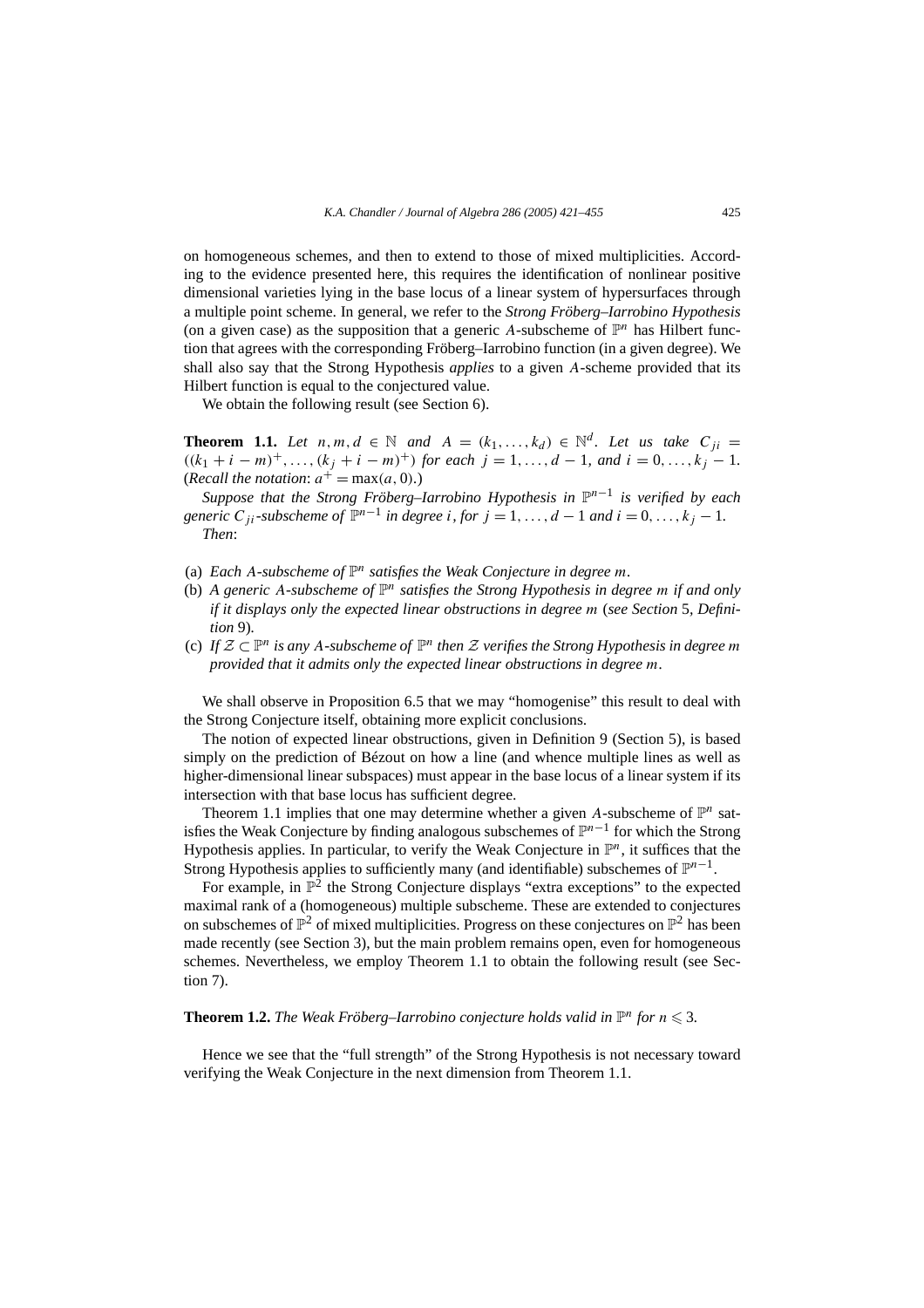The main tool in finding an upper bound for the Hilbert function of a given collection of infinitesimal neighbourhoods (homogeneous or otherwise) is presented in Lemma 6.3. Here an inductive strategy on comparing the Hilbert function of a scheme, say  $\mathcal{Z} \cup \{p\}^{k+1}$ , with that of <sup>Z</sup> ∪ {*p*}*<sup>k</sup>* from explicit identification of the expected linear obstruction schemes is presented. Particularly, after intersecting such a scheme with a hyperplane *H* we produce a collection W of multiple points of *H* so that

$$
h_{\mathbb{P}^n}\big(\mathcal{Z}\cup\{p\}^{k+1},m\big)-h_{\mathbb{P}^n}\big(\mathcal{Z}\cup\{p\}^k,m\big)\leqslant\binom{n+k-1}{n-1}-h_H(\mathcal{W},k).
$$

Further, equality occurs exactly when the scheme  $Z \cup \{p\}^{k+1}$  has only the expected linear obstructions given by  $\mathcal{Z} \cup \{p\}^k$  in the relevant degree *m*, as in Definition 9.

From Lemma 6.3 we obtain the proof of the main theorem (Section 6) on describing the Hilbert function of a collection of multiple points. Namely, an upper bound on the Hilbert function of a collection of multiple points of  $\mathbb{P}^n$  is obtained from evaluation of the Hilbert function of collections of fat points in  $\mathbb{P}^{n-1}$ , as follows.

**Theorem 1.3** (Main Theorem). Let *n, m, d*  $\in$  N *and*  $A = (k_1, ..., k_d) \in \mathbb{N}^d$ . Take  $C_{ji}$  $(k_1, \ldots, k_i) + i - m$  *for each*  $j = 1, \ldots, d - 1$ *, and*  $i = 0, \ldots, k_i - 1$ *. For each A*-subscheme  $\mathcal{Z} \subset \mathbb{P}^n$  there are naturally induced  $C_{ii}$ -subschemes of  $\mathbb{P}^{n-1}$ ,  $W_{ii}$ , so that

$$
h_{\mathbb{P}^n}(\mathcal{Z},m)\leqslant \deg \mathcal{Z}-\sum_{j=1}^d\sum_{i=0}^{k_j-1}h_{\mathbb{P}^n}(W_{j,i},i).
$$

*Equality holds if and only if only the expected linear obstructions to Z occur in degree m.*

This result has immediate implications toward comparing the Hilbert function of a fat point scheme with the function  $G(d, A, n)<sub>m</sub>$  proposed by Iarrobino, as seen by the basic properties of the function *G*. From this we obtain the conclusion of Theorem 1.1.

In Section 8 we examine general applications of Theorem 1.3 toward  $\mathbb{P}^n$ . We restrict attention mainly to cases in which we are "one step away" from the expectation of maximal rank: only (multiple) lines are predicted to appear as the positive-dimensional schemes in the base locus of the given linear systems, in the formulation of the conjectural function. In Corollary 8.8 we obtain, for example, a geometric analogue of an algebraic result of Iarrobino (Section 4).

Finally, we remark on the algebraic conjectures of Fröberg, equipped with the extra information from the geometric viewpoint. We describe how Conjecture 5.4 implies the "Koszulness" of the minimal resolution of an ideal generated by powers of linear forms, and whence, general forms.

In sum, the geometric evidence presented here gives structure to the Fröberg–Iarrobino conjectures. Indeed, the Weak Conjecture appears tractable technically. Furthermore, one need not regard the Weak Conjecture as the "second best" result to obtain along these lines, but as a first step toward verifying the Strong Conjecture (and evaluating exceptional cases). Namely, from the Weak Conjecture it would follow that equality of the Hilbert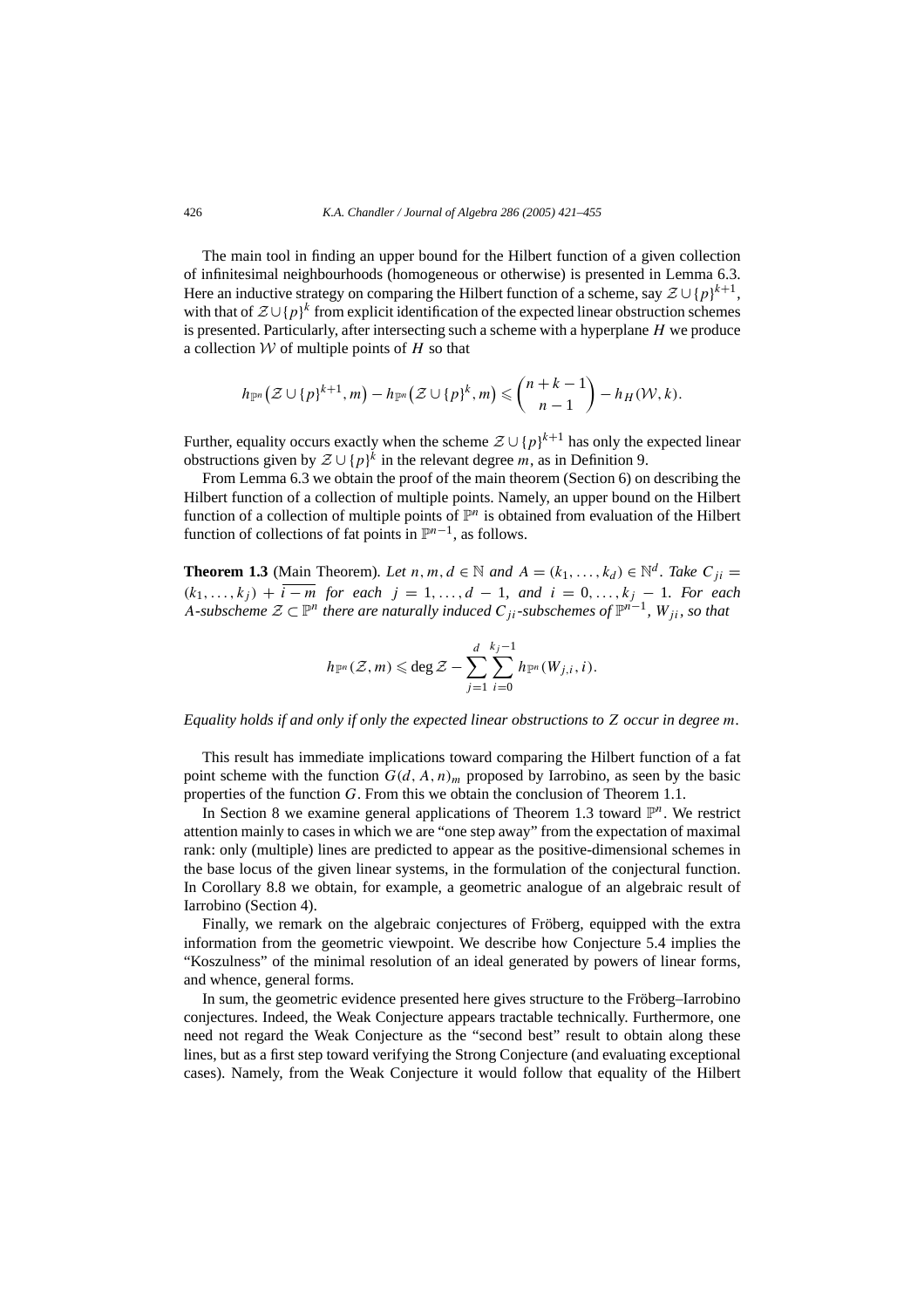function of an *A*-subscheme of  $\mathbb{P}^n$  and  $G(d, A, n + 1)$  is an open condition (on  $(\mathbb{P}^n)^d$ ), and hence may be verified by *producing* a scheme exhibiting such equality. Particularly, a usual strategy for verifying upper bounds on the Hilbert function of a general scheme is to construct a scheme that satisfies these conditions. In the situation of maximal rank, this always suffices; but it is necessary here to have a lower bound. Moreover, as we see in Theorem 1.1, the Weak Conjecture allows us to characterise schemes that do obey the Strong Hypothesis (including the Strong Conjecture).

The structure of the paper is as follows. We fix notation in Section 2. Next we consider the context of the problem at hand. We begin in Section 3 by describing basic results and techniques that may be used to predict maximal rank. Then in Section 4 we present the conjectures of Fröberg and Iarrobino, which imply in particular how maximal rank cannot always be achieved. From basic observations on intersection multiplicity we obtain in Section 5 the geometric interpretation of these conjectures along with refinements of the conjectures. In Section 6 we prove the main theorem and present its connection to the conjectures. Then, in Section 7, we validate the Weak Conjecture in  $\mathbb{P}^{3}$ . Further consequences in terms of verifying cases of the Weak Conjecture in  $\mathbb{P}^n$  are given in Section 8. We end in Section 9 with discussion and speculation on the algebraic versions of the strong conjecture.

#### **2. Basic bookkeeping**

Given a projective subscheme  $\mathcal{Z} \subset \mathbb{P}^n$  we write  $\mathcal{I}_{\mathcal{Z},\mathbb{P}^n}$  (or  $\mathcal{I}_{\mathcal{Z}}$ ) for its ideal sheaf.

Given a reduced subvariety  $X \subset \mathbb{P}^n$  and  $a \in \mathbb{N}$ , define  $X^a$  as the subscheme  $\mathcal{Z} \subset \mathbb{P}^n$ defined by  $\mathcal{I}_{X}^{a}$ . Let us extend this to  $a \in \mathbb{Z}$  so that in case  $a \leq 0$  we have  $X^{a} = \emptyset$ .

Since we shall consider collections of fat points of various multiplicities, let us keep some of the bookkeeping straight as follows.

Given  $A = (a_1, \ldots, a_d) \in \mathbb{Z}^d$  define an *A*-*subscheme of*  $\mathbb{P}^n$  as a union Z of  $\{p_1\}^{a_1} \cup$  $\cdots$  ∪ {*p<sub>d</sub>*}<sup>*ad*</sup> where {*p*<sub>1</sub>*,...,p<sub>d</sub></sub>} is a set of <i>d* points in  $\mathbb{P}^n$ . In case *A* = *(a, ..., a)* (and the number of points *d* is made clear) we shall write  $A = \overline{a}$  and refer to an *A*-scheme as a *homogeneous* subscheme. We say that  $Z$  is a *generic* A-*subscheme* (or *general*) if the set  $\{p_1, \ldots, p_d\}$  is generic.

As in [I] we define the following.

**Definition 4.** Denote by  $HPTS(d, (k_1, \ldots, k_d), n+1)$ <sub>*m*</sub> the value of Hilbert function in degree *m* of the generic union of *d* points in  $\mathbb{P}^n$  of multiplicities  $k_1, \ldots, k_d$ .

Let us extend this definition in the obvious manner to the situation of perhaps having negative entries in the uple *A*:

$$
HPTS(d, A, n + 1)m := HPTS(d, (\max(a_1, 0), \ldots, \max(a_d, 0)), n + 1).
$$

For such *A* we write  $|A| = \sum_{i=1}^{d} \max(a_i, 0)$  and  $\ell(A) = \#\{1 \le i \le d : a_i > 0\}.$ 

Given *A,B* both uples, we say that *A* and *B* are equivalent, or that *A may be written as B* if an *A*-scheme is a *B*-scheme. This says that  $\ell(A) = \ell(B)$  and if  $a_1, \ldots, a_d$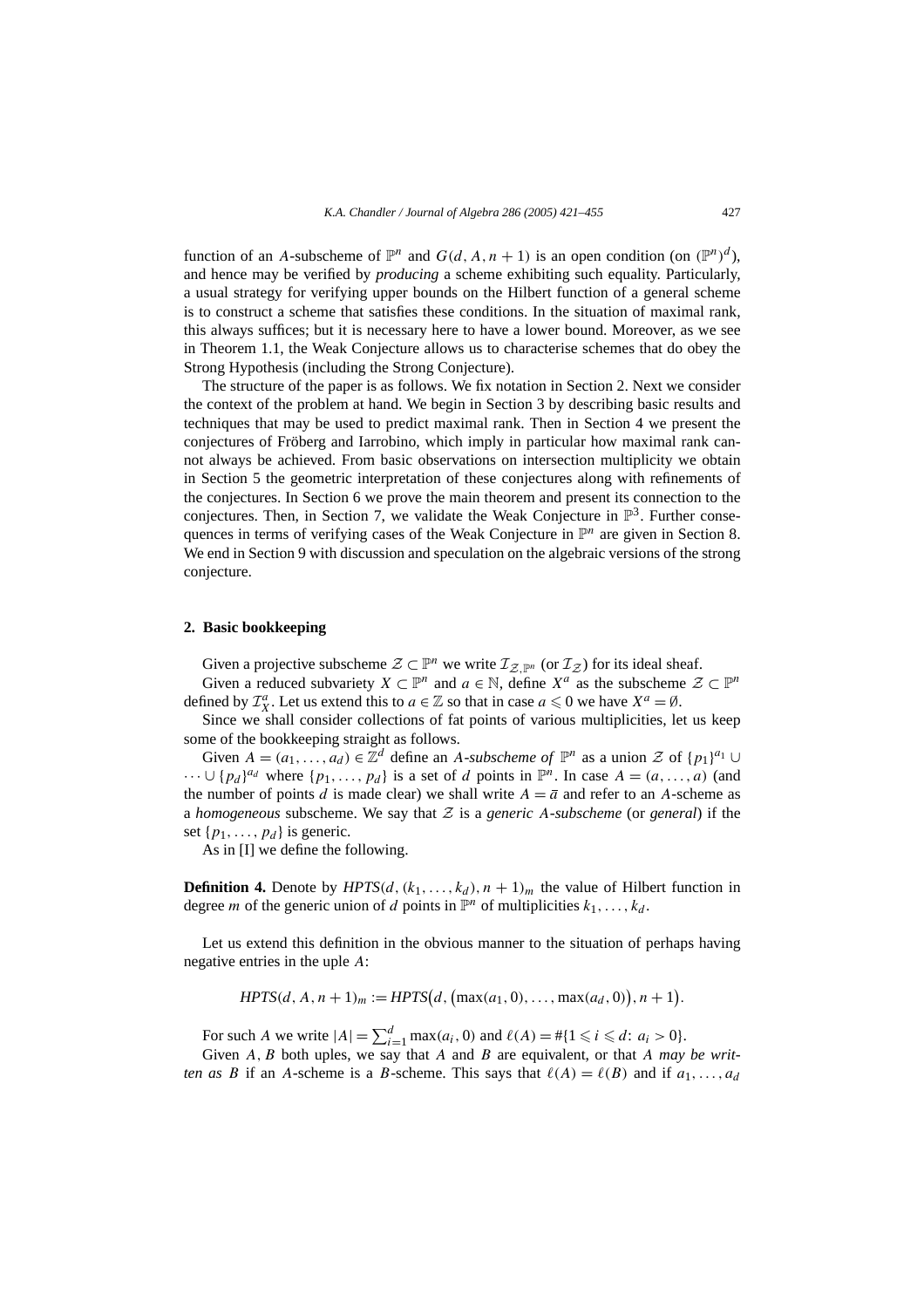and  $b_1, \ldots, b_d$  are the positive entries of *A* and *B*, respectively  $(d = \ell(A))$ , then there exists a permutation  $\sigma$  on *d* letters so that  $a_i = b_{\sigma(i)}$  for  $i = 1, \ldots, d$ .

Now take  $A = (a_1, \ldots, a_d) \in \mathbb{N}^d$  so that  $a_i > 0$  for  $i = 1, \ldots, d$ . Given  $B \in \mathbb{N}^r$  we shall say that  $B \subseteq A$  if  $B = (a_{i_1}, \ldots, a_{i_r})$  with  $1 \leq i_1 < \cdots < i_r \leq d$  (so *B* does respect ordering). If  $B \in \mathbb{Z}^r$  we say that  $B \leq A$  if *B* may be written as  $(b_1, \ldots, b_d) \in \mathbb{N}^d$  with each  $b_i \leq a_i$ , and that  $B \leq A$  if  $B \leq A$  but *B* may not be written as *A*.

#### **3. General context**

We pay particular attention throughout this paper to the Hilbert function of a generic collection of multiple points in projective space as a start toward the study of arbitrary collections of fat points. In each degree *m* the Hilbert function  $HPTS(d, A, n + 1)<sub>m</sub>$  of a (general) *A*-scheme is bounded above by the degree of the scheme, with equality for *m* sufficiently large. Let us describe here some of the circumstances under which the two quantities are known (or conjectured) to agree. We refer the reader as well to the very readable and detailed accounts in the surveys of Ciliberto [Ci] and Harbourne [Ha4], particularly for thorough descriptions of work on  $\mathbb{P}^2$ .

Let  $A = (k_1, \ldots, k_d) \in \mathbb{N}^d$  and consider the Hilbert function of an *A*-subscheme of  $\mathbb{P}^n$ . For convenience, let us assume that  $k_1 \geq k_2 \geq \cdots \geq k_d$ , for now.

When  $d = 1$  we have

$$
HPTS(1, \bar{k}, n+1)_m = \min\left(\binom{n+m}{m}, \binom{n+k-1}{k-1}\right);
$$

that is, the scheme has the maximal rank property.

Now consider  $d \ge 2$ . For each  $m \le k_1 + k_2 - 2$  we have

$$
HPTS(2, (k_1, k_2), n+1)_m < {n+k_1-1 \choose 2} + {n+k_2-1 \choose 2}.
$$

Indeed, if *m* ≤ *k*<sub>1</sub> + *k*<sub>2</sub> − 2, look at a (*k*<sub>1</sub>*, k*<sub>2</sub>)-scheme  $Z$  and take the line *L* spanned by the two reduced points on Z. Then deg  $L \cap Z = k_1 + k_2$ . However, L imposes only  $m + 1$ conditions on the linear system of  $m$ -ics. Hence  $\mathcal{Z} \cap L$  cannot impose independent conditions on *m*-ics, so neither does Z. We regard this as an *expected linear obstruction*. (We shall make this notion precise in Definition 9.)

Likewise, extending to  $A = (k_1, \ldots, k_d)$  we have that an A-scheme cannot have maximal rank unless  $HPTS(d, A, n + 1)<sub>m</sub> = {n+m \choose n}$  for  $m = k_1 + k_2 - 2$  (that is, the degree of an *A*-scheme is large enough).

In the case of degree  $m \ge k_1 + k_2 - 1$ , the méthode d'Horace of [H1] does (essentially) apply toward verifying inductively a given case of maximal rank from ones occurring in lower degree and in lower dimension. This led to the following asymptotic result of J. Alexander and A. Hirschowitz.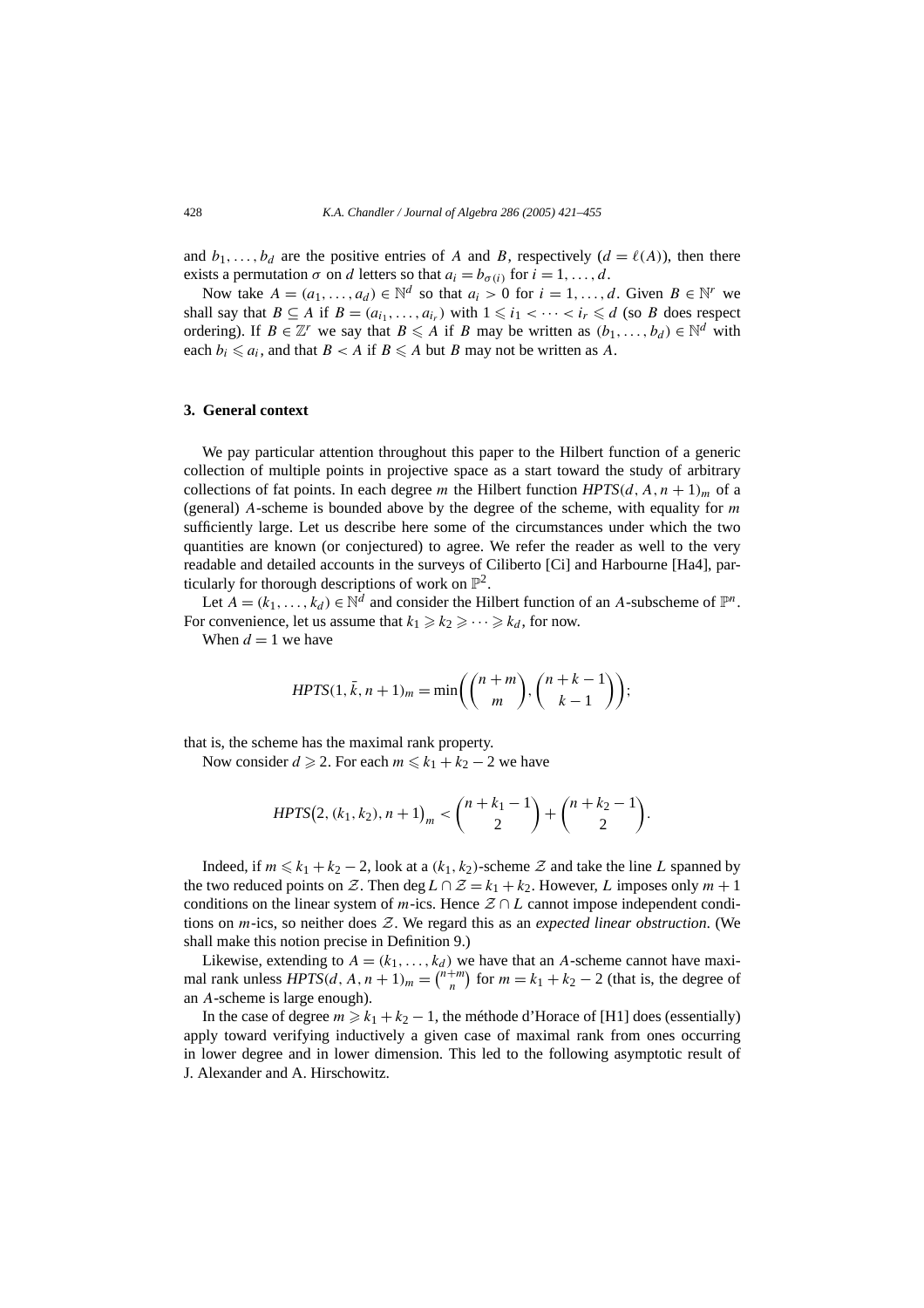**Theorem 3.1** [AH4]*. Given*  $n, k \in \mathbb{N}$ *, there is a quantity*  $d(n, k)$  *so that for all*  $d \geq d(n, k)$ *,* 

$$
HPTS(d, \bar{k}, n+1)_{m} = \min\left(d\binom{n+k-1}{n}, \binom{n+m}{m}\right).
$$

One would like to sharpen this to an actual upper bound for  $d(n, k)$ ; indeed, one that should be independent of the multiplicity *k*. Equivalently, the theorem predicts that there is a value  $c(n, k)$  so that whenever  $m \geqslant c(n, k)$  we have equality between *HPTS* and the desired quantity. Again one should like a bound on such a value, independent of *n*. This asks for results in cases  $m \le 2k - 2$  (in which maximal rank cannot be achieved) to obtain a starting point in the induction process. Unfortunately, the méthode différentielle does not apply well to the low degree cases ( $m \le 2k - 2$ ).

On the bright side (as used, e.g., in [A,C3,C7]) to proceed by induction on degree one does not require that *every* collection of multiple points has maximal rank. For example, to show that in degree  $m \geq 3k$  a generic collection of kth order points exhibits maximal rank in degree *m*, it suffices to concoct a fat point scheme of large enough degree imposing independent conditions in degree  $m - k + 1$ . But the degree required is strictly (and significantly) less than the boundary value of  $\binom{n+m-k+1}{n}$ . With any luck, then, downto-earth methods in low degrees (e.g. [C2]) should yield *k*-schemes of maximal rank in degree  $2k - 1$ , say, and of large enough degree to proceed inductively.

We assert the following statement.

**Conjecture 3.2.** *Let*  $\mathcal{Z}$  ⊂  $\mathbb{P}^n$  *be a generic collection of fat points of multiplicities (k*<sub>1</sub>*,...,k<sub>d</sub></sub>)<i>, with*  $k_1 \leq k_2 \leq \cdots \leq k_d$ *. Then for each m with*  $m \geq k_{d-2} + k_{d-1} + k_d$  *we have*

$$
h_{\mathbb{P}^n}(\mathcal{Z},m) = \min\left(\deg \mathcal{Z},\binom{n+m}{m}\right).
$$

Rewriting in terms of the number of points, it is easy to see that this implies:

**Conjecture 3.3.** A generic homogeneous collection of d fat points of  $\mathbb{P}^n$  has maximal rank *if*  $d \geqslant 3^n$ .

We note that these conjectures are (necessarily) weaker than the Strong Iarrobino Conjecture described below, and agree with the Nagata conjecture and the Segre–Harbourne– Hirschowitz conjecture in the case of  $\mathbb{P}^2$ , as we shall now describe.

The case of the projective plane has seen a good deal of progress in recent years (see [Ha4] for an overview). First, Nagata's use [N] of Cremona transformations led to his conjecture that a general collection of multiple points in  $\mathbb{P}^2$  fails to achieve maximal rank only if it contains a subcollection supported on at most eight points that displays "visible" obstructions to maximal rank. He evaluated the Hilbert function of a general collection of eight multiple points. This includes the following statement.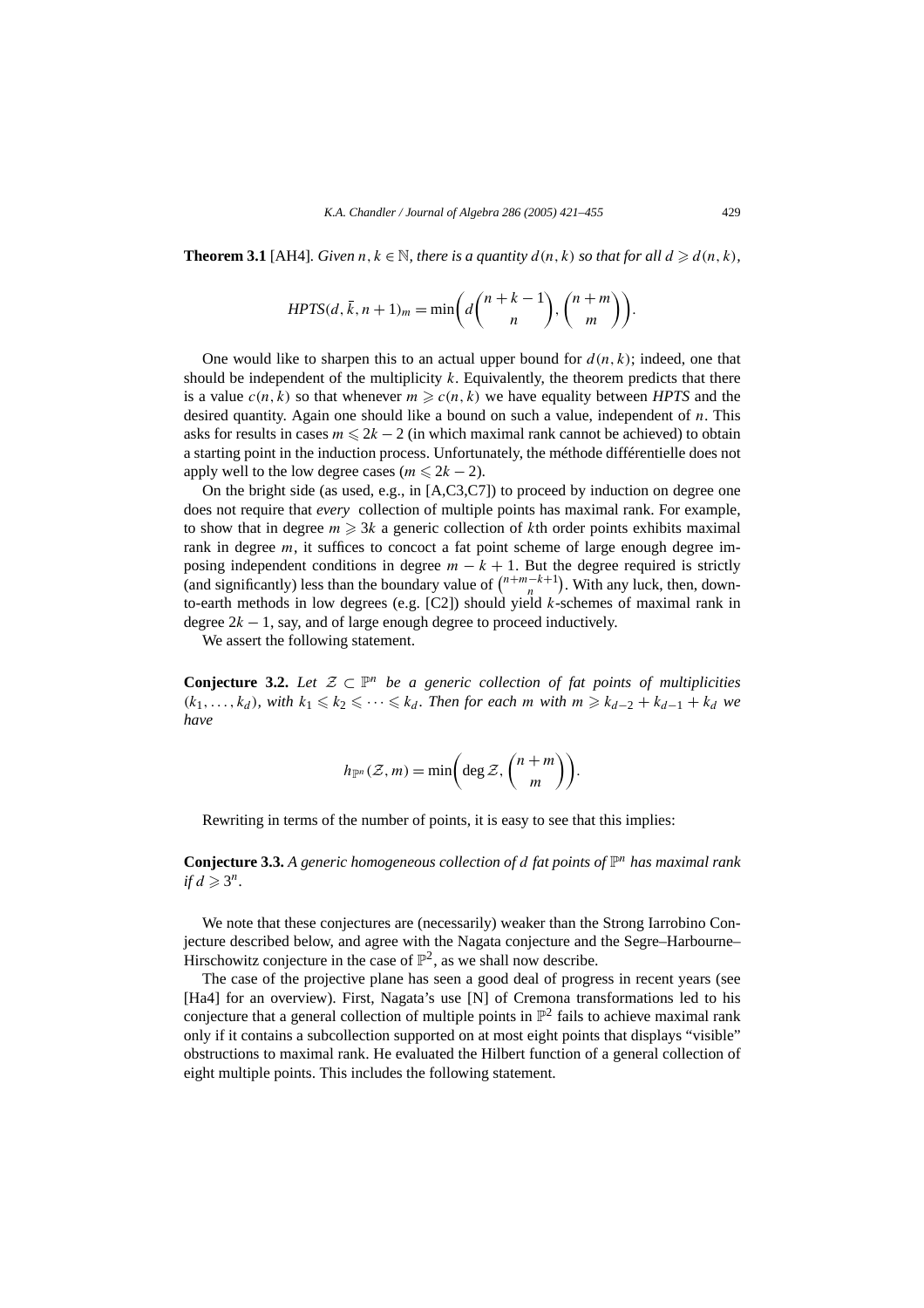**Theorem 3.4** [N]*. Let*  $d, m \in \mathbb{N}$ *, with*  $d \leq 6$ *. Let*  $A = (k_1, \ldots, k_d) \in \mathbb{N}^d$  so that  $k_1 \geq k_2 \geq 4$  $\cdots \geqslant k_d$  and  $\sum_{i=1}^5 k_i \leqslant 2m+1$ . Then a generic A-subscheme of  $\mathbb{P}^2$  has maximal rank in *degree m.*

Notice that the assumption on  $\sum_{i=1}^{5} k_i \le 2m + 1$  "prevents" the conic through the first five points from interfering with maximal rank. Quite generally, efforts of Segre on this theme yield the following conjecture.

**Conjecture 3.5** [S]*. If a collection* <sup>Z</sup> *of multiple points in* <sup>P</sup><sup>2</sup> *does not display maximal rank in degree m then there is a curve C in the base locus of the system of m-ics through* Z *for which*

$$
\deg \mathcal{Z} \cap C > h_{\mathbb{P}^2}(C,m).
$$

Harbourne [Ha1] and Hirschowitz [H2] each presented explicit conjectures on the Hilbert function of a collection of multiple points in the plane, referring to the induced linear systems on the blow-up of  $\mathbb{P}^2$  with respect to the points. Each noted that: if, indeed, the only exceptions to maximal rank are "due to" obstructions on schemes supported on eight or fewer points, the main information on such cases should be gleaned from the study of linear systems on a Hirzebruch surface. More recently, Ciliberto and Miranda [CM3] showed that the conjectures of Segre, Harbourne, and Hirschowitz are all equivalent; whence those of [Ha1,H2] precisely identify cases in which a curve obstructs the Hilbert function of a planar fat point scheme from achieving maximal rank.

Hirschowitz used his "méthode d'Horace" [H2] to evaluate the Hilbert function of a generic union of double points and likewise for triple points of  $\mathbb{P}^2$ . Harbourne has made considerable refinements on the predictions of Nagata (e.g., [Ha2]) on determining exceptional cases to maximal rank, with support on eight or fewer points; including an algorithm for computation of the conjectural Hilbert function of fat points in  $\mathbb{P}^2$  (see [Ha3], along with the computer programme running on his web page).

Ciliberto and Miranda [CM1,CM2] have made further significant progress toward this problem. Their method involves passing between  $\mathbb{P}^2$  and the Hirzebruch surface  $\mathbb{F}_1$ . This led to a complete analysis of the cases  $HPTS(d, (k_1, \ldots, k_d), 3)$ ,  $k_i \leq 3$  and  $HPTS(d, \bar{k}, 3)$ ,  $k \leq 12$ . They, along with Orecchia, applied the technique later to extend to fat points of (equal) multiplicity up to 20 [CCMO].

Meanwhile, up in higher dimensions we do have the results of Alexander and Hirschowitz [H1,A,AH1,AH2,AH3] on the Hilbert function of generic double points in projective space using (nontrivial!) variations on the méthode d'Horace. (To complete that story, the author evaluated the one missing case [C5]!)

Next, the author shows in [C7] that a generic union of double and triple points in  $\mathbb{P}^n$ does exhibit maximal rank in degree at least 7, and exhibits schemes that do not satisfy the Strong Hypothesis in lower degrees. This is done by expanding on the simplified version of "Horace" given in [C3] for a "brief proof" of the Alexander–Hirschowitz result. In the latter paper, this appears as an organisational means toward the result at issue, whereas in multiplicity at least three its use is critical, not only in bookkeeping but as an anchoring mechanism.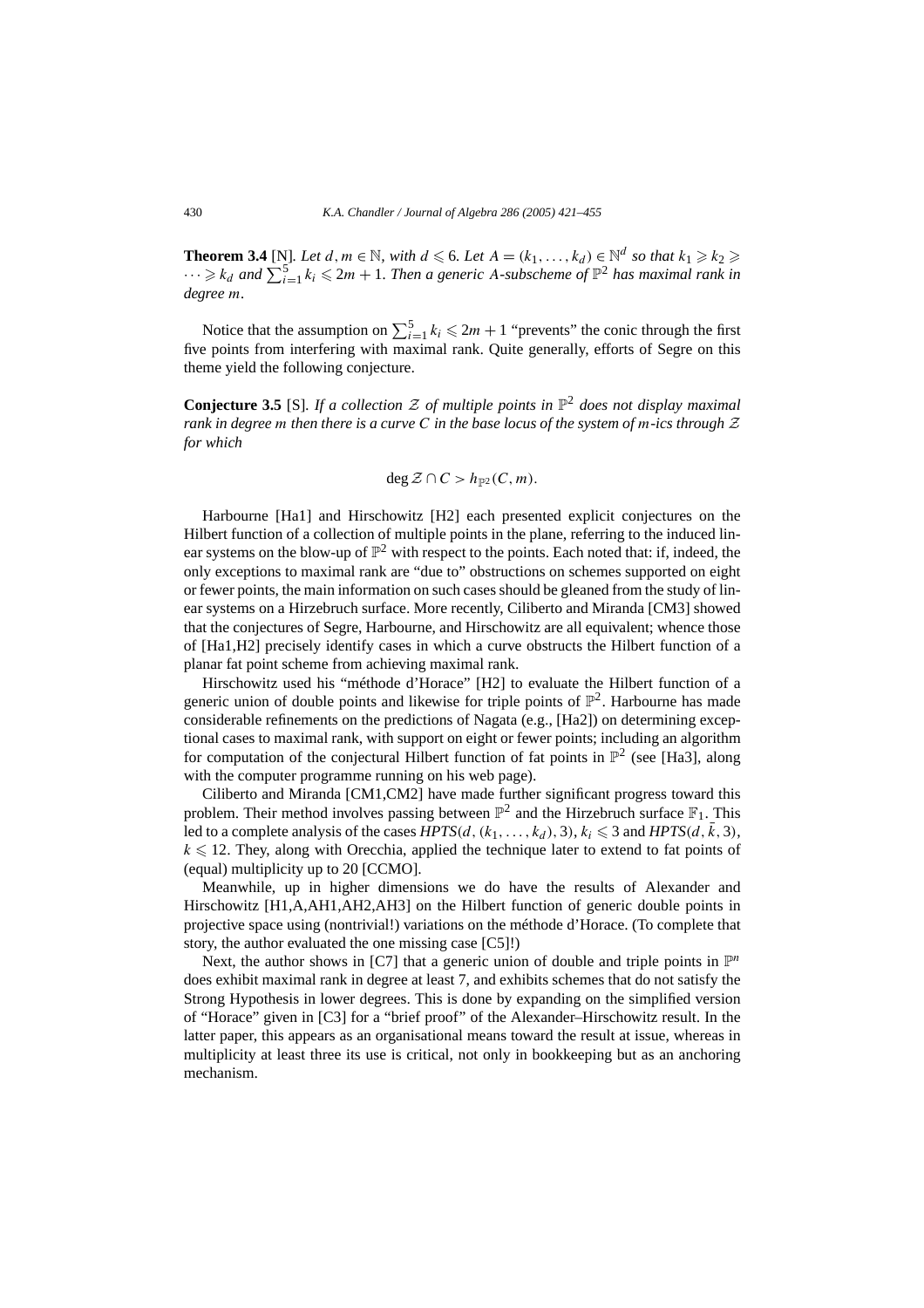# **4. Fröberg–Iarrobino conjectures**

The conjectures of Fröberg and Iarrobino apply to situations in which the Hilbert function of a collection of multiple points *should not* attain maximal rank in a given degree; namely, when that degree is small compared to multiplicities.

We present here a background on these conjectures, together with pertinent known results. First, the conjectures of Fröberg on the behaviour of an ideal generated by a generic set of forms in a (graded) polynomial ring are described. Next, we look at the "specialisations" made by Iarrobino to an ideal generated by powers of linear forms, chosen generically. We see then the interpretation of Emsalem and Iarrobino of the latter problem to the Hilbert function of multiple points.

#### *4.1. Fröberg conjectures on the ideal of general forms*

Let us take  $R = K[Y_0, \ldots, Y_n]$ , as a graded ring. Fröberg [F] considers an ideal *J* generated by a generic collection of forms of specified degrees. His conjectures suggest that the minimal free resolution of *J* in "looks like" that of a complete intersection until the degree is, by numerics, expected to be large enough that the ideal should contain all forms of that degree.

**Definition 5.** Let  $A = (j_1, \ldots, j_d) \subset \mathbb{N}^d$ . Let *J* be an ideal generated by a general set of *d* forms in  $n + 1$  variables, of degrees  $j_1, \ldots, j_d$ . We write

$$
HGEN(d, A, n+1)m = \dim Rm - \dim Jm.
$$

**Example.**  $d \leq n+1$ . Then *J* is a complete intersection ideal with minimal free resolution:

$$
0 \to R(-j_1 - \dots - j_d) \to \dots \to \bigoplus_{1 \leq i < k \leq d} R(-j_i - j_k) \to \bigoplus_{i=1}^d R(-j_i) \to J \to 0.
$$

Hence

$$
\dim R_m - \dim J_m = \sum_{B \subseteq A} (-1)^{\ell(B)} \binom{n+m-|B|}{n}.
$$

For example, in the case  $j = j_1 = \cdots = j_d$  we have

dim 
$$
R_m
$$
 – dim  $J_m$  =  $\sum_{t=0}^{n} (-1)^t {d \choose t} {n+m-tj \choose n}$ .

Fröberg's conjectures extend this by asserting that if *J* is generated by  $d \geq n+2$  general forms, then codim*Jm* should act as if the only relations between generators are Koszul for as long as possible, namely, until the first (numerical) opportunity for  $J_m = R_m$ .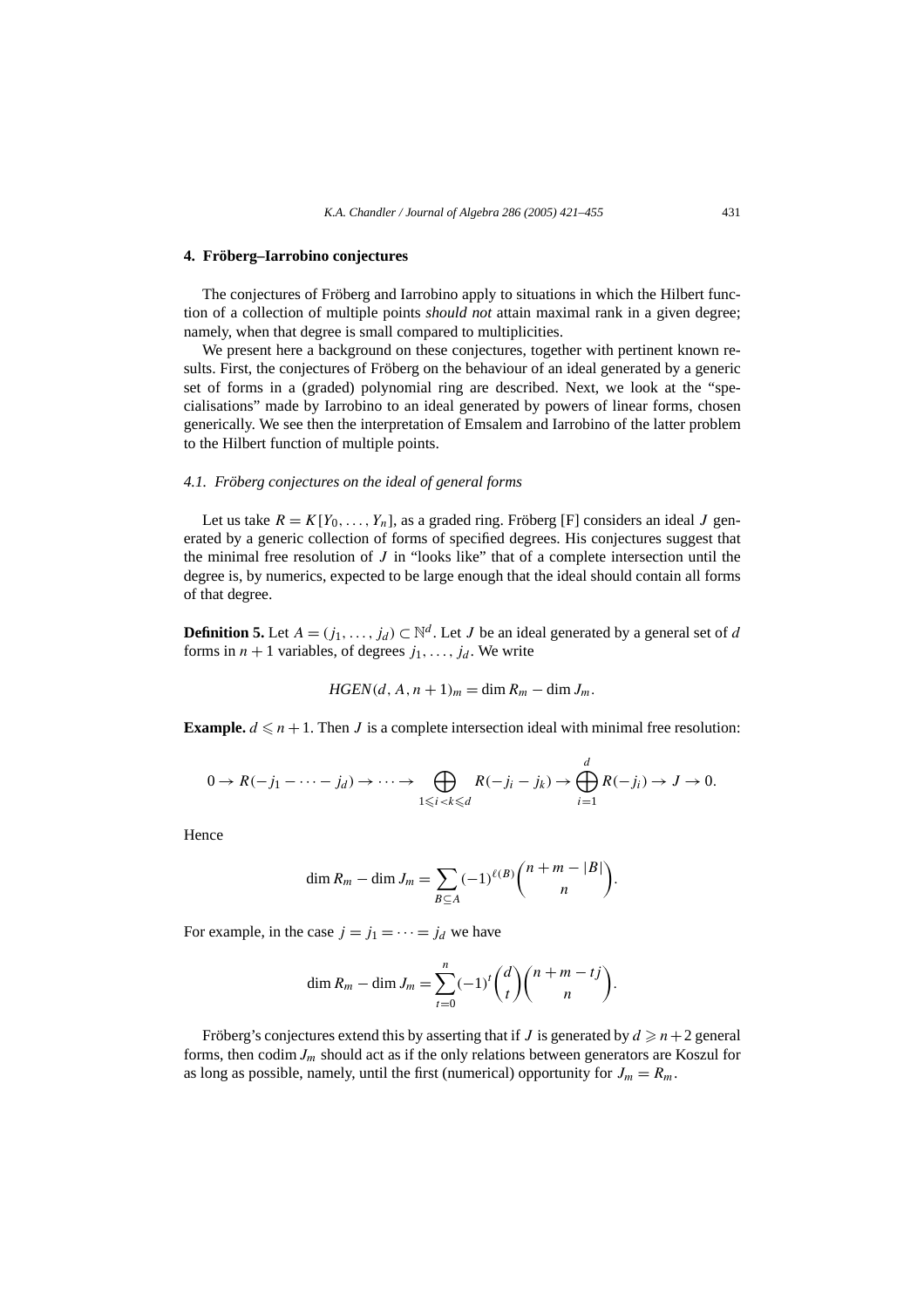**Definition 6.** Define a function *F* as follows. Given *n*,  $d \in \mathbb{N}$ ,  $A \in \mathbb{N}^d$ , and  $m \in \mathbb{N}$ , set

$$
F'(d, A, n+1)_{m} = \sum_{B \subseteq A} (-1)^{\ell(B)} {n+m-|B| \choose n},
$$

and

$$
F(d, A, n+1)m = \begin{cases} 0, & \text{if } F'(d', A', n+1)m \le 0 \\ & \text{for some } d' \le d \text{ and } A' \subseteq A, \\ F'(d, A, n+1)m, & \text{otherwise.} \end{cases}
$$

The conjectures of Fröberg are as follows.

**Conjecture 4.1** (Strong Fröberg Conjecture (SF))*.*

*HGEN* $(d, A, n + 1)$ <sub>*m*</sub> =  $F(d, A, n + 1)$ <sub>*m*</sub>.

**Conjecture 4.2** (Weak Fröberg Conjecture (WF))*.*

$$
HGEN(d, A, n+1)m \geq F(d, A, n+1)m.
$$

Under the following hypotheses the Strong Conjecture is known to hold (see [I] for more details):  $d \le n + 1$  (as we have just observed),  $d = n + 2$  (Stanley [St]),  $n = 1$  (Fröberg [F]), and  $n = 2$  (Anick [An]). In the case of equal degree; that is,  $A = (j, \ldots, j)$ , the Strong Conjecture has been verified in the following cases:  $m = j + 1$  (Hochster and Laksov [HL]),  $n \le 10$  and  $j \le 2$ , along with  $n \le 7$  and  $j \le 3$  (Fröberg and Hollman [FH]); and the more detailed hypotheses of Aubry  $[Au]$ , that *m* is sufficiently close to *j*.

Iarrobino shows that in the "first Koszul interval" for a specified case, the Weak Fröberg Conjecture may be verified by a lower degree case of the Strong Fröberg Conjecture.

**Theorem 4.3** [I]*. Take*  $A = (j, j_1, \ldots, j_d)$  *and*  $C = (j_1, \ldots, j_d)$ *. Assume that*  $j \leqslant \min\{j_i\}$ *and*  $2j \le m \le 3j$ *. If* 

$$
HGEN(d, C, n + 1)_{m-j} = F(d, C, n + 1)_{m-j}
$$

*then*

$$
HGEN(d, A, n+1)m \geq F(d, A, n+1)m.
$$

We shall obtain in Corollary 8.8 a geometric analogue of this result via Theorem 1.3.

# *4.2. Iarrobino's conjectures on general linear forms*

Iarrobino extends the Fröberg Conjecture to powers of linear forms in appropriate characteristic.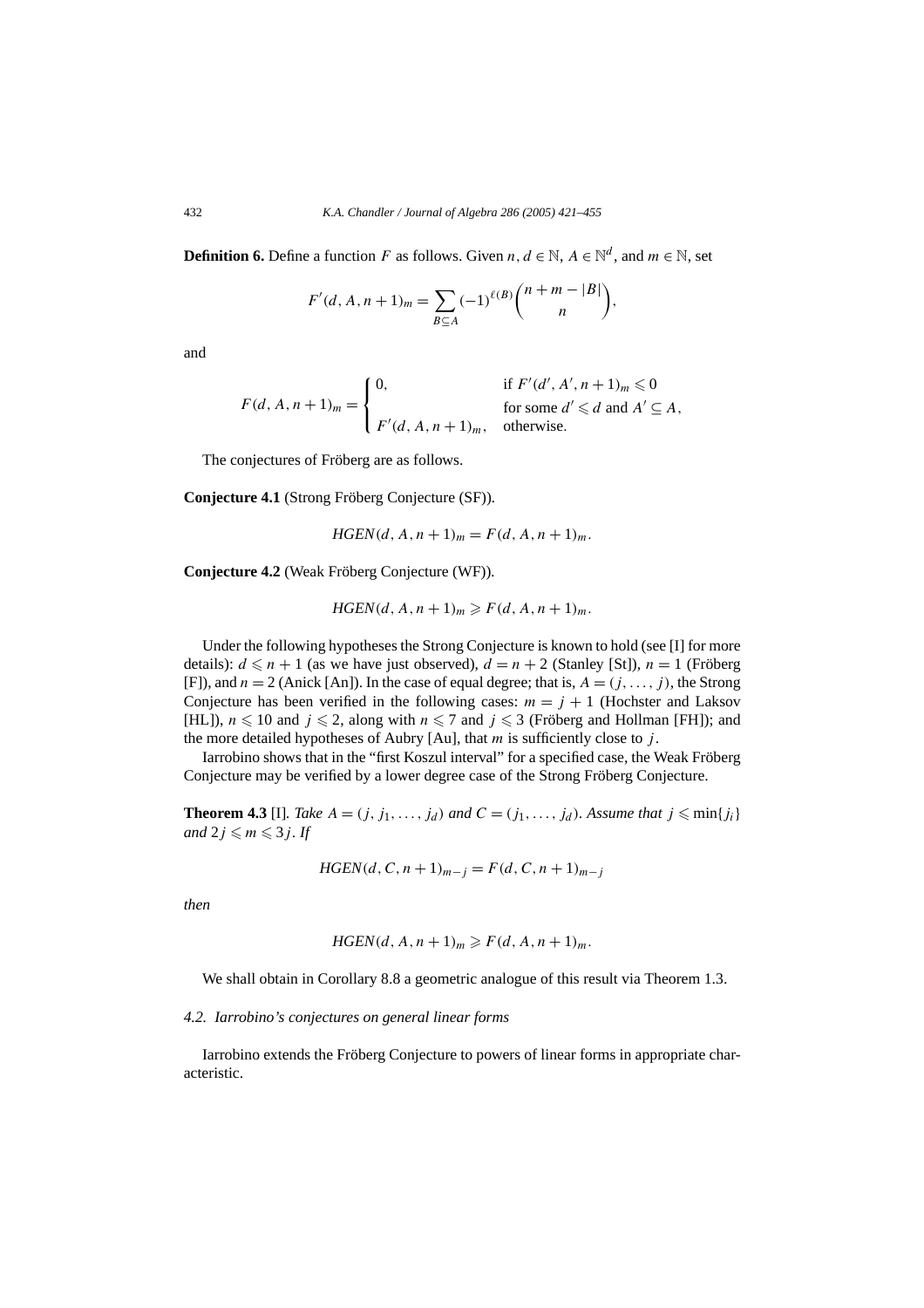**Definition 7.** Let  $A = (a_1, \ldots, a_d)$ . Let *J* be an ideal generated by a generic set of *d* powers of linear forms in  $n + 1$  variables, of degrees  $a_1, \ldots, a_d$ . Write

$$
HPOWLIN(d, A, n+1)m = \dim Rm - \dim Jm.
$$

Of course, by upper-semicontinuity,

$$
HPOWLIN(d, A, n+1)m \geq HGEN(d, A, n+1)m.
$$

This yields:

**Conjecture 4.4** (Strong Algebraic Fröberg–Iarrobino)*. Let n, m, d, a* ∈ N*. Then*

 $HPOWLIN(d, \bar{a}, n+1)_m \geqslant F(d, \bar{a}, n+1)_m.$ 

*Further, let p be the characteristic of*  $K$ *. If*  $p = 0$  *or*  $m > p$ *, we have* 

$$
HPOWLIN(d, \bar{a}, n+1)m = F(d, \bar{a}, n+1)m,
$$

*except in the following circumstances:*  $d = n + 3$ ,  $d = n + 4$ ,  $n = 2$  *and*  $d = 7$  *or* 8;  $n = 3$ *and*  $d = 9$ .

**Conjecture 4.5** (Weak Algebraic Fröberg–Iarrobino)*.*

$$
HPOWLIN(d, A, n+1)m \geq F(d, A, n+1)m.
$$

**Remark.** We shall see more explicitly how the exceptional values arise from the interpretation to the postulation of multiple points described next.

#### *4.3. Conjectures on multiple points*

Emsalem and Iarrobino deduced from Macaulay duality that *HPOWLIN* is related to the Hilbert function of multiple points in appropriate characteristic.

**Theorem 4.6** [EI]*. Let*  $A = (k_1, ..., k_d)$  *and*  $A' = (m + 1 - k_1, ..., m + 1 - k_d)$ *. If* char  $K = 0$  *or* char  $K > \max(m, k_1, \ldots, k_d)$  *then* 

$$
HPTS(d, A, n+1)m = \dim Rm - HPOWLIN(d, A', n+1)m.
$$

To see the main idea of this theorem, let us look at the case char  $K = 0$ . Let  $S =$  $\mathcal{K}[X_0,\ldots,X_n]$  and  $R = \mathcal{K}[\partial/\partial X_0,\ldots,\partial/\partial X_n]$  (with *R* regarded as a polynomial ring in the "dummy variables" *∂/∂Xi*).

Macaulay duality refers to the obvious perfect pairing  $\Phi_m : R_m \times S_m \to \mathcal{K}$ . (Of course, it is not quite natural in that it depends on the coordinate choice.) Given an ideal *I* of *S* we obtain, in each degree *m*,

$$
I_m^{\perp} = \pi_R(\ker \Phi|_{R_m \times I_m}) \subset R_m,
$$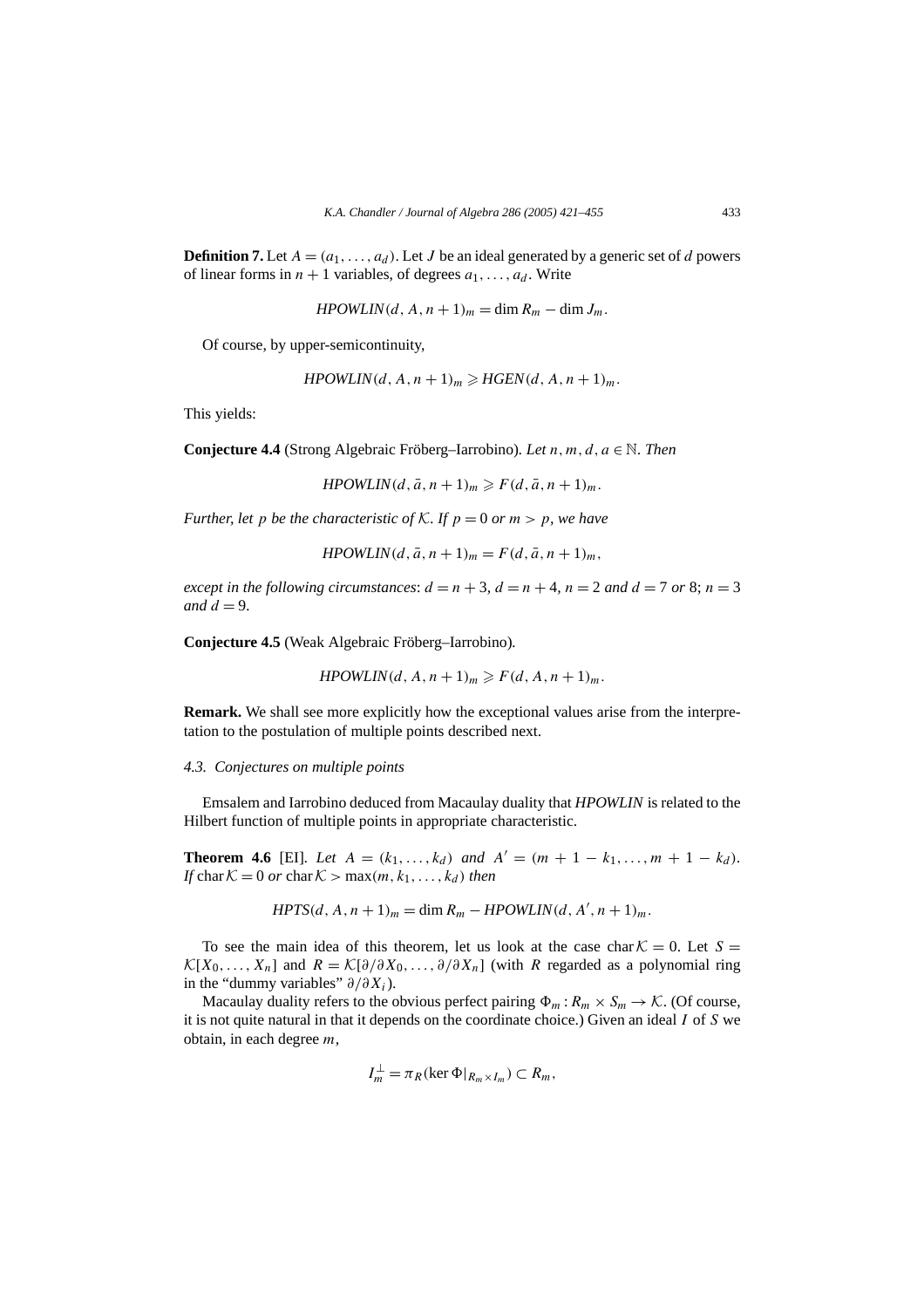so that dim  $I_m^{\perp} = \dim S_m - \dim I_m$ . Certainly for two ideals *I*, *J* we have  $(I \cap J)_m^{\perp} =$  $I_m^{\perp} + J_m^{\perp}$ .

The case in point given by Emsalem and Iarrobino starts with the ideal of a multiple point, say  $I = (X_1, \ldots, X_n)^k \subset S$ . Then  $I_m = (X_1, \ldots, X_n)^k S_{m-k}$  so that  $I_m^{\perp} = I_m$ *∂/∂X*0*Rk*−1. (Each monomial, say, *M* in *Im* satisfies *∂/∂X*<sup>0</sup> *<sup>m</sup>*−*k*+1*M* = 0.) Whence the dual to the *m*th graded piece of the ideal of a  $(k_1, \ldots, k_d)$ -scheme is the *m*th piece of an ideal generated by *d* powers of linear forms, the powers being  $m+1-k_1, \ldots, m+1-k_d$ .

So, Iarrobino's conjectures on powers of linear forms "translate" to candidates for values of the function *HPTS* evaluating the Hilbert function of fat points. Moreover, note that in the latter setting the characteristic of the field need not play a rôle.

#### **Definition 8.** Let

$$
G'(d, (k_1, ..., k_d), n+1)_m = \dim R_m - F'(d, (m+1-k_1, ..., m+1-k_d), n+1)_m,
$$

and

$$
G(d, (k_1, ..., k_d), n+1)_m = \dim R_m - F(d, (m+1-k_1, ..., m+1-k_d), n+1)_m.
$$

The geometric versions of the Fröberg–Iarrobino conjectures are the following (stronger) conjectures.

**Conjecture 4.7** (Weak Fröberg–Iarrobino (WFI))*.*

$$
HPTS(d, A, n+1)m \leq G(d, A, n+1)m.
$$

**Conjecture 4.8** (Strong Fröberg–Iarrobino (SFI: homogeneous)). For each  $n, d, m \in \mathbb{N}$ *we have HPTS* $(d, \bar{k}, n+1)_m \leq G(d, \bar{k}, n+1)_m$ . Further, we have HPTS $(d, \bar{k}, n+1)_m =$  $G(d, \bar{k}, n + 1)<sub>m</sub>$ , except perhaps when one of the following conditions holds:  $d = n + 3$ ,  $d = n + 4$ ,  $n = 2$  and  $d = 7$  or 8;  $n = 3$ ,  $d = 9$ ,  $m = 2k$ ; or  $n = 4$ ,  $d = 14$ ,  $m = 2k$  and  $k = 2$  *or* 3*.* 

Hence in each *homogeneous* case  $d \ge n + 5$  we have

SFI  $\Rightarrow$  SF  $\Rightarrow$  WF  $=$ ⇒ WFI*.*

As previously stated, we shall say a generic A-subscheme of  $\mathbb{P}^n$  (possibly of mixed multiplicities) satisfies the Strong Fröberg–Iarrobino Hypothesis if its Hilbert function agrees with the conjectural value  $G(d, A, n + 1)$ . (Similarly, we say that it satisfies the Strong Hypothesis in a given degree if the value of the Hilbert function in this degree is equal to the specified value. Further, we refer to an arbitrary scheme as satisfying the Strong Hypothesis if its Hilbert function agrees with the value of the corresponding function *G*.)

It is straightforward to verify the Strong Conjecture in the case of  $d \leq n + 1$  fat points in  $\mathbb{P}^n$  by examining the intersection ideal. For  $d = n + 2$  the conjecture holds valid as well, again by [St]. On the other hand, the exclusion of cases  $d = n + 3$ ,  $n + 4$ , and so forth in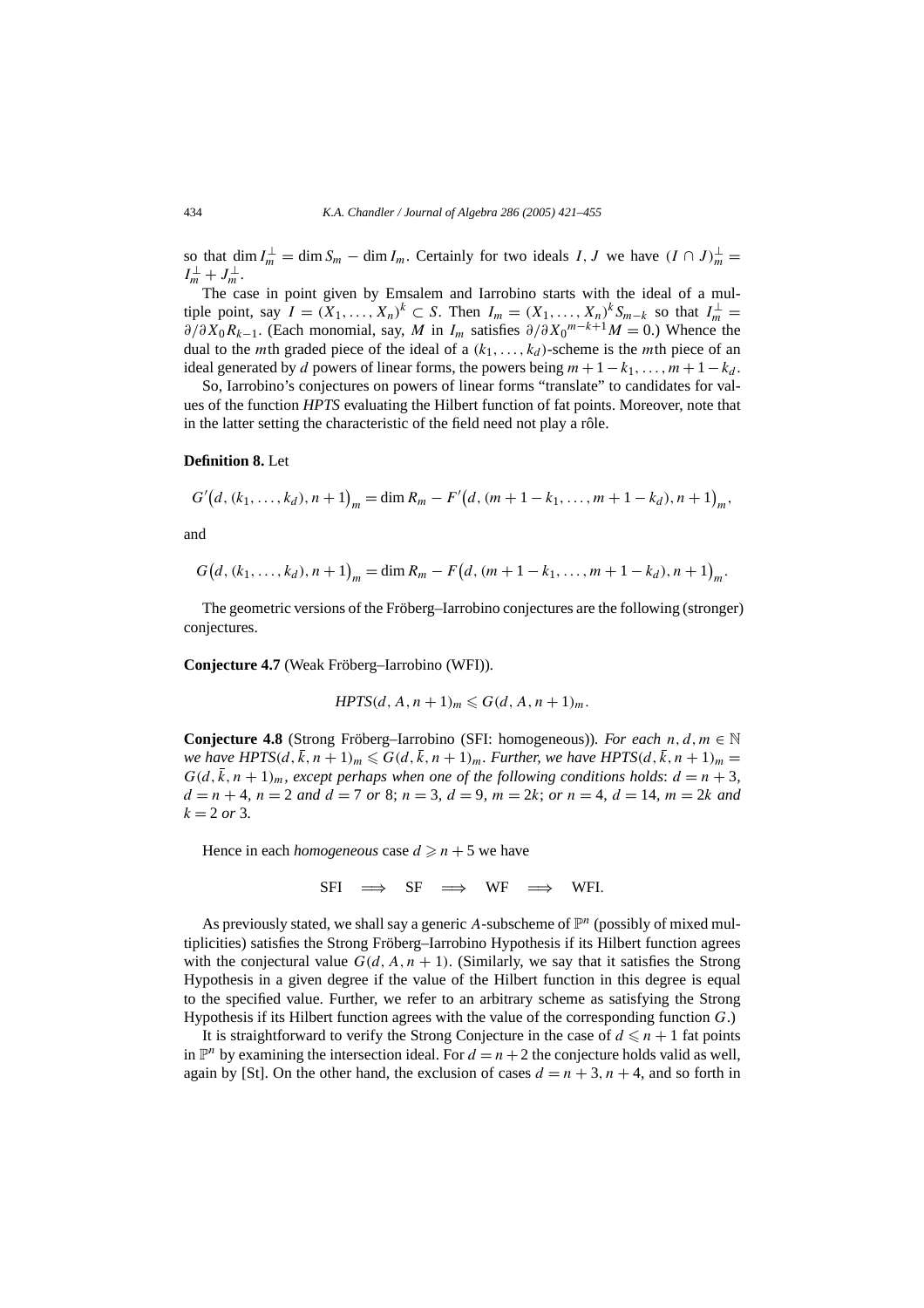Conjecture 4.4 and then Conjecture 4.8 do arise from the expectation of special varieties through points that inhibit the Hilbert function.

We began a direct geometric analysis of the conjectures on homogeneous  $\bar{k}$ -subschemes of  $\mathbb{P}^n$  in [C2]. Since the cases of degree  $m \leq k$  are trivial to verify (at most  $n+1$  points are involved) the focus there is finding criteria determining the inequality:

$$
HPTS(d, k, n + 1)_{k+1} \ge G(d, k, n + 1)_{k+1}.
$$

The result invokes the identification of neighbourhoods of planes of each dimension lying in the base locus of a  $(k + 1)$ -ic linear system through a  $\bar{k}$ -scheme (made precise in Section 5).

Here we expand on this method for use in the general setting.

# **5. Interpreting conjectures geometrically**

We describe the correspondence of the Fröberg–Iarrobino conjectures with the issue of linear obstructions to the maximal rank of a collection of fat points. In particular, we make precise the notion of a scheme that displays only the expected linear obstructions (as in Theorem 1.3), which we "expect" to satisfy the Strong Hypothesis. We start with a simple identification of multiple planes (of each dimension) that must appear in the base locus of a linear system through a given collection of multiple points. We compare this information to the conjectures at hand by means of intersection degrees. This leads naturally to extensions and refinements of these conjectures.

**Basic Observation.** Let  $p, q \in \mathbb{P}^n$  and  $L = \text{span}\{p, q\}$ . By Bézout (or by Lagrange– Hermite!), any *m*-ic form vanishing on  $\{p\}^k \cup \{q\}^j$  vanishes on *L* if  $m \leq k + j - 1$ . Further, such an *m*-ic must vanish on  $L^{k+j-m}$ . This is easy to see in characteristic 0, simply by taking derivatives. Generally, take  $I = (X_0, X_1, \ldots, X_n)^k \cap (X_0, X_2, \ldots, X_n)^j$ . Suppose that  $F \in I_m$  and write  $F = X_0^r X_1^s G$  so that neither  $X_0$  nor  $X_1$  divides  $G$ . Let us write  $G = N + G_1$  so that *N* is a monomial (divisible by neither  $X_0$  nor  $X_1$ ) and  $G_1$ is a sum of fewer monomial terms than *G*. We have that  $X_1^sG \in (X_1, \ldots, X_n)^j$ , so that  $deg G$  ≥ *j* − *s*, and hence  $r \le m - j$ . Likewise,  $s \le m - k$ , so  $deg G \le k + j - m$ . In particular  $N \in (X_2, \ldots, X_n)^{k+j-m}$ , so that we may replace G by  $G_1$  and repeat the procedure, reducing the number of terms at each step. Whence *G* vanishes on  $L^{k+j-m}$  and so does *F*.

Consequently, we obtain the following result.

**Lemma 5.1.** *Let*  $P, Q \subset \mathbb{P}^n$  *be projective subspaces. Then every m-ic vanishing on*  $P^k \cup Q^j$  *must vanish on* span $(P \cup Q)^{k+j-m}$ .

**Proof.** Suppose that  $F \in I(P^k \cup Q^j)$ . Let  $t \in \text{span}(P \cup Q)$ . Then  $t \in L$  where *L* is the line between two points, say, *p*,  $q \in P \cup Q$ . As we have just seen,  $F \in I(t)^{k+j-m}$  since  $F \in$ *I*(*p*)<sup>*k*</sup> ∩ *I*(*q*)<sup>*j*</sup>. □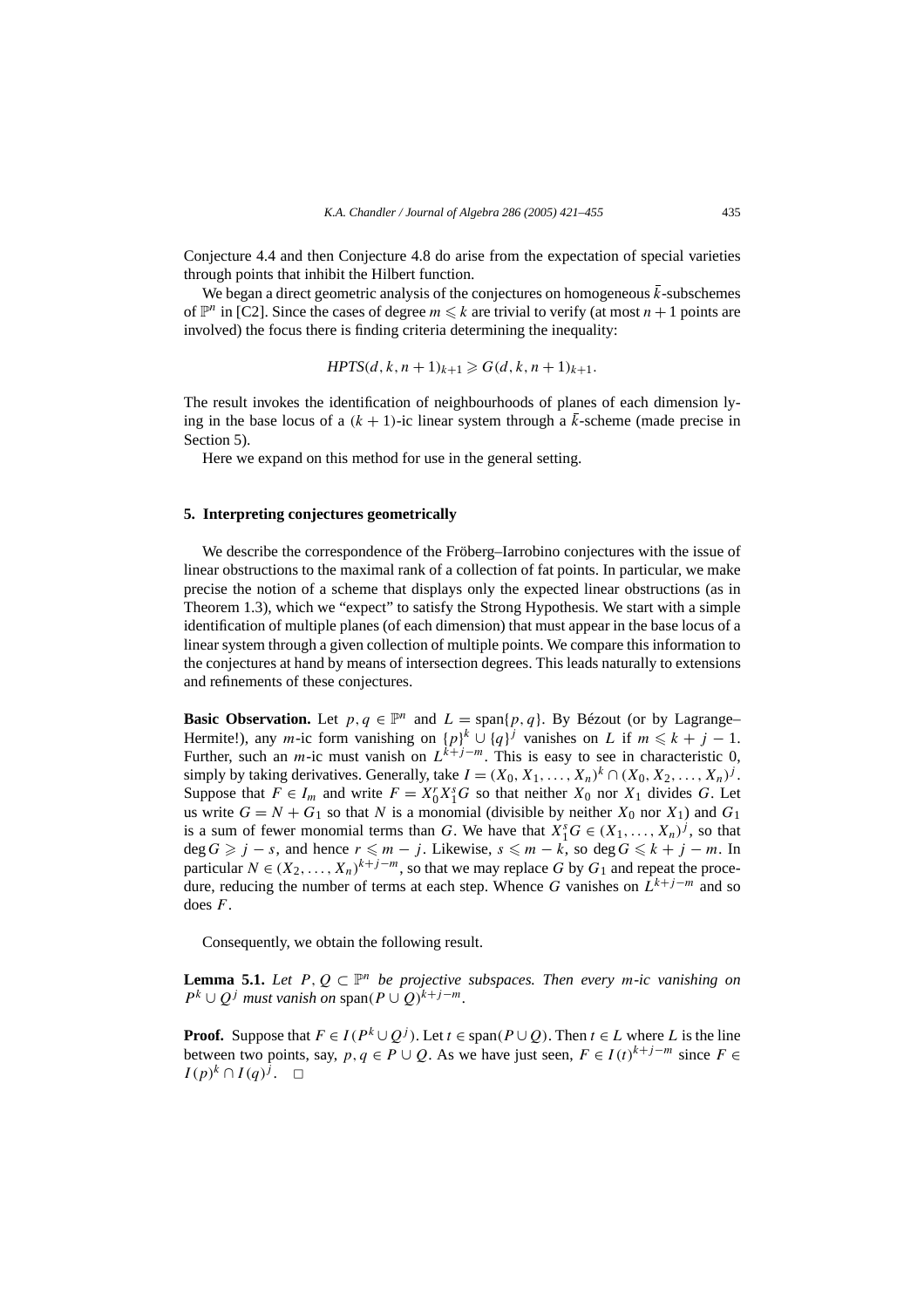This yields the following generalisation of our initial note.

**Corollary 5.2.** *Let*  $n, m, d \in \mathbb{N}$  *and*  $(k_1, \ldots, k_d) \in \mathbb{N}^d$ *. Suppose that*  $P_1, \ldots, P_d$  *are projective subspaces of*  $\mathbb{P}^n$ *. Then every m-ic through*  $P_1^{k_1} \cup \cdots \cup P_d^{k_d}$  *must vanish on*  $span(P_1 \cup \cdots \cup P_d)^r$  *for*  $r = k_1 + \cdots + k_d - (d-1)m$ .

**Proof.** Apply induction together with Lemma 5.1 to the union of  $P_d^{k_d}$  and span $(P_1 \cup \cdots \cup$ *P*<sub>d−1</sub>*)<sup>j*</sup>, where  $j = k_1 + \cdots + k_{d-1} - (d-2)m$ . □

This motivates the following description.

**Definition 9.** Let *n, m, d, k*  $\in \mathbb{N}$ , and  $(k_1, \ldots, k_d) \in \mathbb{N}^d$ . Let  $\mathcal{Z} = P_1^{k_1} \cup \cdots \cup P_d^{k_d}$  and *P* ⊂  $\mathbb{P}^n$ , where *P*<sub>1</sub>, ..., *P*<sub>d</sub>, and *P* are projective subspaces of  $\mathbb{P}^n$  (such as points). Let us refer to the *expected linear obstruction scheme on*  $P^k$  induced by *m*-ics through  $P^{k-1} \cup \mathcal{Z}$ as the subscheme of  $P^k$  predicted by Corollary 5.2 namely,

$$
\left(P^{k-1}\cup\bigcup\mathrm{span}(P\cup P_{i_1}\cup\cdots\cup P_{i_r})^{j(i_1,\ldots,i_r)}\right)\cap P^k,
$$

where the union ranges over sets of indices  $(i_1, \ldots, i_r)$  with  $1 \leq i_1 < i_2 < \cdots < i_r \leq d$ , and  $j(i_1, \ldots, i_r) = k + k_{i_1} + \cdots + k_{i_r} - rm - 1$ .

We shall say that  $P^k \cup \mathcal{Z}$  is *only linearly obstructed* by  $P^{k-1} \cup \mathcal{Z}$  in degree *m* if the base locus of the linear system of *m*-ics through  $P^{k-1} \cup \mathcal{Z}$  meets  $P^k$  in precisely the expected linear obstruction scheme.

We say that  $P^k \cup \mathcal{Z}$  is *only linearly obstructed* by  $\mathcal Z$  in degree *m* if  $P^l \cup \mathcal{Z}$  is only linearly obstructed by  $P^{\ell-1} \cup \mathcal{Z}$  for each  $\ell$  with  $1 \leq \ell \leq k$ .

Finally, we say  $\mathcal Z$  has *only the expected linear obstructions* in degree *m* if for each  $1 \leq$ *j* ≤ *d* we have that  $P_1^{k_1} \cup \cdots \cup P_j^{k_j} \cup \cdots \cup P_d^{k_d}$  is only linearly obstructed by  $P_1^{k_1} \cup \cdots \cup$  $P_j^0 \cup \cdots \cup P_d^{k_d}$ .

Note that, in the context of the definition, if the set of planes is generic, the planes are of equal dimension, and  $k_1 \ge k_2 \ge \cdots \ge k_d$ , then Z is nonlinearly obstructed if and only if Z is nonlinearly obstructed by  $P_2^{k_2} \cup \cdots \cup P_d^{k_d}$ .

Let us now make an obvious and (hence!) useful simplification to Definition 9.

**Lemma 5.3.** *Let*  $n, m, k \in \mathbb{N}$  *and*  $(k_1, \ldots, k_d) \in \mathbb{N}^d$ *. Take projective subspaces*  $P, P_1, \ldots$ , *Pd of*  $\mathbb{P}^n$  *and let*  $\mathcal{Z} = P_1^{k_1} \cup \cdots \cup P_d^{k_d}$ . Take  $\Upsilon$  *as the expected linear obstruction subscheme of*  $P^k$  *given by*  $m$ *-ics through*  $P^{k-1} \cup \mathcal{Z}$  *and*  $\Upsilon_1$  *as the scheme*  $\Upsilon_1 = (P^{k-1} \cup \mathcal{Z})$  $\bigcup_{i=1}^d$  span $(P \cup P_i)^{k+k_i-m-1}) \cap P^k$ . Then  $\Upsilon = \Upsilon_1$ .

**Proof.** We do have  $\gamma_1 \subseteq \gamma$ . After intersection with a hyperplane we reduce, inductively, to the case of  $P = \{p\}, p \in \mathbb{P}^n$ .

By symmetry, it suffices to see that for each  $r \le d$  and  $j = k + k_1 + \cdots + k_r - rm - 1$ we have  $({p}^k)^{k-1} \cup \text{span}(p \cup P_1 \cup \cdots \cup P_r)^j \cap {p}^k \subseteq \Upsilon_1$ . Let us fix such an *r*, then choose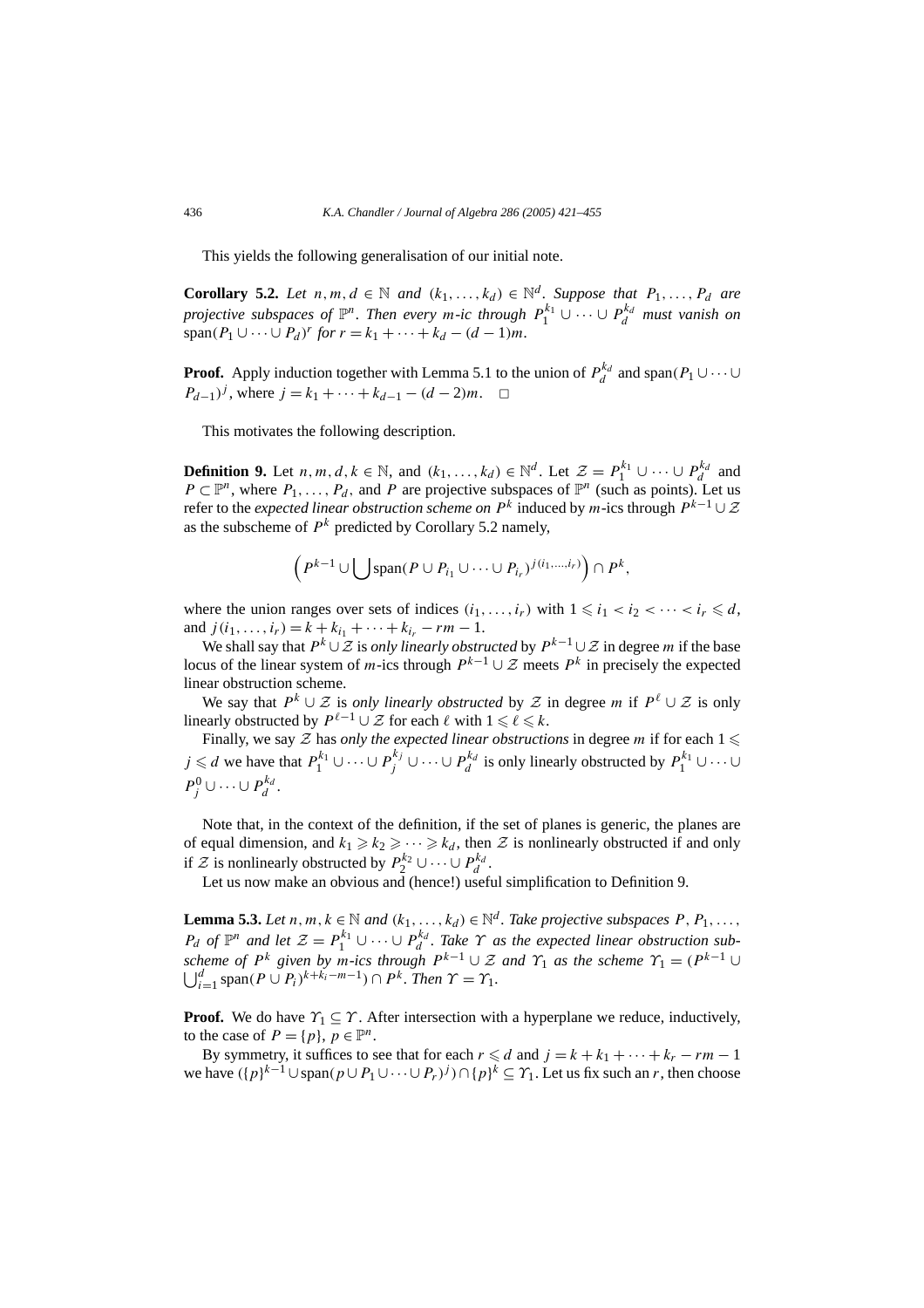an open affine subspace of  $\mathbb{P}^n$  containing p (viewed as an origin point) and take m as the maximal ideal of *p*. In the associated projective space the quotient  $m^{k-1}/m^k$  identifies forms of degree  $k - 1$ . Then the desired inclusion follows straight from Corollary 5.2.  $\Box$ 

Now let us relate this to  $HPTS(d, A, n+1)<sub>m</sub>$ . When  $G(d, A, n+1)<sub>m</sub> < {n+m \choose m}$ , we have

$$
G(d, A, n+1)m = \sum_{t=1}^{\infty} (-1)^{t-1} \sum_{\ell(B)=t} {n+|B|-t-(t-1)m \choose n},
$$
 (1)

where the inner sum is over subindices  $0 < B \subseteq A$ . We may interpret each term as follows:

$$
t = 1: \quad \sum_{i=1}^d \binom{n+k_i-1}{n},
$$

which is the degree of the scheme;

$$
t = 2: \sum_{\{1 \le i < j \le d\}} {n + k_i + k_j - 2 - m \choose n},
$$

counts (and subtracts) obstructions due to lines between pairs of points;

$$
t=3:\sum_{\{1\leq i_1
$$

counts obstructions *to* lines between pairs of points given by planes between threesomes, as a correction to the term  $t = 2$ ; and so on. That is, the *t*th term in (1) accounts for each of the *(t* − 1*)*-planes occurring in the base locus of an *A*-scheme in degree *m*.

From the case of  $d \leq n+1$  where the SFI hypothesis does hold valid we see that the function *G* exhibits the intersection numbers with regard to the (multiple) planes determined by Corollary 5.2. Whence, we may view the Strong Fröberg–Iarrobino Conjecture as asserting that a generic *A*-scheme has only linear obstructions, and the Weak Conjecture as enumerating the linear obstructions occurring. We shall exhibit this phenomenon in Section 6.

These observations suggest the following:

**Conjecture 5.4.** *Let*  $n, m, d \in \mathbb{N}$ *, and*  $A \in \mathbb{N}^d$ *. Suppose that*  $\mathcal{Z}$  *is an*  $A$ *-subscheme of*  $\mathbb{P}^n$ *. Then*

$$
h_{\mathbb{P}^n}(\mathcal{Z},m)\leqslant G(d,A,n+1)_m.
$$

*Furthermore, assume that*

$$
G(d, A, n+1)m < {n+m \choose m}.
$$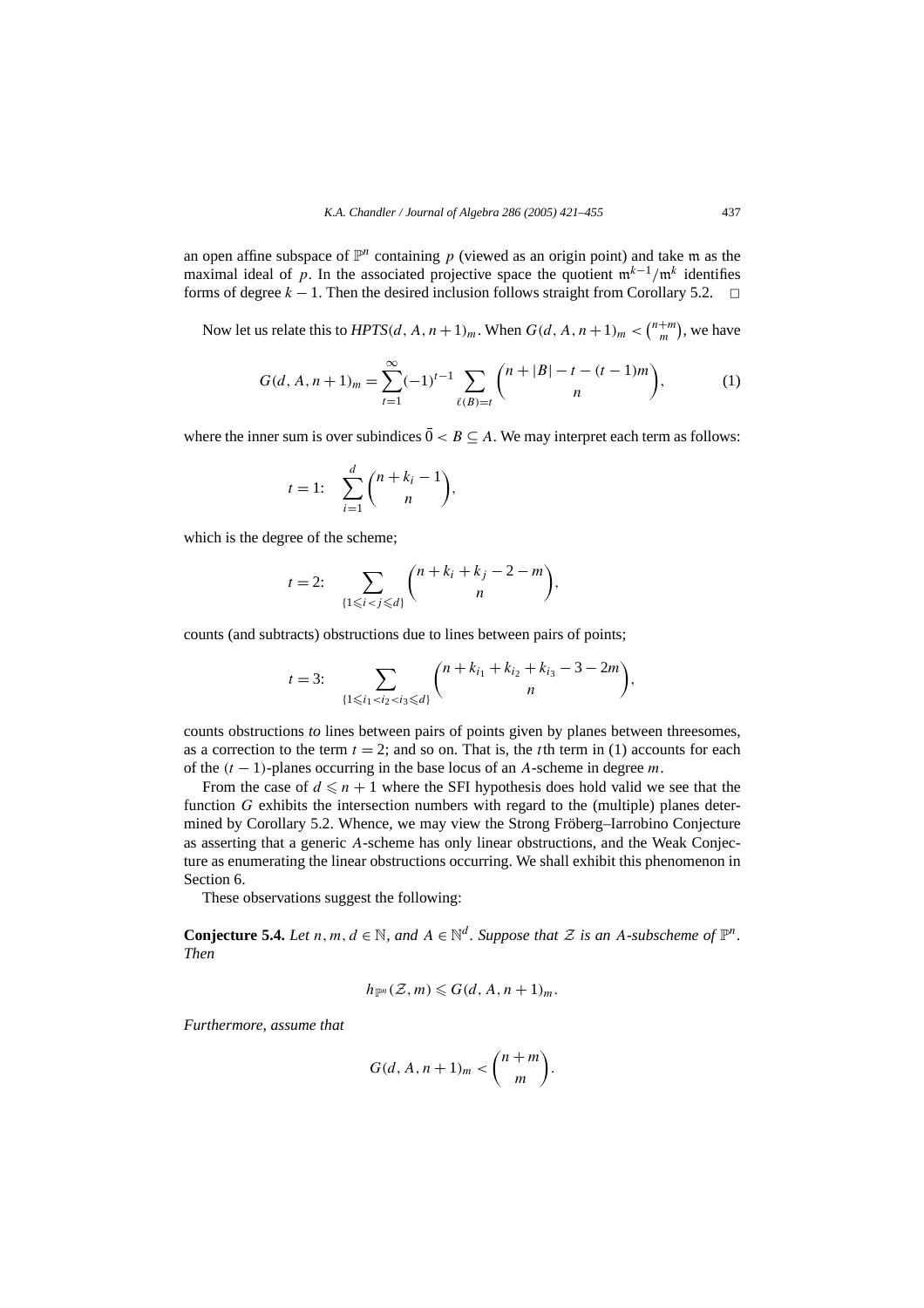*We have equality of*  $h_{\mathbb{P}^n}(\mathcal{Z}, m)$  *and*  $G(d, A, n + 1)$ *<sub><i>m*</sub> precisely when  $\mathcal Z$  exhibits only the *expected linear obstructions in degree m.*

By definition, if a multiple scheme has only the expected linear obstructions in a given degree, none of its multiple subschemes can be nonlinearly obstructed in this degree. Under the viewpoint that  $G(d, A, n + 1)<sub>m</sub> - HPTS(d, A, n + 1)<sub>m</sub>$  does count nonlinear obstructions to an *A*-scheme in degree *m* (as we shall justify in Section 6), let us observe the following.

**Corollary 5.5.** Suppose that Conjecture 5.4 does hold valid. Let  $n, m, d \in \mathbb{N}$  and  $A \in \mathbb{N}^d$ . *Assume that*

$$
G(d, A, n+1)m < {n+m \choose m}.
$$

*Suppose that*  $\mathcal{Z} \subset \mathbb{P}^n$  *is an A-subscheme. If* 

$$
h_{\mathbb{P}^n}(\mathcal{Z},m) = G(d,A,n+1)_m
$$

*then for every*  $A' \leq A$  *and each*  $A'$ -subscheme  $\mathcal{Z}'$  of  $\mathcal{Z}$  (respecting ordering) we have

$$
h_{\mathbb{P}^n}(\mathcal{Z}',m)=G(d,A',n+1)_m.
$$

This suggests, more generally, that the difference between the Hilbert function of a collection of multiple points and the conjectural value keeps track of nonlinear obstructions, in the following sense.

**Conjecture 5.6.** *Let*  $n, m, d \in \mathbb{N}$  *and*  $A \in \mathbb{N}^d$ *, for which* 

$$
G(d, A, n+1)m < {n+m \choose m}.
$$

*Take*  $A' \in \mathbb{N}^d$  *for which*  $A' \leq A$ *. Suppose that*  $\mathcal{Z} \subset \mathbb{P}^n$  *is an A-subscheme and that*  $\mathcal{Z}' \subset \mathcal{Z}$ *is an A -subscheme. Suppose that for some α* ∈ N *we have*

$$
h_{\mathbb{P}^n}(\mathcal{Z}',m)=G(d,A',n+1)_m-\alpha.
$$

*Then*

$$
h_{\mathbb{P}^n}(\mathcal{Z},m)\leqslant G(d,A,n+1)_m-\alpha.
$$

Of course, the conclusion of each conjecture is obvious in case the function *G* predicts maximal rank for a given scheme! We ask the reader to check that this is not obvious in general!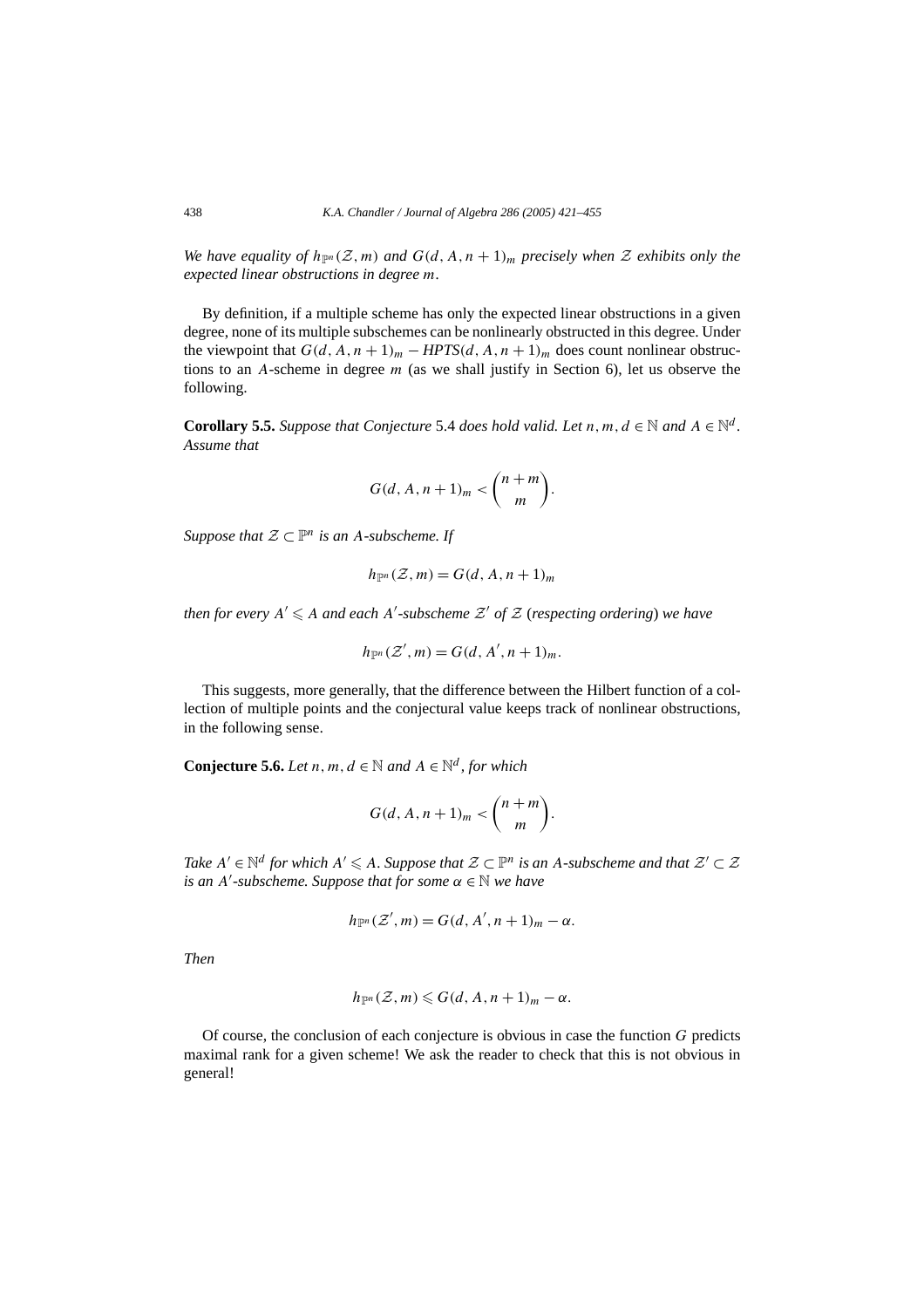Note also that Conjecture 5.6 is stronger than the Weak Fröberg–Iarrobino Conjecture: given a generic A-scheme  $Z$  satisfying the hypothesis of the conjecture, we do have

$$
h_{\mathbb{P}^n}(\mathcal{Z}_{\text{red}},m)=\deg \mathcal{Z},
$$

so the conjecture predicts that  $h_{\mathbb{P}^n}(\mathcal{Z}, m) \leq G(d, A, n+1)_m$ . However, experimental evidence on construction (!) points towards the statement's being simpler to verify inductively than the Weak Conjecture itself.

#### **6. Main theorem**

The main theorem (Theorem 1.3) gives an upper bound on the Hilbert function of any collection of infinitesimal neighbourhoods of points in  $\mathbb{P}^n$  based on Hilbert functions of certain such subschemes of  $\mathbb{P}^{n-1}$ . Particularly, the scheme of interest is shown in Theorem 1.1 to verify the bound given by the Weak Fröberg–Iarrobino Conjecture when each of the specified ("smaller") ones satisfy the Strong Hypothesis. Moreover, we obtain equality if and only if these schemes in lower dimension have only the expected linear obstructions, as the conjectural function has been shown to compute.

The proof is attained, inductively, by the comparison in Lemma 6.3 of the Hilbert function of a given *A*-scheme with that of a *B*-scheme, where  $B = A - (0, \ldots, 0, 1)$ . To relate these we evaluate in Lemma 6.1 the degree of the linear obstruction scheme occurring between *A* and *B*, which may naturally be seen in terms of a Hilbert function of fat points in codimension one. Further, we see from Lemma 6.2 that equality in the estimate of Lemma 6.3 arises precisely when only the expected linear obstructions occur.

**Lemma 6.1.** *Let*  $n, d, a \in \mathbb{N}$ *, and*  $(j_1, \ldots, j_d) \in \mathbb{N}^d$ *. Let*  $p \in \mathbb{A}^n$  *and let*  $L_1, \ldots, L_d$  *be distinct lines of*  $\mathbb{A}^n$  *through*  $p$ *. Let*  $\rho \subset \mathbb{A}^n$  *be the scheme*  $(p^a \cup L_1^{j_1} \cup \cdots \cup L_d^{j_d}) \cap p^{a+1}$ . *In the projective space*  $\mathbb{P}^{n-1}$  *of lines through p take the*  $(j_1, \ldots, j_d)$ -*scheme*  $W \subset \mathbb{P}^{n-1}$ given by  $L_1^{j_1} \cup \cdots \cup L_d^{j_d}$ . Then

$$
\deg \rho = \deg p^a + h_{\mathbb{P}^{n-1}}(\mathcal{W},a).
$$

**Proof.** Call m the maximal ideal of *p* in the affine coordinate ring of  $A^n$  and  $I_1, \ldots, I_d$ the ideals of the *d* lines. Identify  $m^a/m^{a+1}$  with the vector space of forms of degree *a* in the prescribed projective space of lines through *p* and  $(\mathfrak{m}^a \cap I_1^{j_1} \cap \cdots \cap I_d^{j_d} + \mathfrak{m}^{a+1})/\mathfrak{m}^{a+1}$ with forms of degree *a* vanishing on the subscheme  $W \subset \mathbb{P}^{n-1}$ .  $\Box$ 

**Lemma 6.2.** *Let*  $n, m, k \in \mathbb{N}$ . Suppose that  $\mathcal{Z} \subset \mathbb{P}^n$  is any subscheme and  $p \in \mathbb{P}^n$  so *that*  $p \notin \mathcal{Z}$ *. Take*  $\gamma$  *as the intersection of*  $p^k$  *with the base locus of m-ics through*  $\mathcal{Z} \cup \{p\}^{k-1}$  (*so that*  $h_{\mathbb{P}^n}(\mathcal{Z} \cup \{p\}^{k-1}, m) = h_{\mathbb{P}^n}(\mathcal{Z} \cup \gamma, m)$ ). Then

$$
h_{\mathbb{P}^n}(\mathcal{Z}\cup\{p\}^k,m)=\min\biggl(h_{\mathbb{P}^n}(\mathcal{Z}\cup p^{k-1},m)+\deg p^k-\deg \gamma,\binom{n+m}{m}\biggr).
$$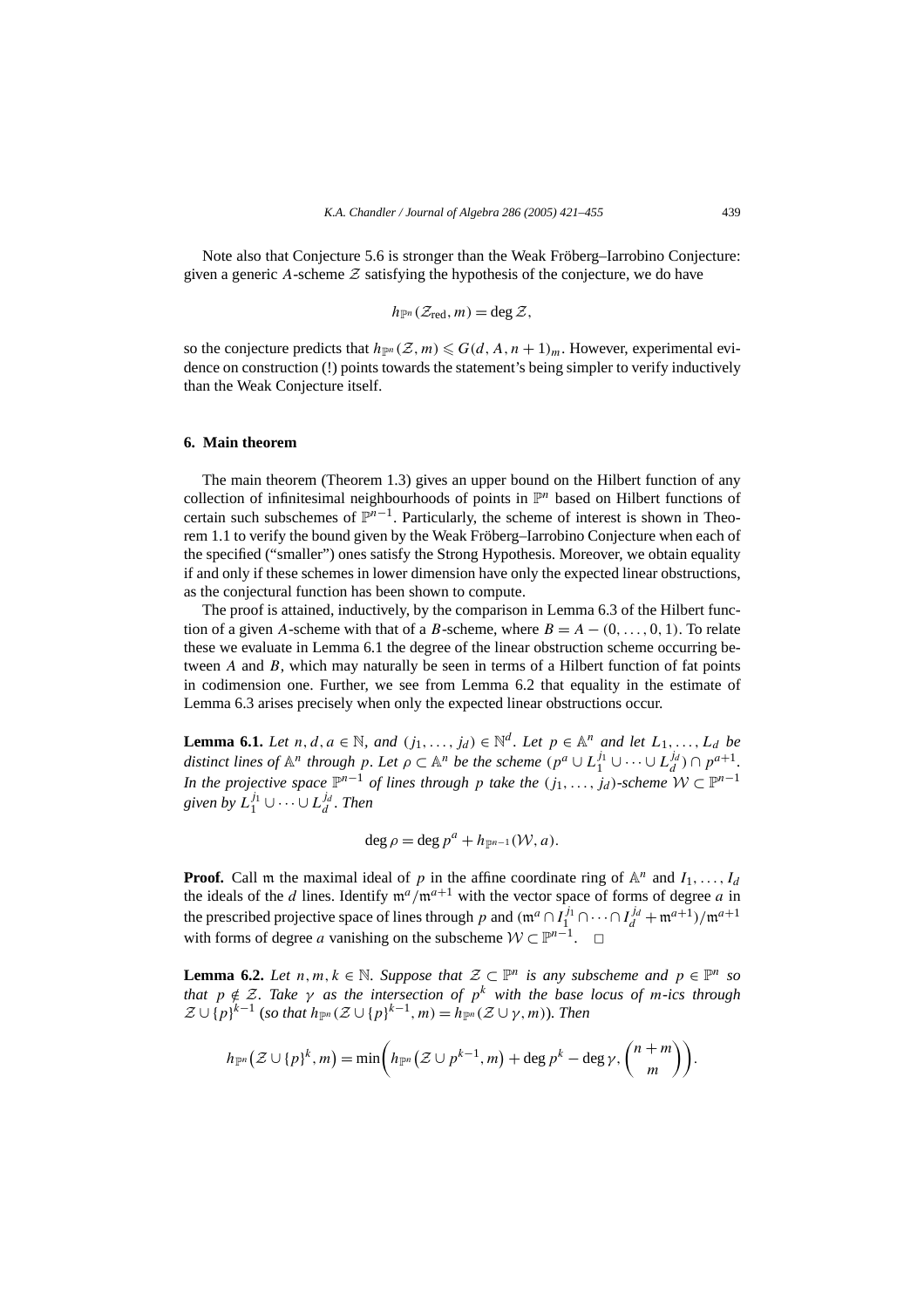**Remark.** Quite generally, consider the base locus of (say) the linear system of *m*-ics through a subscheme  $\mathcal{Z} \subset \mathbb{P}^n$ . We may of course determine the base locus scheme  $\mathcal{Y} \subset \mathbb{P}^n$ from the *m*th graded piece  $I(\mathcal{Z})_m$  of the ideal of  $\mathcal{Z}$ . The subtlety is that there is no guarantee that  $I(\mathcal{Y})_m = I(\mathcal{Z})_m$ . Indeed, this issue may be viewed as the crux of the challenge in verifying the Segre conjecture (along with desired analogues in higher dimension).

The point of Lemma 6.2 is simply that we may locate such subschemes in a relative sense: comparing  $I(Z \cup \{p\}^{k-1})_m \supseteq I(Z \cup \{p\}^k)_m$  for  $p \in \mathbb{P}^n$ . Whence we obtain a scheme *γ* with  ${p}^{k-1} \subset \gamma \subset {p}^k$  accounting for the base locus with respect to  ${p}^{k-1}$ . So, in the context of Lemma 6.3 we may compare such a scheme *γ* with an expected linear obstruction scheme.

**Proof.** We may assume that

$$
h_{\mathbb{P}^n}\big(\mathcal{Z}\cup\{p\}^k,m\big)<\binom{n+m}{n};
$$

in particular, that  $m \ge k$ . Choose a linear form *L* on  $\mathbb{P}^n$  for which  $L \notin \mathfrak{m}$ , where  $\mathfrak{m} = I(p)$ . Set  $V = I(\mathcal{Z} \cup \{p\}^{k-1})_m$ , so that  $\mathfrak{m}_m^k \subseteq \mathfrak{m}_m^k + V \subseteq \mathfrak{m}_m^{k-1}$ . Call  $r = \dim(\mathfrak{m}_m^k + V) - \dim \mathfrak{m}_m^k$ . We have the direct sum of vector spaces:

$$
\mathfrak{m}_m^{k-1} = \mathfrak{m}_m^k + L^{m-k+1} \mathfrak{m}_{k-1}^{k-1}
$$

and likewise:

$$
\mathfrak{m}_m^k + V = \mathfrak{m}_m^k + L^{m-k+1} \langle F_1, \dots, F_r \rangle, \quad \text{with } F_1, \dots, F_r \in \mathfrak{m}_{k-1}^{k-1}.
$$

So the scheme  $\gamma$  is given by the ideal  $m^k + (F_1, \ldots, F_r)$ , and deg  $\gamma = \deg\{p\}^k - r$ . We see then that  $I(\gamma)_m = I(\mathcal{Z} \cup \{p\}^{k-1})_m + \mathfrak{m}_m^k$  and whence:

$$
h_{\mathbb{P}^n}(\mathcal{Z}\cup\{p\}^k,m)=h_{\mathbb{P}^n}(\mathcal{Z}\cup\{p\}^{k-1},m)+r
$$
  
=
$$
h_{\mathbb{P}^n}(\mathcal{Z}\cup\{p\}^{k-1},m)+\deg\{p\}^k-\deg\gamma.
$$

We apply these results toward linear obstruction schemes.

**Lemma 6.3.** *Let n, m, d* ∈  $\mathbb N$ *, and A* = ( $k_1, ..., k_d, k$ ) ∈  $\mathbb N^{d+1}$ *. Let* { $p_1, ..., p_d, p$ } ⊂  $\mathbb P^n$ *and*  $\mathcal{Z} = \bigcup_{i=1}^{d} \{p_i\}^{k_i}$ . Choose a hyperplane  $\mathbb{P}^{n-1} \subset \mathbb{P}^n$  for which  $\Gamma \cap \mathbb{P}^{n-1} = \emptyset$ . Take

$$
C = (c_1, \ldots, c_d) := (k_1, \ldots, k_d) - \overline{m+1-k},
$$

*and let*

$$
\mathcal{W} = \bigcup_{i=1}^d (\text{span}(p_i, p) \cap \mathbb{P}^{n-1})^{c_i}.
$$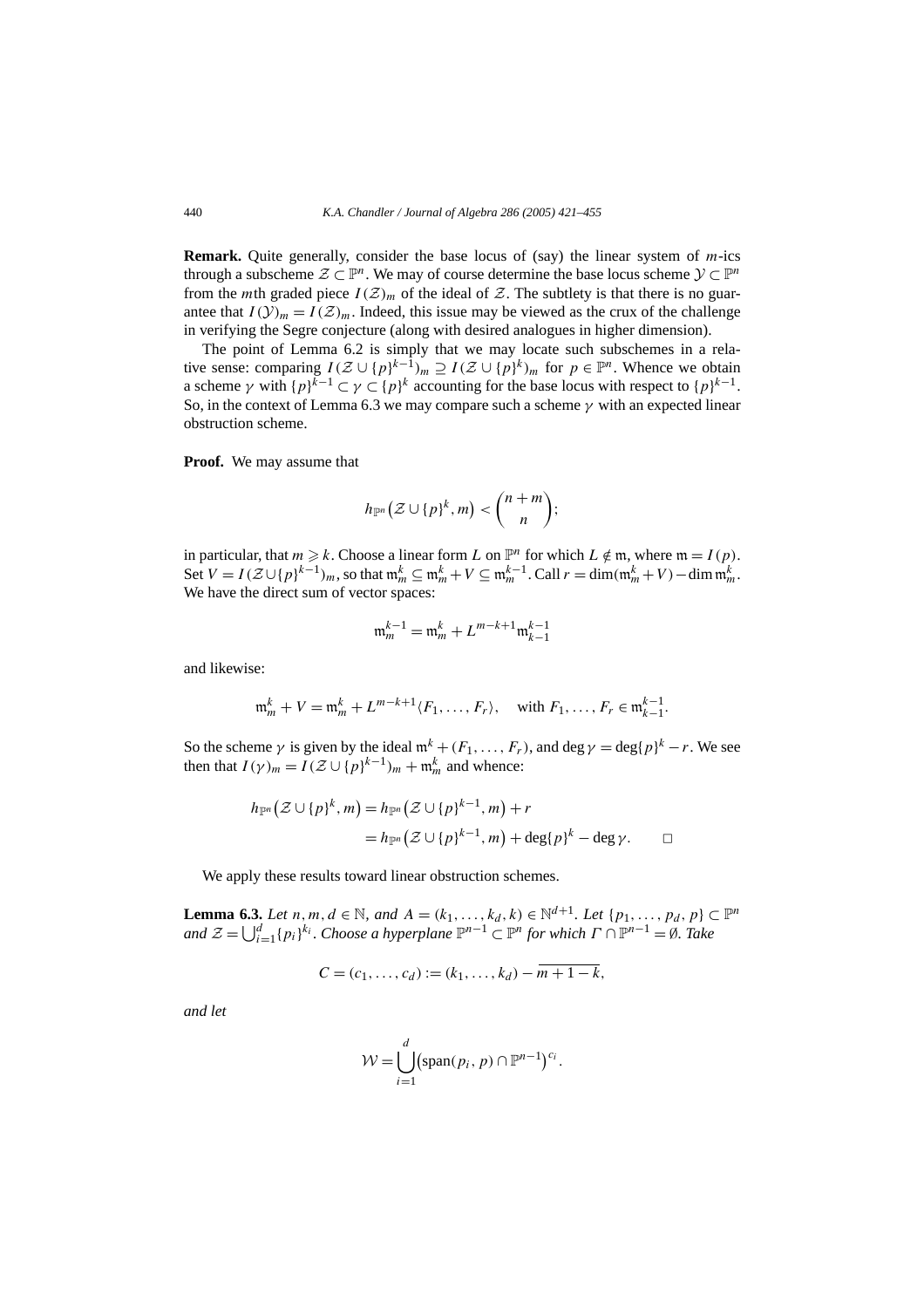*Then*

$$
h_{\mathbb{P}^n}\big(\mathcal{Z}\cup\{p\}^k,m\big)\leqslant h_{\mathbb{P}^n}\big(\mathcal{Z}\cup\{p\}^{k-1},m\big)+\binom{n+k-2}{n-1}-h_{\mathbb{P}^{n-1}}\big(\mathcal{W}\cap\mathbb{P}^{n-1},k-1\big).
$$

*Equality occurs precisely if*  $\mathcal{Z} \cup \{p\}^k$  *is only linearly obstructed by*  $\mathcal{Z} \cup \{p\}^{k-1}$ *. In particular, for a generic scheme, take*  $B = (k_1, \ldots, k_d, k - 1)$ *. Then* 

$$
HPTS(d+1, A, n+1)m \leq HPTS(d+1, B, n+1)m + {n+k-2 \choose n-1} - HPTS(d, C, n)k-1.
$$

*Equality occurs exactly when a generic A-subscheme of*  $\mathbb{P}^n$  *is only linearly obstructed by a B-subscheme.*

**Proof.** Let us put together the relevant information from our previous observations. Take *γ* as the intersection of  ${p}^k$  with the base locus of the linear system of *m*-ics through  $Z \cup \{p\}^{k-1}$ . So  $\gamma$  contains the linear obstruction scheme  $\rho$  which is (by Lemma 5.3) given by

$$
\rho = (p^{k-1} \cup \mathcal{W}) \cap p^k.
$$

By Lemma 6.2 we have

$$
h_{\mathbb{P}^n}(\mathcal{Z}\cup\{p\}^k,m)=h_{\mathbb{P}^n}(\mathcal{Z}\cup\{p\}^{k-1},m)+\deg\{p\}^k-\deg\gamma,
$$

so that

$$
h_{\mathbb{P}^n}\big(\mathcal{Z}\cup\{p\}^k,m\big)\leqslant h_{\mathbb{P}^n}\big(\mathcal{Z}\cup\{p\}^{k-1},m\big)+\deg\{p\}^k-\deg\rho,
$$

with equality occurring exactly when  $\mathcal{Z} \cup \{p\}^k$  is only linearly obstructed by  $\mathcal{Z} \cup \{p\}^{k-1}$ .

From Lemma 6.1 we may now plug in deg  $\rho = \deg\{p\}^{k-1} + h_{\mathbb{P}^{n-1}}(\mathcal{W} \cap \mathbb{P}^{n-1}, k-1)$  to tain the desired conclusion obtain the desired conclusion.

Altogether we have:

**Proof of Theorem 1.3.** Let *n, m, d*  $\in \mathbb{N}$  and  $A = (k_1, \ldots, k_d) \in \mathbb{N}^d$ . Let us take  $C_{ji}$  as stated; that is,  $C_{ji} = (k_1, \ldots, k_j) + i - m$ , for  $j = 1, \ldots, d - 1$ , and  $i = 0, \ldots, k_j - 1$ .

Given an *A*-subscheme  $\mathcal{Z} \subset \mathbb{P}^n$  we wish to produce  $C_{ji}$ -subschemes  $\mathcal{W}_{ji} \subset \mathbb{P}^{n-1}$ from  $Z$  for which

$$
h_{\mathbb{P}^n}(\mathcal{Z},m) \leqslant \deg \mathcal{Z} - \sum_{j=1}^{d-1} \sum_{i=1}^{k_j-1} h_{\mathbb{P}^{n-1}}(\mathcal{W}_{ji},i); \tag{2}
$$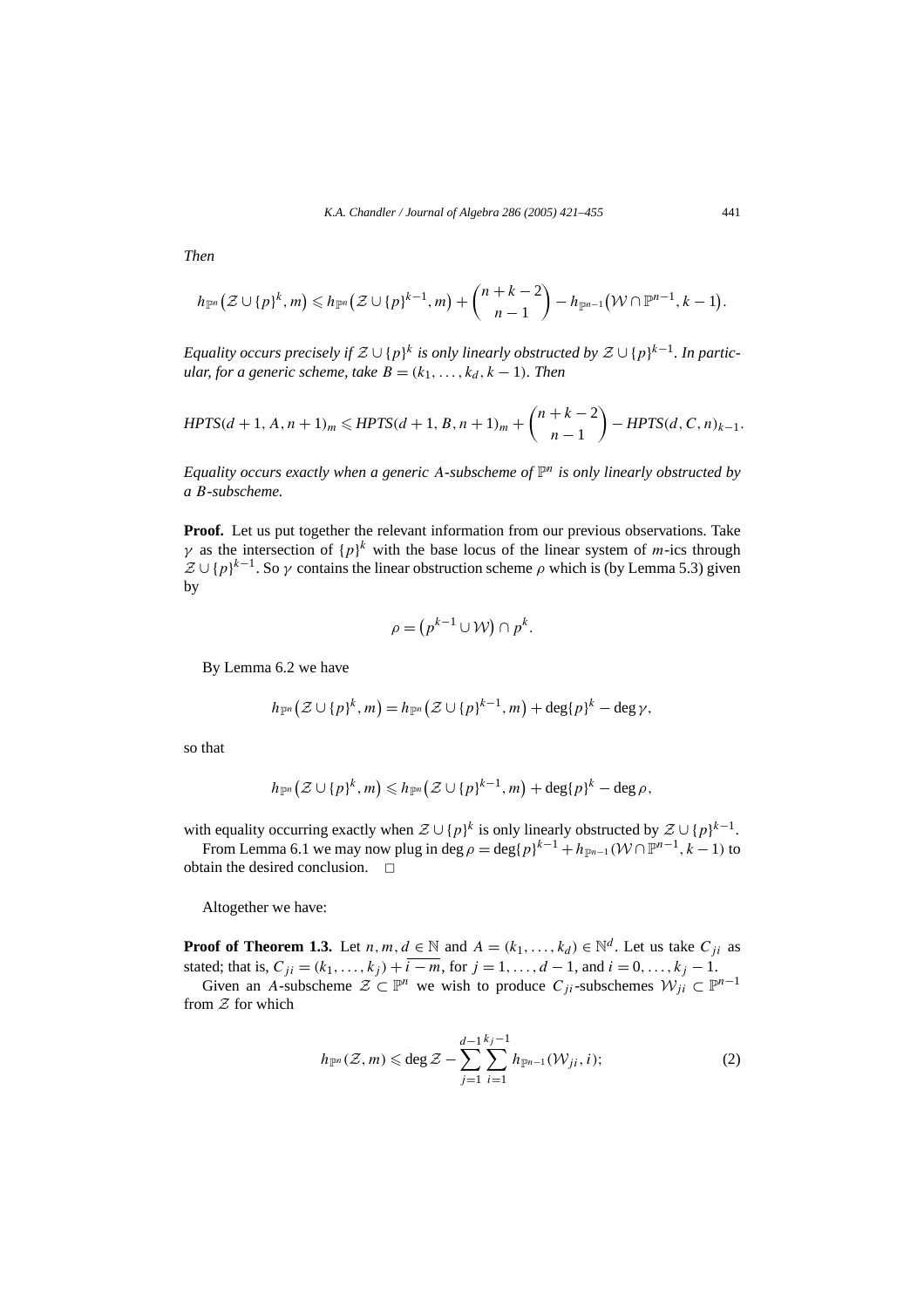equality holding just when  $Z$  displays only the expected linear obstructions in degree  $m$ . Namely, taking  $\mathbb{P}^{n-1} \subset \mathbb{P}^n$  as a hyperplane that does not meet the support of  $\mathcal Z$  we have

$$
\mathcal{W}_{ji} = \left(\bigcup_{r=1}^{j} \operatorname{span}(p_{j+1}, p_r)^{k_r + i - m}\right) \cap \mathbb{P}^{n-1}.
$$

From Lemma 6.3 we obtain this by double induction on  $d$  (starting with  $d = 0$ ) and then on  $k_d$  (from the initial value  $k_d = 0$ ).

We find that equality holds in (2) exactly when  $Z$  exhibits only the expected linear obstructions, again from Lemma 6.3.  $\Box$ 

Let us compare the description of the Hilbert function of an  $A$ -subscheme in  $\mathbb{P}^n$  used in Theorem 1.3 with the behaviour of the conjectural function of Iarrobino.

**Lemma 6.4.** *Let n, m, d* ∈  $\mathbb N$ *, A* =  $(k_1, ..., k_d)$ *, and*  $C_{ii} = (k_1, ..., k_i) + i - m$ *, for i* =  $1, \ldots, d-1, i = 0, \ldots, k_i - 1$ . If

$$
G(d, A, n+1) - m < \binom{n+m}{m}
$$

*then*

$$
G(d, A, n + 1)m = \sum_{j=1}^{d-1} \sum_{i=1}^{k_j-1} G(j, C_{ji}, n)i.
$$

(*More technically, it is enough to assume that*

$$
G'(\ell(A'), A', n+1) \leq {n+m \choose m}
$$

*for each*  $A' \leq A$ *.*)

**Proof.** Compute directly from Eq. (1).  $\Box$ 

Hence, according to Theorem 1.3 the function *G* may be viewed directly as keeping track of the expected linear obstruction schemes identified in Definition 9.

**Proof of Theorem 1.1.** Let us take  $n, m, d \in \mathbb{N}$ ,  $A = (k_1, \ldots, k_d) \in \mathbb{N}^d$ , and  $C_{ji} =$  $(k_1, \ldots, k_i) + i = m$  for each  $j = 1, \ldots, d - 1$  and  $i = 0, \ldots, k_i - 1$ .

Suppose, as indicated, that

$$
HPTS(j, C_{ji}, n)_i = G(j, C_{ji}, n)_i,
$$

for each  $j = 1, ..., d - 1$  and  $i = 0, ..., k_j - 1$ .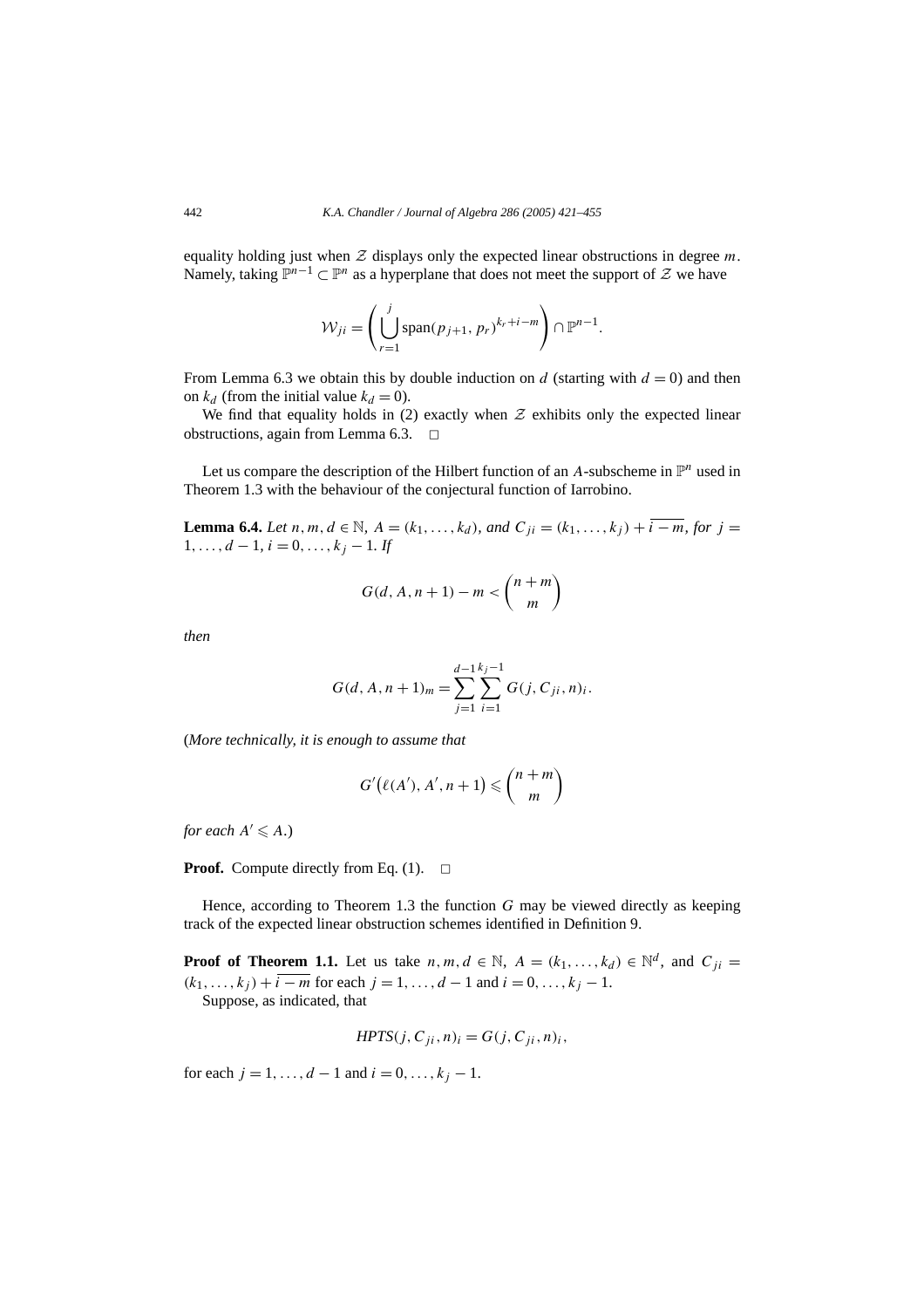If  $G(d, A, n + 1)<sub>m</sub> = {n+m \choose n}$  then the Weak Conjecture holds trivially for an *A*-scheme. Otherwise, take  $\mathcal{Z} \subset \mathbb{P}^n$  as a generic *A*-subscheme. By Theorem 1.3 we have

$$
h_{\mathbb{P}^n}(\mathcal{Z}, m) \leq \sum_{j=1}^d {n+k_j-1 \choose n} - \sum_{i} \sum_{j} G(j, C_{ji}, n)_i = G(d, A, n+1)_m, \qquad (3)
$$

and equality holds exactly when  $\mathcal Z$  has only the expected linear obstructions in degree  $m$ . Hence, by upper-semicontinuity, the inequality applies to every A-subscheme of  $\mathbb{P}^n$  and the Weak Conjecture is satisfied by each *A*-scheme in degree *m*.

Let us now take  $\mathcal{Z}_0$  as an arbitrary A-subscheme. of  $\mathbb{P}^n$ , and take  $\mathcal{W}_{ii}$  as the  $\mathcal{C}_{ii}$ subschemes of  $\mathbb{P}^{n-1}$  identified in Theorem 1.3. Note that  $h_{\mathbb{P}^{n-1}}(W_{ji}, i) \leq G(j, C_{ji}, n)$ i for each pair *j, i*.

Suppose that  $\mathcal{Z}_0$  has only the expected linear obstructions in degree  $d$ . Then

$$
h_{\mathbb{P}^n}(\mathcal{Z},m) = \deg Z - \sum \sum h_{\mathbb{P}^{n-1}}(\mathcal{W}_{ji},i) \geqslant G(d,A,n+1)_m.
$$

According to the Weak Conjecture, as we've just verified in this case, we must have equality here.  $\square$ 

Now let us examine the special case of quasihomogeneous schemes (including homogeneous schemes, as in the Strong Conjecture).

**Proposition 6.5.** *Let n* ∈ N*. Suppose that the Strong Fröberg–Iarrobino Conjecture holds in* P*n*−1*. Assume further that the Weak Fröberg–Iarrobino Conjecture applies to each quasihomogeneous scheme of fat points in*  $\mathbb{P}^n$  *with support on*  $n + 4$  *points. Then:* 

- (a) *The Weak Fröberg–Iarrobino Conjecture holds valid in* P*<sup>n</sup> for every quasihomogeneous fat point scheme in*  $\mathbb{P}^n$ *.*
- (b) *A generic quasihomogeneous collection of infinitesimal neighbourhoods of points* in  $\mathbb{P}^n$  *satisfies the Strong Hypothesis if and only if it exhibits only the expected linear obstructions in each degree* (*Definition* 9)*.*
- (c) *For any quasihomogeneous collection of infinitesimal neighbourhoods in*  $\mathbb{P}^n$ *, its Hilbert function agrees with the function given by the Strong Hypothesis provided that it has only the expected linear obstructions.*

Hence to verify the Weak Conjecture in this setting, along with examining the Strong Conjecture itself, it suffices to examine schemes supported on  $n + 4$  points of  $\mathbb{P}^n$ .

**Proof.** We verify in Theorem 1.2 (Section 7) that the Weak Conjecture holds valid (indeed, for schemes of mixed multiplicities) in  $\mathbb{P}^n$  for each  $n \leq 3$ . Further, according to results from [C8] along with the given hypothesis, we have that each fat point subscheme of  $\mathbb{P}^n$ supported on at most  $n + 3$  points satisfies the Weak Conjecture.

Note, next, that in order to apply Theorem 1.3 to a quasihomogenous subscheme of  $\mathbb{P}^n$ , it suffices to see that the Strong Conjecture (on homogeneous schemes) applies to corresponding subschemes of  $\mathbb{P}^{n-1}$ .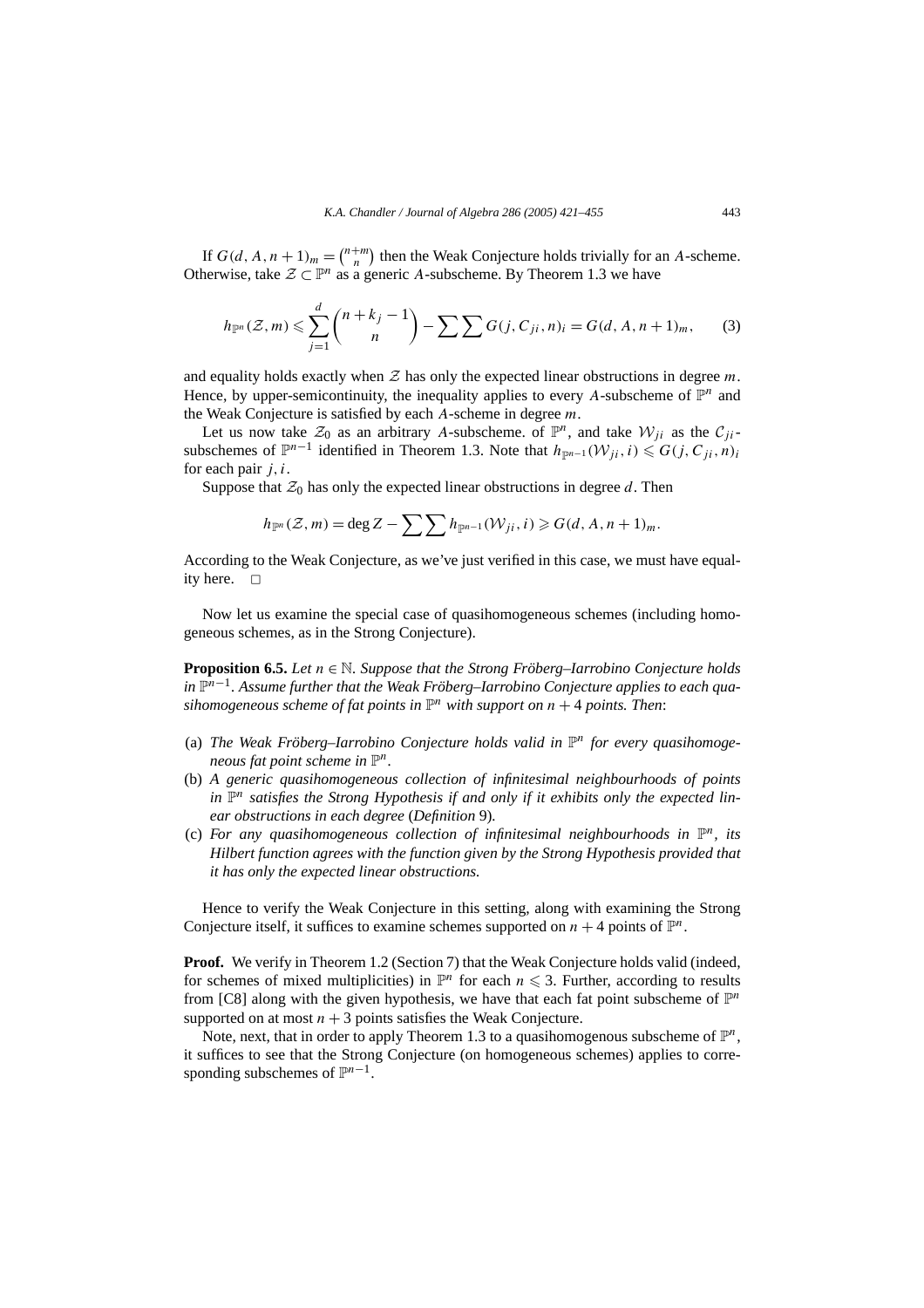According to the given assumptions along with the conditions given by the Strong Conjecture, it remains to deal with  $\mathbb{P}^n$  for  $n = 4$  and  $n = 5$ .

Let us make the following observations:

- Fix  $n, m, \ell \in \mathbb{N}$ . The function  $G(d, (\ell, \ell, \ldots, \ell, k), n + 1)_m$  is strictly increasing in k until it reaches its maximum value  $\binom{n+m}{m}$ .
- Consider the "extra" exceptions predicted by the Strong Conjecture occurring for  $n \leq 4$  (given by homogeneous schemes supported on at least  $n + 5$  points). For  $n = 3$ , the additional cases (i.e., with  $d \ge 8$ ) have  $d = 9$  and  $m = 2k$ , and the extra cases for  $n = 4$  ( $d \ge 9$ ) are:  $d = 14$ ,  $m = 2k$ ,  $k = 2$  or 3. In each of these, we have

$$
G(d, k, n+1)m = {n+m \choose m}.
$$

Hence, each time such a case arises in the application of Theorem 1.1 toward a quasihomogeneous *A*-scheme, in a given degree *m*, we have already that

$$
G(d, A, n+1)m = {n+m \choose m}.
$$

More precisely, take  $n = 4$ . According to Theorem 1.1 we must show that

$$
HPTS(10, (\ell, \ldots, \ell, k), 5)_m \leq G(10, (\ell, \ldots, \ell, k), 5)_m,
$$

whenever  $2(\ell + k - 1 - m) = k - 1$ . Note that for each  $r \le k - 2$  we have  $2(\ell + r - m) < r$ , so we do have

$$
HPTS(10, (\ell, \ldots, \ell, k-1), 5)_m \le G(10, (\ell, \ldots, \ell, k-1), 5)_m.
$$

Further, by the previous observations,

$$
G(10, (\ell, \ldots, \ell, k-1), 5)_m = \binom{m+4}{4},
$$

and hence the same holds for  $G(10, (\ell, \ldots, \ell, k), 5)_m$ , and we are done.

Similar verification is valid for  $n = 5$ .  $\Box$ 

Let us remark on the comparison between determining when the Strong Hypothesis applies to an arbitrary scheme and finding obstructions to that scheme.

**Proposition 6.6.** *Suppose that the Weak Fröberg–Iarrobino Conjecture holds valid*; *that is, the Hilbert function of any collection of multiple points is bounded above by the conjectural value. Let*  $n, m, d \in \mathbb{N}$  and  $A \in \mathbb{N}^d$ . Suppose that  $\mathcal{Z} \subset \mathbb{P}^n$  is any A-subscheme. Then  $\mathcal{Z}$  sat*isfies the Strong Fröberg–Iarrobino Hypothesis* (*respectively, in a given degree*) *provided that* Z *presents only the expected* (*linear*) *obstructions* (*respectively, in that degree*)*.*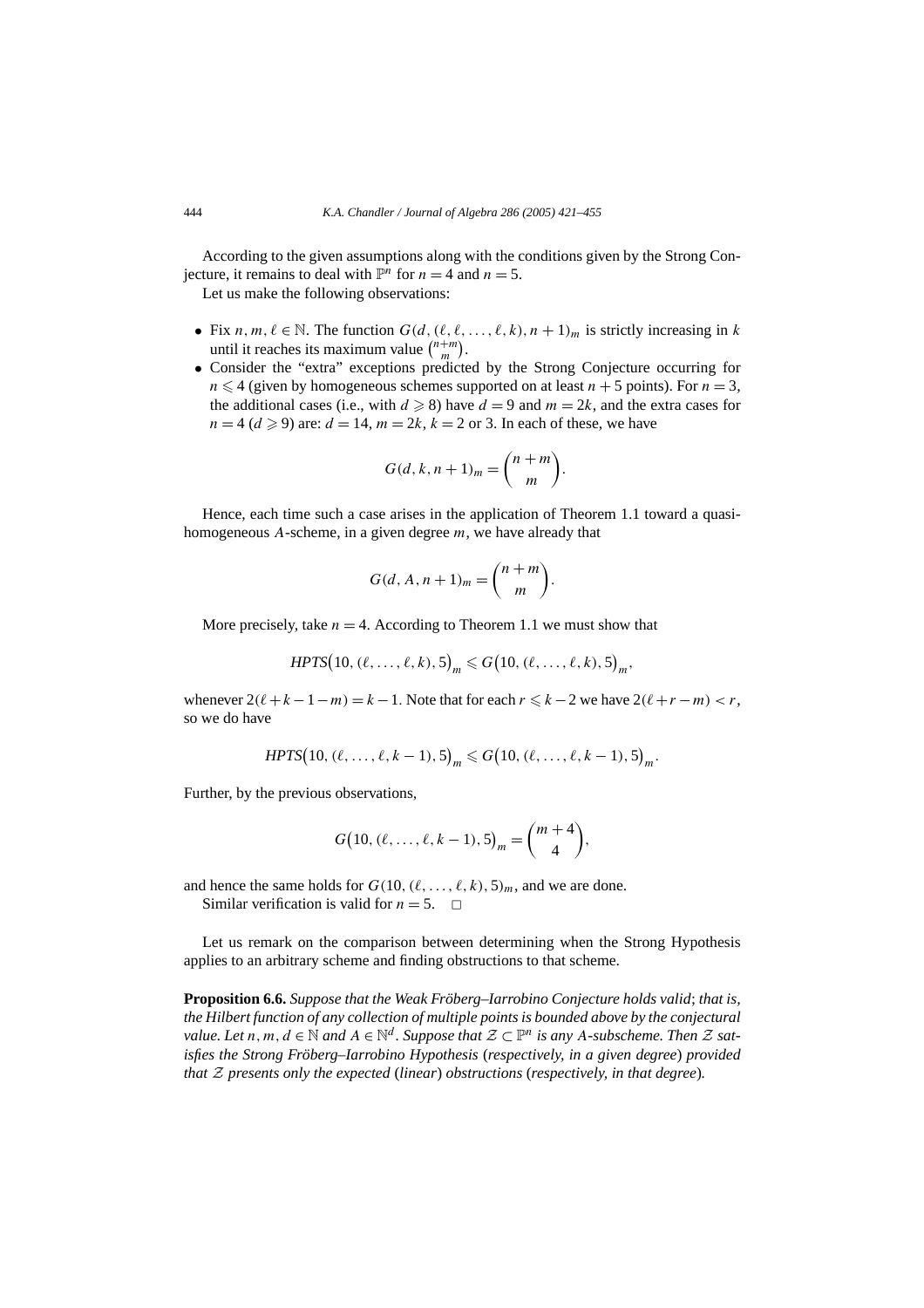**Proof.** It suffices to prove the result in a given degree m. We may assume without loss of generality that there is an *m*-ic vanishing on Z and that  $n \ge 2$ . Take  $\mathcal{Z} \subset \mathbb{P}^n$  as prescribed and  $W_i$ ,  $\subset \mathbb{P}^{n-1}$  as in Theorem 1.3. So  $\mathcal Z$  has only the expected linear obstructions in degree *m* if and only if

$$
h_{\mathbb{P}^n}(\mathcal{Z},m) = \deg \mathcal{Z} - \sum \sum h_{\mathbb{P}^{n-1}}(\mathcal{W}_{ji},i).
$$

Now, according to the Weak Conjecture applied to P*n*<sup>−</sup>1, we have that

$$
\sum \sum h_{\mathbb{P}^{n-1}}(\mathcal{W}_{ji},i) \leqslant \sum \sum G(j,C_{ji},n)_i.
$$
 (4)

Hence (from the Weak Conjecture applied to  $\mathbb{P}^n$  along with Lemma 6.4) if  $\mathcal Z$  has only the expected linear obstructions in degree *m* we have equality in (4), so that

$$
h_{\mathbb{P}^n}(\mathcal{Z},m) = G(d,A,n+1)_m.
$$

Notice, it follows from our assumptions that if  $Z$  has the only expected linear obstructions, so must each of the schemes  $W_{ii}$ .  $\Box$ 

Let us compare our results here with the conjectures overall. Take an *A*-subscheme of P*n*. Then Theorem 1.3 provides the conclusion of the Weak Conjecture when each of the derived  $C_{ij}$ -schemes in  $(n-1)$ -space do satisfy the Strong Fröberg–Iarrobino Hypothesis. Otherwise, each *Cj i*-scheme suffering from lack of SFI must have nonlinear obstructions. Conjecture 5.4 demands that each such obstruction is then carried over to the *A*-scheme.

# **7.** The Weak Conjecture holds valid in  $\mathbb{P}^3$

We illustrate here the use of Theorem 1.3 in verifying the Weak Fröberg–Iarrobino Conjecture in a given dimension without the full requirement of the Strong Hypothesis in each lower dimensional case. We prove Theorem 1.2, that the Weak Fröberg conjecture does hold in  $\mathbb{P}^n$  for  $n \leq 3$ . Of course, since the Strong Conjecture of Fröberg and Iarrobino holds in  $\mathbb{P}^1$ , regardless of multiplicities, then Weak Conjecture does in  $\mathbb{P}^2$ . However, as described in Section 3, the Strong Conjecture remains open in  $\mathbb{P}^2$  and presents many exceptions to the Strong Hypothesis. We observe, though, that in the homogeneous situation the required results for the application of Theorem 1.3 follow easily from general results of Nagata on multiple points in  $\mathbb{P}^2$ . So, to deal with mixed multiplicities we make use of the following lemma.

**Lemma 7.1** (Numerical observation). Let  $A = (k_1, \ldots, k_d) \in \mathbb{N}^d$ , with  $k_1 \geq k_2 + 2$ . Take  $B = (k_1 - 1, k_2 + 1, k_3, \ldots, k_d)$ *. Then*  $G(d, A, n + 1)_m \ge G(d, B, n + 1)_m$ *.* 

*Indeed, equality occurs if and only if*

$$
G(d, B, n+1)m = {n+m \choose m}.
$$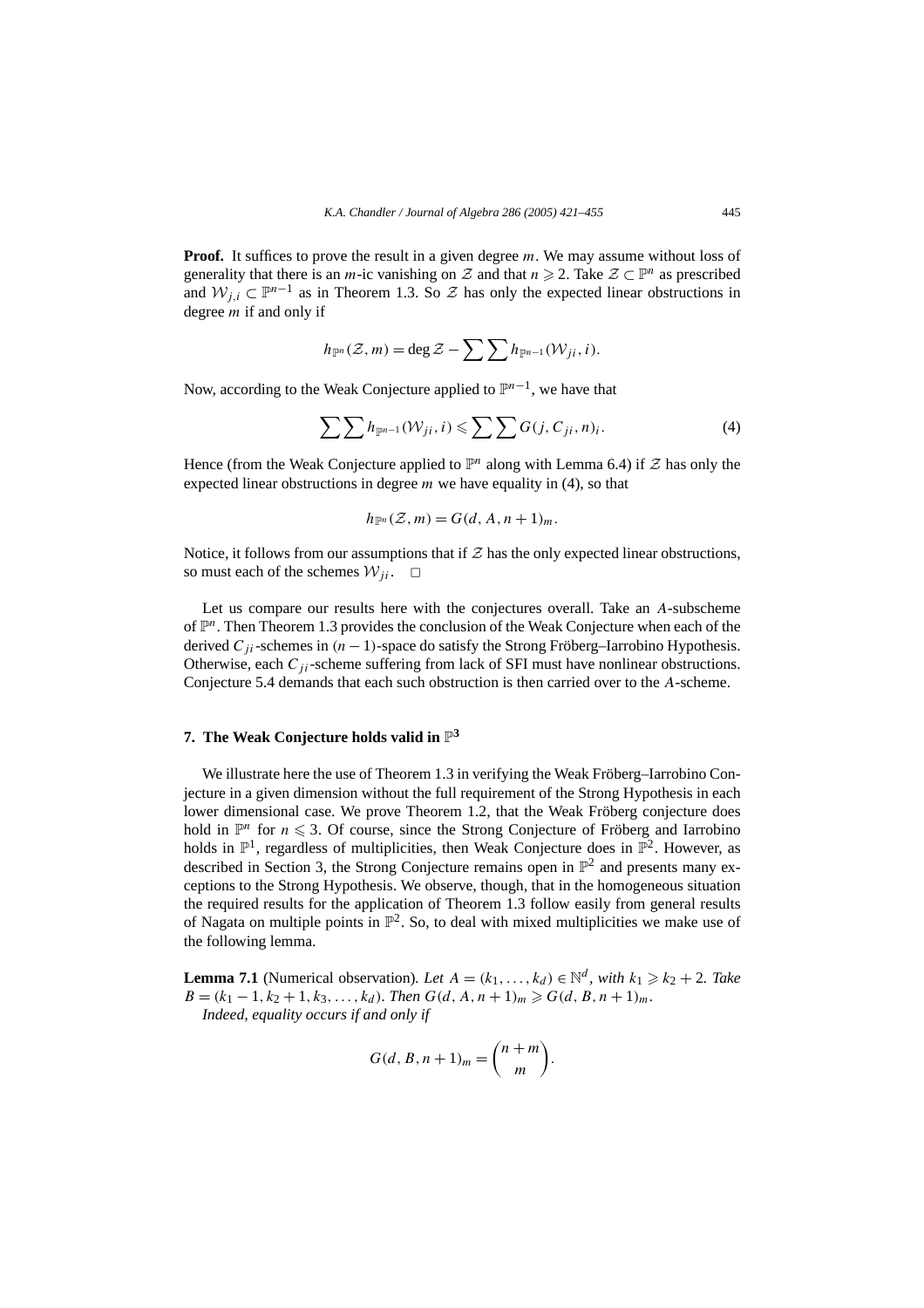(For the main idea, note that for a fixed pair of integers *n, c* the maximal value of the quantity  $\binom{n+a}{n} + \binom{n+c-a}{n}$  is obtained from  $a = \lfloor c/2 \rfloor$ , so  $c - a = \lfloor c/2 \rfloor$ .)

**Proof of Theorem 1.2.** Let  $A = (k_1, \ldots, k_d, \ell) \in \mathbb{N}^{d+1}$ , with  $k_1 \geq k_2 \geq \cdots \geq k_d \geq \ell$ . Fix  $m \in \mathbb{N}$ . We wish to show that

$$
HPTS(d+1, A, 4)_m \le G(d+1, A, 4)_m.
$$

Let us assume inductively that such an inequality holds for each  $B < A$ ; without loss of generality we may also assume that

$$
G(d, A, 4)_m < \binom{m+3}{3}.
$$

First, if  $k_1 + \ell \leq m + 1$  we may take  $B = (k_1, \ldots, k_d)$  and then

$$
G(d + 1, A, 4)m = G(d, B, 4)m + {\ell + 2 \choose 3},
$$

and we are done by the induction hypothesis with respect to *B*.

So let us assume that  $k_1 + \ell \geq m+2$ . We now take  $B = (k_1, \ldots, k_d, \ell - 1)$  and then  $C =$  $(c_1, \ldots, c_s)$  ∈ N<sup>s</sup> by rewriting the *d*-tuple  $(k_1, \ldots, k_d)$  −  $\overline{m+1-\ell}$  so that only positive terms occur. (Namely, we take  $s \le d$  maximal with respect to the property that  $k_s + k \ge d$ *m* + 2. and then  $C = (k_1, ..., k_s) - m + 1 - k$ . ) By Lemma 6.3 we have

$$
HPTS(d+1, A, 4)_m \leq HPTS(d+1, B, 4)_m + {\ell+1 \choose 2} - HPTS(s, C, 3)_{\ell-1}.
$$

By the induction hypothesis, we are done once we see that  $HPTS(s, C, 3)\ell-1$  $G(s, C, 3)_{\ell-1}$ .

If  $s \leq 4$  we are done (see Section 4). Next, let us observe that  $s \leq 6$ . Note, first, that for each  $a \in \mathbb{N}$  and each  $m \leq 2a - 1$ ,

$$
G(8, \bar{a}, 4)m = {m+3 \choose 3}.
$$
 (5)

(To see this it suffices to evaluate  $G(8, \bar{a}, 4)_m$  for  $m = 2a - 1$ , where G computes the degree of the scheme.) Hence if  $s \ge 7$ , we would have

$$
G(d, A, 4)_m \geq G\big(8, (k, \ldots, k, \ell), 4\big)_m,
$$

where  $k = k_s$ . It is easy to see, by the numerical observation lemma, that we may find an integer *a* for which the latter item is at least  $G(8, \bar{a}, 4)_m$  and  $2a \ge m + 1$ . So Eq. (5) contradicts our hypothesis on  $G(d, A, 4)<sub>m</sub>$ .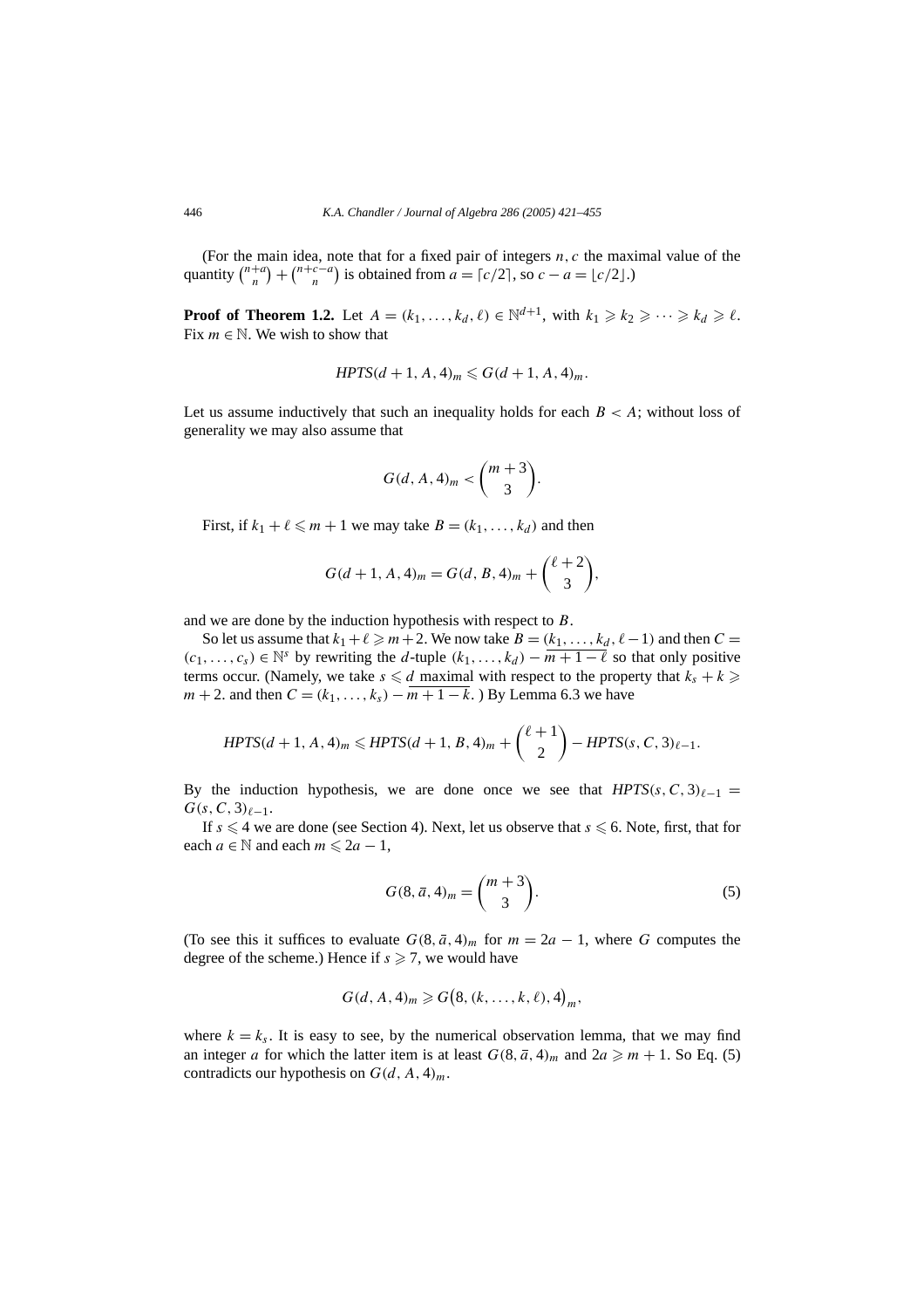Thus we are left with the cases  $5 \le s \le 6$ . From Nagata's results [N] (see Section 3) we have

$$
HPTS(s, C, 3)_{\ell-1} = G(s, C, 3)_{\ell-1}
$$

provided that

$$
\sum_{i=1}^{5} (k_i + \ell - 1 - m) \leq 2(\ell - 1) + 1.
$$

Let us claim, then, that we do have this inequality due to the hypotheses on *A*. That is, imagine that  $\sum_{i=1}^{5} (k_i + \ell - 1 - m)$  ≥ 2 $(\ell - 1) + 2$ . Let us check that

$$
G(d+1, A, 4)m = {m+3 \choose 3}.
$$

Since  $A \geq (k_1, \ldots, k_5, \ell)$  it is enough to replace A by the latter.

As before we may find an integer *a* for which  $G(d, A, 4)_m \ge G(6, \bar{a}, 4)_m$  and  $5(2a 1 - m$  ≥ 2(*a* − 1) − 3, so 8*a* ≥ 5*m*. In particular 2*a* ≥ *m* + 2 but 3*a* < 2*m* and we have

$$
G(6, \bar{a}, 4)_m = 6\binom{a+2}{3} - \binom{6}{2}\binom{2a+1-m}{3}.
$$

It is easy to compute (substitute  $m = \lfloor 8a/5 \rfloor$ , say) that the latter quantity is at least  $\binom{m+3}{3}$ , as claimed.  $\Box$ 

We remark that the complete classification of maximal rank in  $\mathbb{P}^2$  is not required in the above proof. This phenomenon extends to higher dimension: one may explicitly identify (according to Theorem 1.1 along with combinatorics) which instances of the Strong Hypothesis may be required to verify the Weak Conjecture in P*n*.

#### **8. General consequences**

Here we shall derive some immediate consequences of the results obtained in Section 6 toward P*n*. We focus on the "first order" cases of the Weak Fröberg–Iarrobino Conjecture; namely, where expected base loci do not include planes of dimension two. In the previous case of  $\mathbb{P}^3$  these occurred as the only nontrivial situations to verify; we see here the extension of arguments to higher dimension. For this, we compare (via Lemma 8.6) the behaviour of the Hilbert function in a given degree *m* with that of each  $(A - i)$ -scheme in degree  $m - i$ , respectively. This provides a verification of Conjecture 5.4 in the first-order situation.

Let us start with the following four observations by applying Theorem 1.1 directly.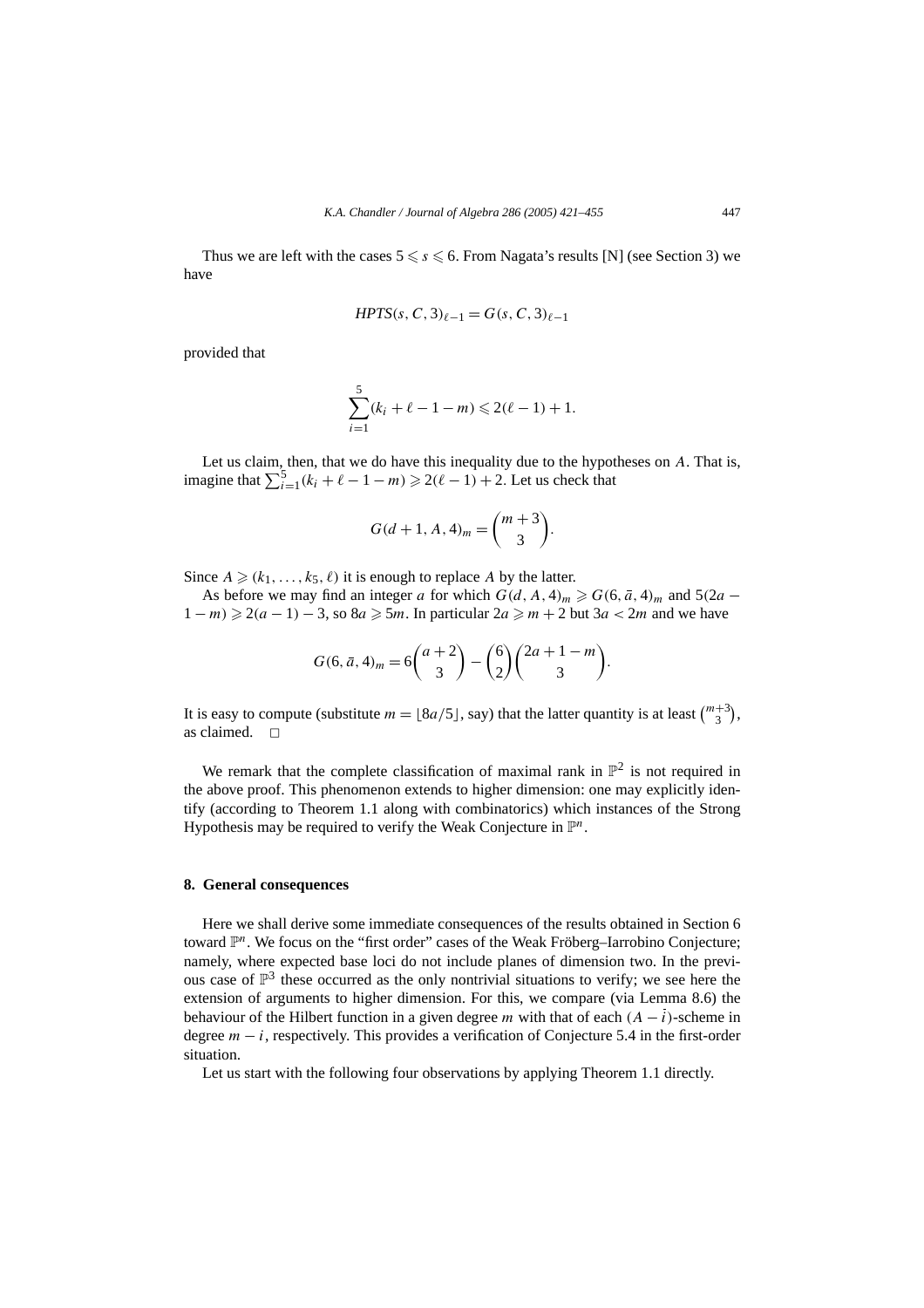**Corollary 8.1.** *Let*  $A = (k_1, ..., k_d) \in \mathbb{N}^d$ . Assume that  $k_1 \geq k_2 \geq \cdots \geq k_d$ . Then

*HPTS* $(d, A, n + 1)$ <sup>*m*</sup>  $\leq G(d, A, n + 1)$ <sup>*m*</sup>

*for*  $m \ge k_1 + k_2 - 3$ .

**Proof.** If

$$
G(d, A, n+1)m = {n+m \choose m}
$$

(such as in the case  $m \leq k_1 - 1$ ) we are done.

Assume, by induction on the number of points and the orders, that the result holds for all  $B < A$  (such as  $|B| = 1$ ).

Call *B* =  $(k_1 - 1, k_2, ..., k_d)$ , and *C* =  $(c_2, ..., c_d)$  where  $c_i = k_1 + k_i - 1 - m$ . Then  $c_i \leqslant 2$  for  $i = 2, \ldots, d$ .

We have

$$
G(d, A, n+1)m = G(d, B, n+1)m + {n+k-2 \choose n-1} - G(d-1, C, n)k-1
$$

and

$$
G(d, A, n+1)m > G(d, B, n+1)m,
$$

so that

$$
G(d-1, C, n)_{k-1} < {n+k-2 \choose n-1}.
$$

By the Alexander–Hirschowitz theorem [H1,A,AH1,AH2,AH3] we have

$$
HPTS(d-1, C, n)_{k-1} = G(d-1, C, n)_{k-1}.
$$

Whence by Lemma 6.3 we find

$$
HPTS(d, A, n+1)m \leq HPTS(d, B, n+1)m + {n+k-2 \choose n-1} - G(d-1, C, n)k-1,
$$

which by the induction hypothesis is at most:

$$
G(d, B, n+1)m + {n+k-2 \choose n-1} - G(d-1, C, n)k-1 = G(d, A, n+1)m.
$$

**Corollary 8.2.** *Let*  $n, d, k \in \mathbb{N}$ . *Then* 

$$
HPTS(d, \bar{k}, n+1)_{2k-2} \leq {n+k-1 \choose n}d-{d \choose 2}.
$$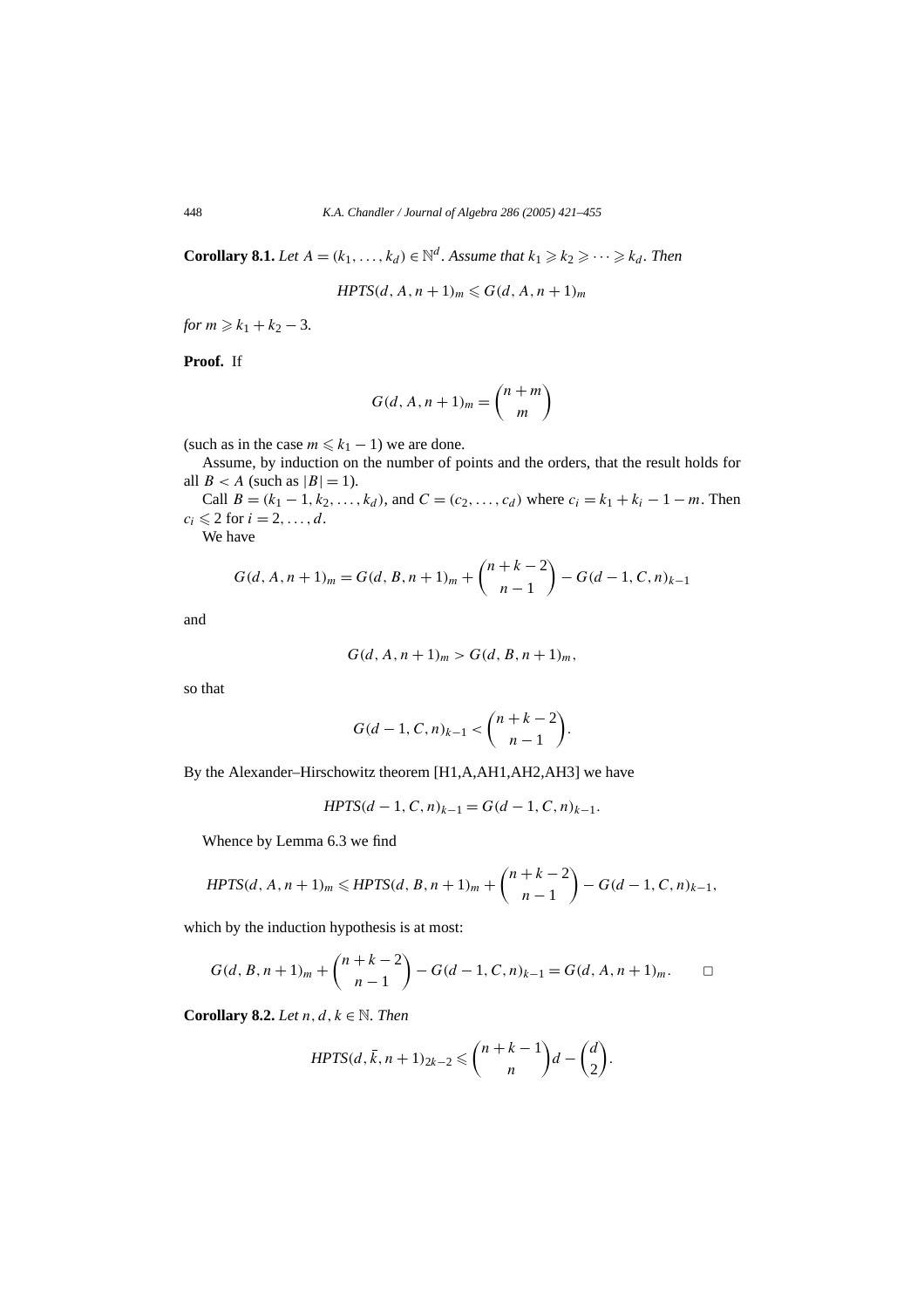**Corollary 8.3.** *Let*  $n, d, k \in \mathbb{N}$ . Assume that  $k \ge 4$ . Then

$$
HPTS(d,\overline{k},n+1)_{2k-3}\leq {n+k-1 \choose n}d-(n+1){d \choose 2}.
$$

**Corollary 8.4.** *Let n, d,*∈  $\mathbb N$  *and*  $A = (k_1, ..., k_d) \in \mathbb N^d$ . *If* max{ $k_i$ } ≤ 4 *then for each degree m we have*

$$
HPTS(d, A, n+1)m \leq G(d, A, n+1)m.
$$

**Corollary 8.5.** *Let*  $n, d, k \in \mathbb{N}$ . Assume that for each  $d_1 \leq d, k_1 \leq k - 1$ , and  $m_1 \geq 2k_1 - 1$ *a generic union of d*<sub>1</sub> *k*<sub>1</sub>*-tuple points of*  $\mathbb{P}^{n-1}$  *has maximal rank with respect to*  $|\mathcal{O}_{\mathbb{P}^{n-1}}(m_1)|$ *for every degree*  $m_1 \geqslant 2k_1 - 1$ .

*Then in each degree m with*  $2m \geqslant 3k - 2$  *we have* 

$$
HPTS(d, k, n+1)_m \leqslant G(d, k, n+1)_m.
$$

One obtains an analogous conclusion to that of Corollary 8.5 on an *A*-scheme of mixed multiplicities,  $A = (k_1, \ldots, k_d)$  where  $k_1 \geq \cdots \geq k_d$  and the degree *m* under consideration satisfies  $2m \geq k_1 + 2k_2 - 2$ . Further, we shall see in Corollary 8.7 how to simplify the hypotheses of the above result and apply toward *A*-schemes, homogeneous or otherwise.

Let us continue the examination of situations in which the base locus of a system of *m*-ics through a general collection of fat points is expected to contain lines but not planes. We aim toward simplifying the use of Theorem 1.3 under such a circumstance. In Corollary 8.8 this gives a result directly comparable to that of Iarrobino in the setting of the Fröberg conjectures.

The main instrument is the following.

**Lemma 8.6.** *Let n, m, d* ∈  $\mathbb N$  *and*  $A \in \mathbb Z^d$ . Given a generic A-subscheme  $\mathcal Z \subset \mathbb P^n$ , let  $\mathcal Z^{-r}$ *denote the corresponding*  $(A - \overline{r})$ *-subscheme of* Z *for each*  $r \in \mathbb{N}$ *. If*

$$
h_{\mathbb{P}^n}\big(\mathcal{Z}^{-1},m-1\big)=\deg \mathcal{Z}^{-1}-\alpha
$$

*then*

$$
h_{\mathbb{P}^n}(\mathcal{Z},m)\leqslant \deg \mathcal{Z}-\alpha.
$$

*Therefore, if*

$$
h_{\mathbb{P}^n}(\mathcal{Z},m)=\deg \mathcal{Z},
$$

*we have*

$$
h_{\mathbb{P}^n}(\mathcal{Z}^{-r},m-r)=\deg \mathcal{Z}^{-r}
$$

*for each*  $r = 0, \ldots, m$ .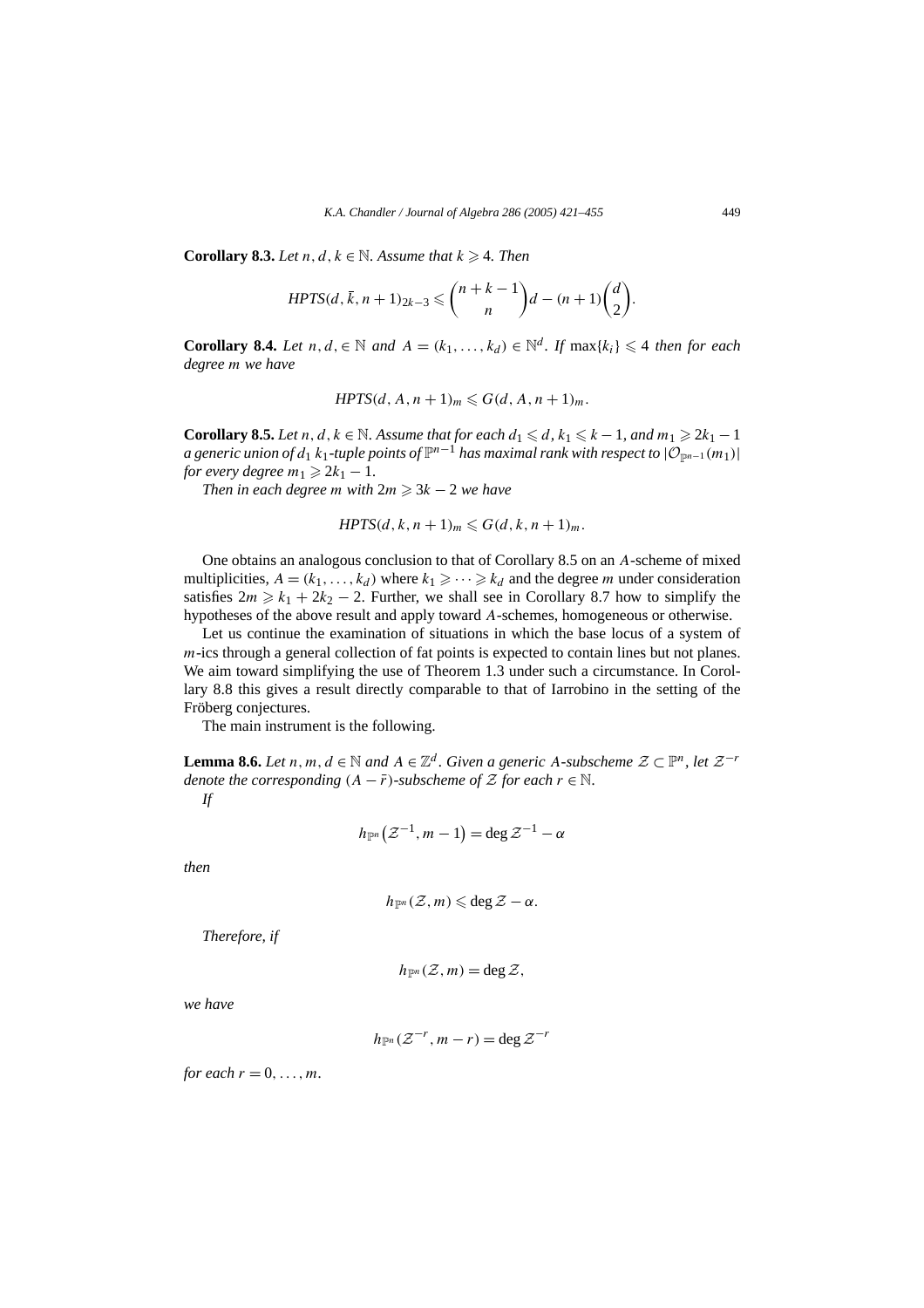**Proof.** Let  $\Gamma = \mathcal{Z}_{\text{red}}$ , and write  $A = (k_1, \ldots, k_d)$ . We may assume without loss of generality that  $k_i \geq 2$  for each *i* from 1 to *d*.

Assume that  $h_{\mathbb{P}^n}(\mathcal{Z}^{-1}, m-1) = \deg \mathcal{Z}^{-1} - \alpha$ .

Take the homogeneous coordinate ring  $S = \mathcal{K}[X_0, \ldots, X_n]$  of  $\mathbb{P}^n$  with coordinates chosen so that none of the points  $[1:0:\cdots:0]$ , up to  $[0:\cdots:0:1]$  lie on Z. View  $R=$  $\mathcal{K}[X_1,\ldots,X_n]$  as the coordinate ring of the hyperplane  $\mathbb{P}^{n-1}$  described by the form  $X_0$ , and take  $\pi_p$  as the projection from the points  $p = [1 : 0 : \cdots : 0]$  onto  $\mathbb{P}^{n-1}$ .

We obtain then that the ideal  $I(\pi_p(\Gamma)) = I(\Gamma) \cap R$  has  $I(\Gamma) \cap R_m = d$ . Consider the exact sequences in the commutative diagram

$$
0 \longrightarrow R_m \longrightarrow S_m \xrightarrow{\partial/\partial X_0} S_{m-1} \longrightarrow 0
$$
  

$$
\downarrow \qquad \qquad \downarrow
$$
  

$$
0 \longrightarrow I(\Gamma)_m \cap R_m \longrightarrow I(\Gamma)_m \xrightarrow{\partial/\partial X_0} S_{m-1} \longrightarrow 0
$$

Let us filter:

$$
S_m \supseteq I(\Gamma)_m = V_0 \supset V_1 \supset \cdots \supset V_n = I(\mathcal{Z})_m,
$$

where

$$
V_j = \left\{ F \in V_0: \frac{\partial F}{\partial X_i} \in I(\mathcal{Z}^{-1}), i = 1, \ldots, j \right\}.
$$

From the diagram

$$
0 \longrightarrow V_0 \cap R_m \longrightarrow V_0 \xrightarrow{\partial/\partial X_0} S_{m-1} \longrightarrow 0
$$
  

$$
0 \longrightarrow V_1 \cap R_m \longrightarrow V_1 \xrightarrow{\partial/\partial X_0} I(\mathcal{Z}^{-1})_m \longrightarrow 0
$$

we see that dim  $V_0/V_1 \leq \deg \mathcal{Z}^{-1} - \alpha$ . Routinely we obtain

$$
\dim V_j/V_{j+1} \leqslant \sum_{i=1}^d {n+k_i-1-j \choose n-j}
$$

for  $j = 1, ..., n-1$  (namely, the degree of an  $(A - \overline{1})$ -subscheme of  $\mathbb{P}^{n-j}$ . In sum we then obtain the desired inequality.  $\square$ 

**Remark.** The argument applies equally to an *A*-scheme with arbitrary support  $\Gamma \subset \mathbb{P}^n$ provided that the projection  $\pi_p(\Gamma) \subset \mathbb{P}^{n-1}$ , as in the preceding proof, does have  $h_{\mathbb{P}^{n-1}}(\pi_p(\Gamma), m) = d.$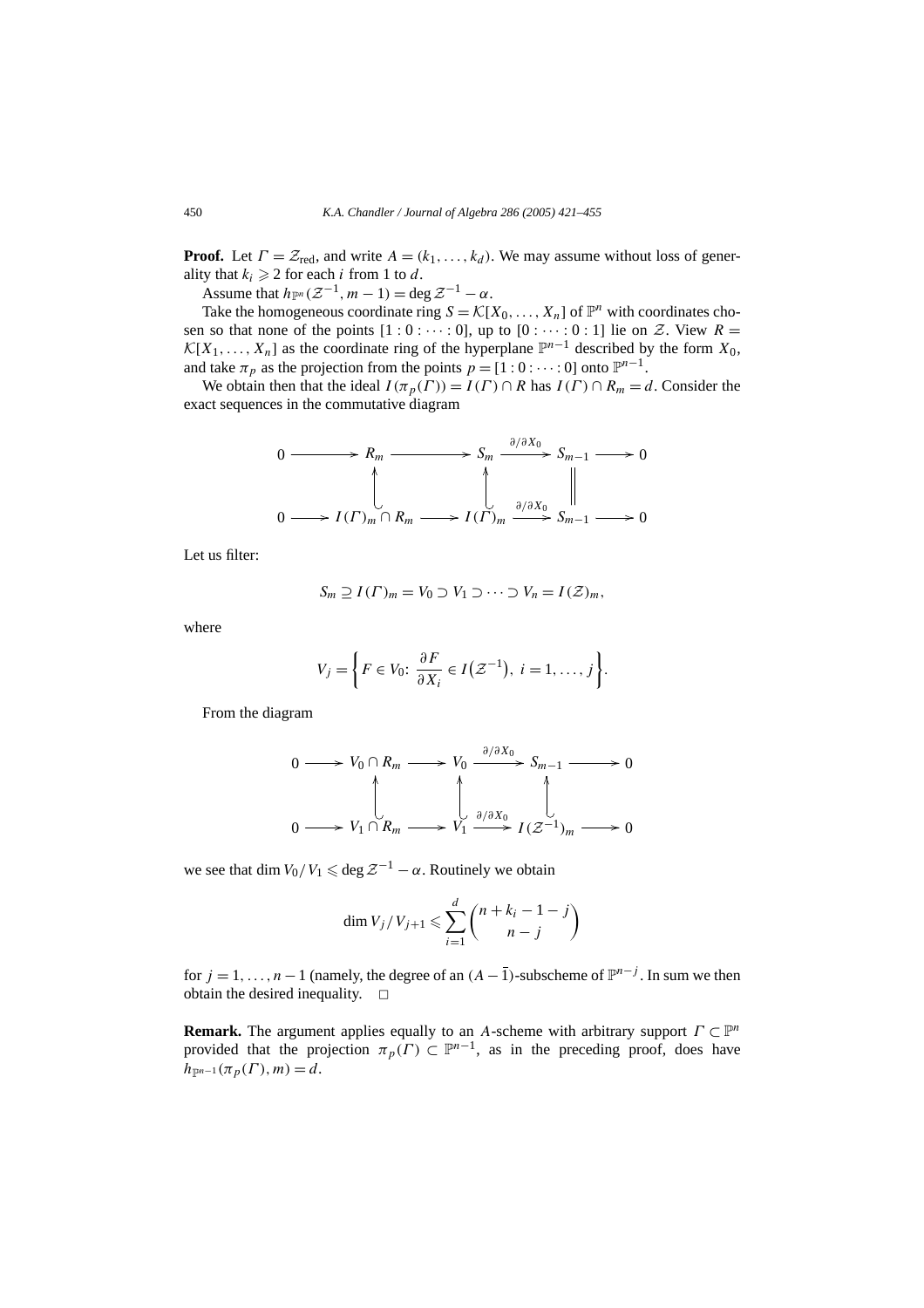**Corollary 8.7.** *Let*  $n, m, d \in \mathbb{N}$ , and  $A = (k_1, \ldots, k_d) \in \mathbb{N}^d$ . Suppose that

$$
k_1 \leq \cdots \leq k_d
$$
 and  $k_{d-2} + k_{d-1} + k_d \leq 2m + 2$ .

*Let*

$$
C = (c_1, \ldots, c_{d-1}) := (k_1, \ldots, k_{d-1}) - m + 1 - k_d.
$$

*Suppose that*

$$
HPTS(d-1, C, n)_{k_d-1} = G(d-1, C, n)_{k_d-1}.
$$

*Then*

$$
HPTS(d, A, n+1)m \leq G(d, A, n+1)m.
$$

*Again, equality applies to a generic A-scheme if and only if no obstructions occur other than the expected linear ones.*

**Remark.** We may likewise extend the preceding corollary to an arbitrary *A*-subscheme of  $\mathbb{P}^n$  under the hypothesis that the scheme  $W \subset \mathbb{P}^n$  identified in Lemma 6.3 achieves the value of *G* in degree  $k_d - 1$ , and the projection of  $\mathcal{Z}_{\text{red}}$  to  $\mathbb{P}^{n-1}$  attains maximal rank in degree *m*.

**Proof.** We may assume that

$$
G(d, A, n+1)m < {n+m \choose m}.
$$

Take  $C_{j,i} = (k_1, \ldots, k_{j-1}) - \overline{m - i}$ , for each  $j = 2, \ldots, d$  and  $i = 0, \ldots, k_j - 1$ . By Theorem 1.3 we are done once we see that

$$
HPTS(j-1, C_{j,i}, n)_i = G(j-1, C_{j,i}, n)_i
$$

for all *j, i*. By hypothesis, equality holds for  $(j, i) = (d, k_d - 1)$ . So by Lemma 8.6 we obtain equality as well in the case of  $(d - 1, i)$  for all  $i \leq k_d - 1$ . According to our numerical hypothesis this says that for each  $i \leq k_d - 1$ , a  $C_{d,i}$ -scheme imposes independent conditions on *i*-ics. Hence its subschemes, notably, the  $C_{i,i}$ -schemes for  $j = 1, \ldots, k_d - 1$ do as well.  $\square$ 

**Remark.** Now let us compare the result of Corollary 8.7 with Theorem 4.3 of Iarrobino (see Section 4). Take

$$
A=(k_1,\ldots,k_d,k),\quad k\geqslant \max k_i,
$$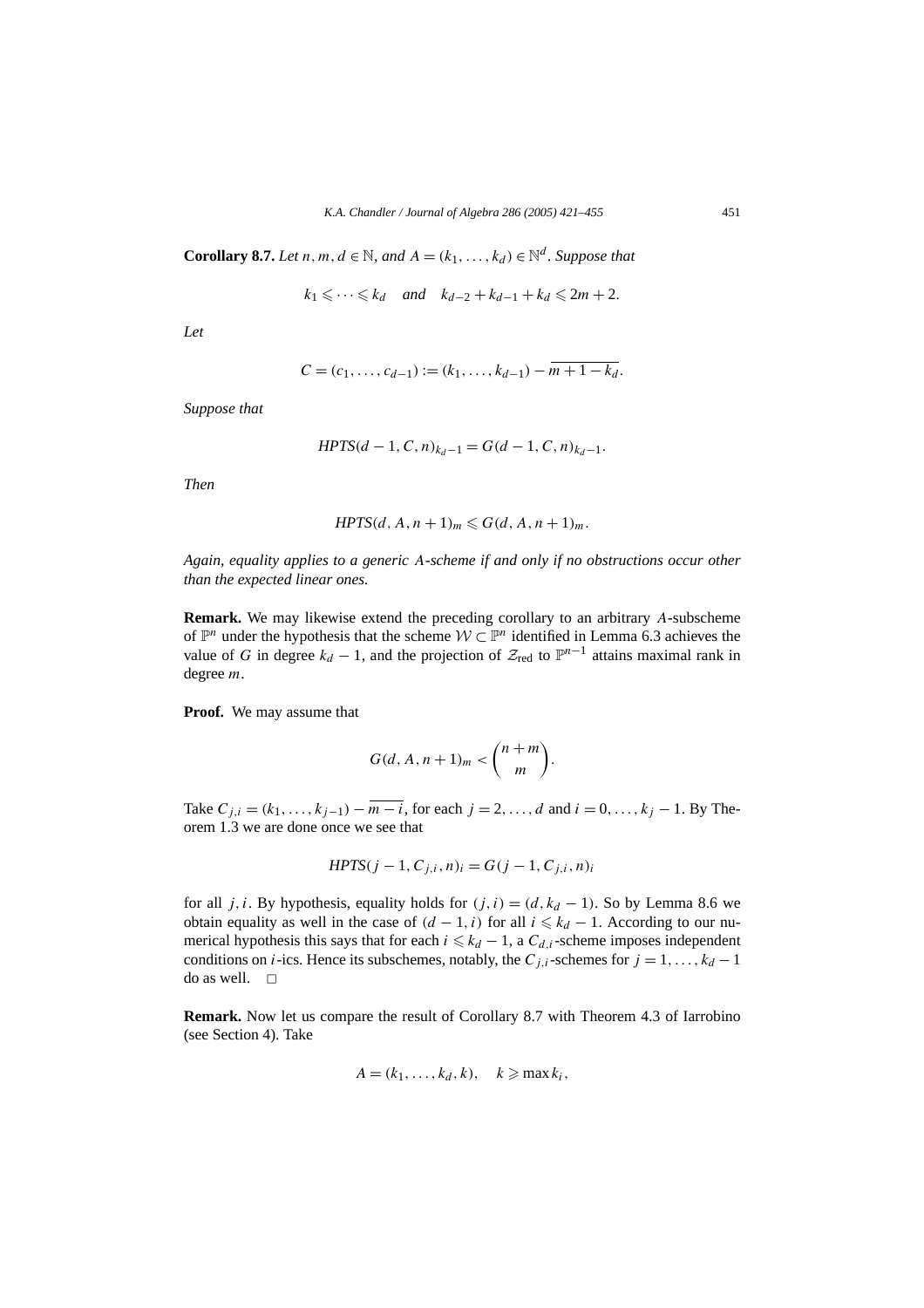and

$$
C=(k_1,\ldots,k_d)-\overline{m+1-k},
$$

as in the statement of Corollary 8.7. Then the Macaulay dual of *A* in degree *m* is described by the  $(d + 1)$ -tuple

$$
A^{\perp}=(j_1,\ldots,j_d,j)
$$

where  $j_i = m - k_i + 1$  and  $j = m + 1 - k$ , so  $j \leqslant \min\{j_i\}$ . The dual of *C* in degree  $k - 1$  $(= m - i)$  is given by

$$
C^{\perp}=(j_1,\ldots,j_d).
$$

The hypothesis that  $2m \geq k_{d-1} + k_d + k - 2$  (along with  $m \leq k_d + k - 1$ , to make things interesting, say) gives that  $j_d + j \leq m \leq j_{d-1} + j_d + j - 1$ ; i.e., we are in the range described by Iarrobino. From his statement that

$$
HGEN(d + 1, A^{\perp}, n + 1)_m \ge F(d + 1, A^{\perp}, n + 1)_m
$$

if

$$
HGEN(d, C^{\perp}, n+1)_{m-j} = F(d, C^{\perp}, n+1)_{m-j},
$$

one may expect to obtain the upper bound *HPTS* $(d+1, A, n+1)<sub>m</sub> \le G(d+1, A, n+1)<sub>m</sub>$ from information on a *C*-scheme living in  $\mathbb{P}^n$ .

By Corollary 8.7 we obtain the following statement.

**Corollary 8.8.** *Let*  $n, m, d, k \in \mathbb{N}$ . Suppose that  $A \in \mathbb{N}^{d+1}$  and  $C \in \mathbb{Z}^d$  satisfy the numer*ical hypotheses of Corollary* 8.7*. Assume that*  $\mathcal{Z} \subset \mathbb{P}^n$  *is a C-subscheme supported on a generic subset of a hyperplane*  $\mathbb{P}^{n-1}$ *. If* 

$$
h_{\mathbb{P}^n}(\mathcal{Z},k-1) = G(d,C,n+1)_{k-1}
$$

*then*

$$
HPTS(d + 1, A, n + 1)m \le G(d + 1, A, n + 1)m.
$$

**Proof.** One should only notice from the sequence

$$
0 \to \mathcal{I}_{\tilde{Z}}(k-2) \to \mathcal{I}_{Z}(k-1) \to \mathcal{I}_{Z \cap \mathbb{P}^{n-1}, \mathbb{P}^{n-1}}(k-1) \to 0
$$

we have  $H^1(\mathbb{P}^{n-1}, \mathcal{I}_{\mathcal{Z}\cap\mathbb{P}^{n-1}} | (k-1)) = 0$ , so that  $HPTS(d, C, n)_{k-1} = G(d, C, n)_{k-1}$ . By Lemma 8.6 we obtain that

$$
HPTS(d, C - \bar{i}, n)_{k-1-i} = G(d, C - \bar{i}, n)_{k-1-i}
$$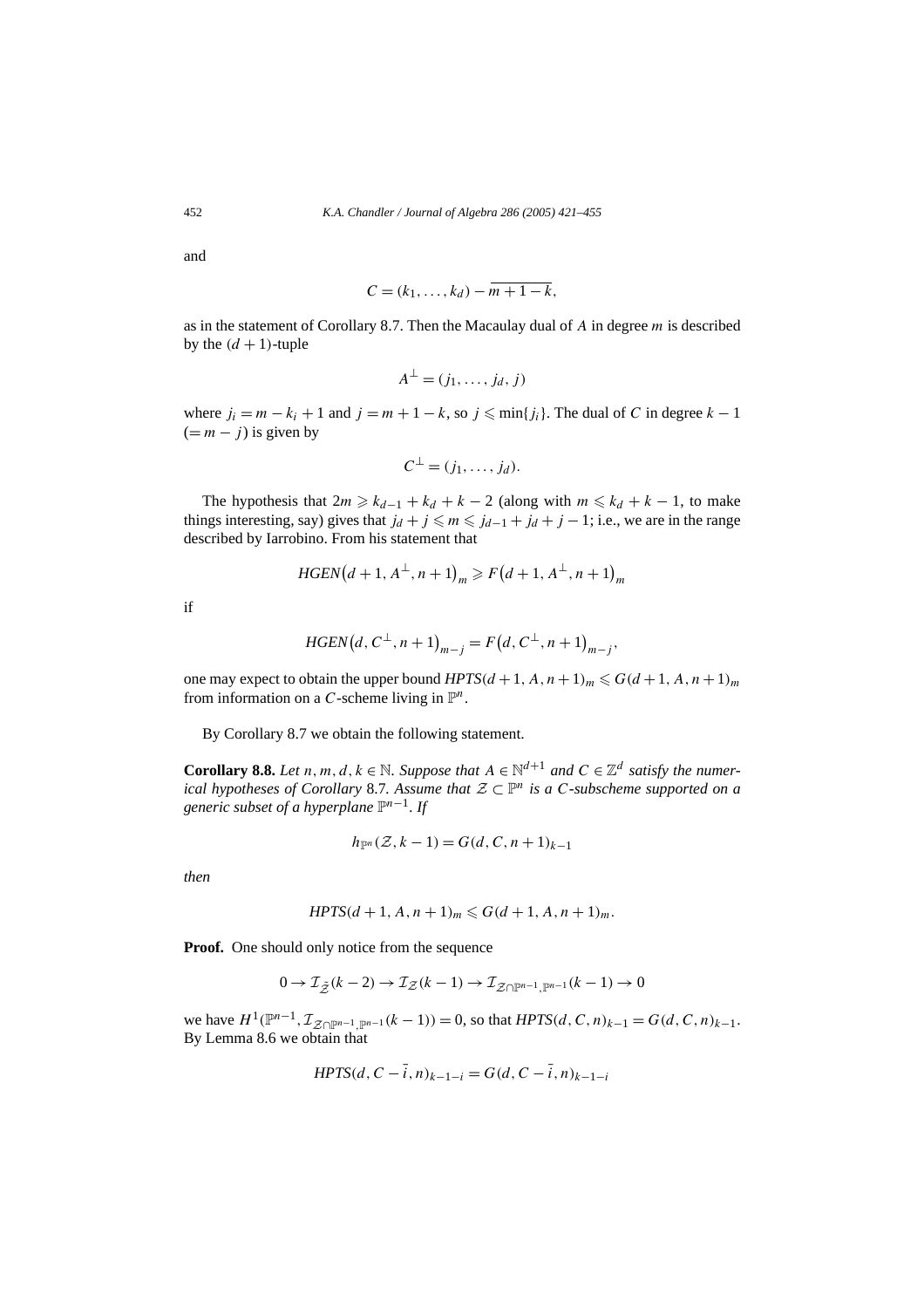for each *i* from 0 to  $k - 1$ , so

$$
\sum_{i=0}^{k-1} H(d, C - \overline{i}, n)_{k-1-i} = G(d, C, n+1)_{k-1}.
$$

Taking  $B = (k_1, \ldots, k_d)$  we find that

$$
HPTS(d+1, A, n+1)m \leq HPTS(d, B, n+1)m + {n+k-1 \choose n} - G(d, C, n+1)k-1.
$$

Assuming inductively that  $HPTS(d, B, n + 1)<sub>m</sub> \le G(d, B, n + 1)<sub>m</sub>$  we see that, as advertised,

$$
HPTS(d+1, A, n+1)m \leq G(d+1, A, n+1)m.
$$

# **9. The algebraic reinterpretation**

Let us look back to the algebraic conjectures of Fröberg and Iarrobino. Particularly, we shall stick to the cases of appropriate characteristic and number of points.

As remarked earlier, the Strong Fröberg Conjecture derives from the expectation that the minimal free resolution of an ideal *I* generated by general forms should exhibit only Koszul relations "as much as possible" with respect to degrees. But, of course, dim*Im* need not itself predict the resolution in degree *m*.

However, in the case of the Strong Algebraic Fröberg–Iarrobino conjecture we obtain the extra information from Theorem 1.3. Namely, when we dualise to the study of multiple points, the equality of *HPTS* with the function *G* should predict (according to Conjecture 5.4) only linear obstructions. Redualising and interpreting linear obtstructions by Macaulay methods, such an equality yields the information that the corresponding syzygies are exactly as predicted. Whence the Strong Conjecture of Fröberg–Iarrobino not only implies that of Fröberg but gives desired conclusions on the resolution.

**Proposition 9.1.** *Assume that Conjecture* 5.4 *holds. Suppose that*  $I \subset S = \mathcal{K}[X_0, \ldots, X_n]$ *is an ideal generated by powers of linear forms, and that I satisfies the Strong Algebraic Fröberg–Iarrobino Conjecture. Take M maximal for which*  $I_M \neq S_M$  (*as determined by the conjecture*). Then for each  $m \leq M$  the mth graded piece of the minimal free resolution *is Koszul.*

Notice how Proposition 10.1 compares with a recent result of [MMR]. There an ideal  $(F_1, \ldots, F_d)$  given by a general collection of forms is considered under the hypothesis that each of the ideals  $(F_1, \ldots, F_j)$  satisfies the Strong Fröberg Conjecture for  $j = 1, \ldots, d$ . The conclusion on resolution is then just as in the proposition above.

So our assumptions in the proposition are partly stronger, partly weaker than those in [MMR], but with the bonus of geometric insight.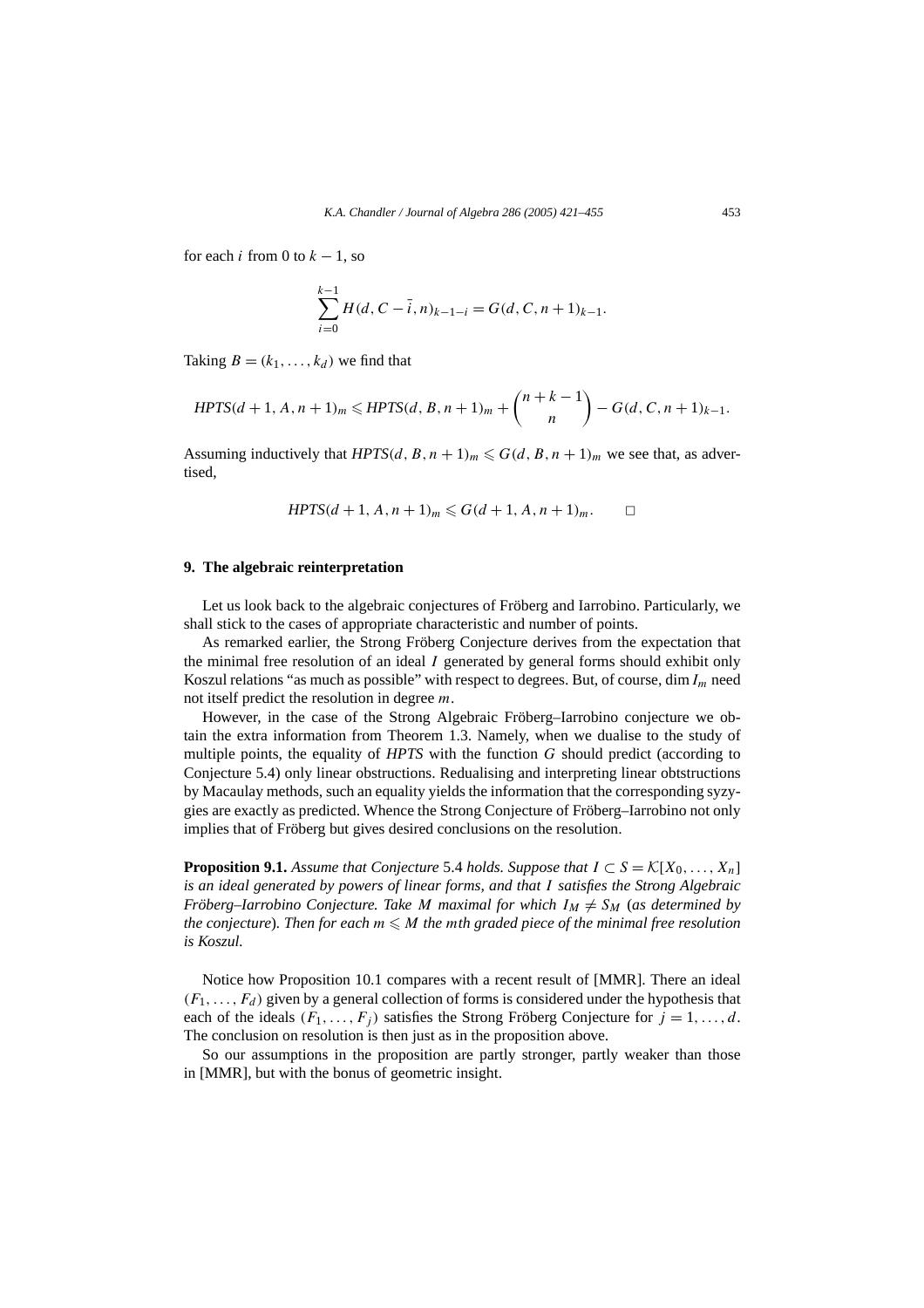# **Acknowledgments**

I am very grateful to Tony Iarrobino for his inspiring my work along this direction and for discussions, and to Brian Harbourne for his useful remarks. Thanks also to Joe Harris for sharing his comments.

# **References**

- [A] J. Alexander, Singularités imposables en position générale aux hypersurfaces de P*n*, Compositio Math. 68 (3) (1988) 305–354.
- [AH1] J. Alexander, A. Hirschowitz, Un lemme d'Horace différentiel: application aux singularités hyperquartiques de  $\mathbb{P}^5$ , J. Algebraic Geom. 1 (3) (1992) 411–426.
- [AH2] J. Alexander, A. Hirschowitz, La méthode d'Horace éclatée: application à l'interpolation en degré quatre, Invent. Math. 107 (3) (1992) 585–602.
- [AH3] J. Alexander, A. Hirschowitz, Polynomial interpolation in several variables, J. Algebraic Geom. 4 (2) (1995) 201–222.
- [AH4] J. Alexander, A. Hirschowitz, An asymptotic vanishing theorem for generic unions of multiple points, Invent. Math. 140 (2) (2000) 303–325.
- [An] D. Anick, Thin algebras of embedding dimension three, J. Algebra 100 (1) (1986) 235–259.
- [Au] M. Aubry, Série de Hilbert d'une algèbre de polynômes quotient, J. Algebra 176 (2) (1995) 392–416.
- [CEG] M.V. Catalisano, P. Ellia, A. Gimigliano, Fat points on rational normal curves, J. Algebra 216 (2) (1999) 600–619.
- [C1] K. Chandler, Geometry of dots and ropes, Trans. Amer. Math. Soc. 347 (3) (1995) 767–784.
- [C2] K. Chandler, Higher infinitesimal neighbourhoods, J. Algebra 205 (2) (1998) 460–479.
- [C3] K. Chandler, A brief proof of a maximal rank theorem for generic double points in projective space, Trans. Amer. Math. Soc. 353 (5) (2000) 1907–1920.
- [C4] K. Chandler, Linear systems of cubics singular at general points of projective space, Compositio Math. 134 (3) (2002) 269–282.
- [C5] K. Chandler, Uniqueness of exceptional singular quartic, Proc. Amer. Math. Soc. 132 (2) (2004) 347– 352.
- [C6] K. Chandler, Classes of examples and counterexamples to the Strong Fröberg–Iarrobino Conjectures, preprint.
- [C7] K. Chandler, Triple points in projective space, preprint.
- [C8] K. Chandler, Multiple points on a rational normal curve, in preparation.
- [Ci] C. Ciliberto, Geometric aspects of polynomial interpolation in more variables and of Waring's problem, in: European Congress of Mathematics, vol. I, Barcelona, 2000, in: Progr. Math., vol. 201, Birkhäuser, Basel, 2001, pp. 289–316.
- [CM1] C. Ciliberto, R. Miranda, Degenerations of planar linear systems, J. Reine Angew. Math. 501 (1998) 191–220.
- [CM2] C. Ciliberto, R. Miranda, Linear systems of plane curves with base points of equal multiplicity, Trans. Amer. Math. Soc. 352 (9) (2000) 4037–4050.
- [CM3] C. Ciliberto, R. Miranda, The Segre and Harbourne–Hirschowitz conjectures, in: Applications of Algebraic Geometry to Coding Theory, Physics and Computation, Eilat, 2001, in: NATO Sci. Ser. II Math. Phys. Chem., vol. 36, Kluwer Academic, Dordrecht, 2001, pp. 37–51.
- [CCMO] C. Ciliberto, F. Cioffi, R. Miranda, F. Orecchia, Bivariate Hermite interpolation and linear systems of plane curves with base fat points, in: Lecture Notes Ser. Comput., vol. 10, World Scientific, 2003, pp. 87–102.
- [EI] J. Emsalem, A. Iarrobino, Inverse system of a symbolic power, I, J. Algebra 174 (3) (1995) 1080–1090.
- [F] R. Fröberg, An inequality for Hilbert series of graded algebras, Math. Scand. 56 (2) (1985) 117–144.
- [FH] R. Fröberg, J. Hollmann, Hilbert series for ideals generated by generic forms, J. Symbolic Comput. 17 (2) (1994) 149–157.